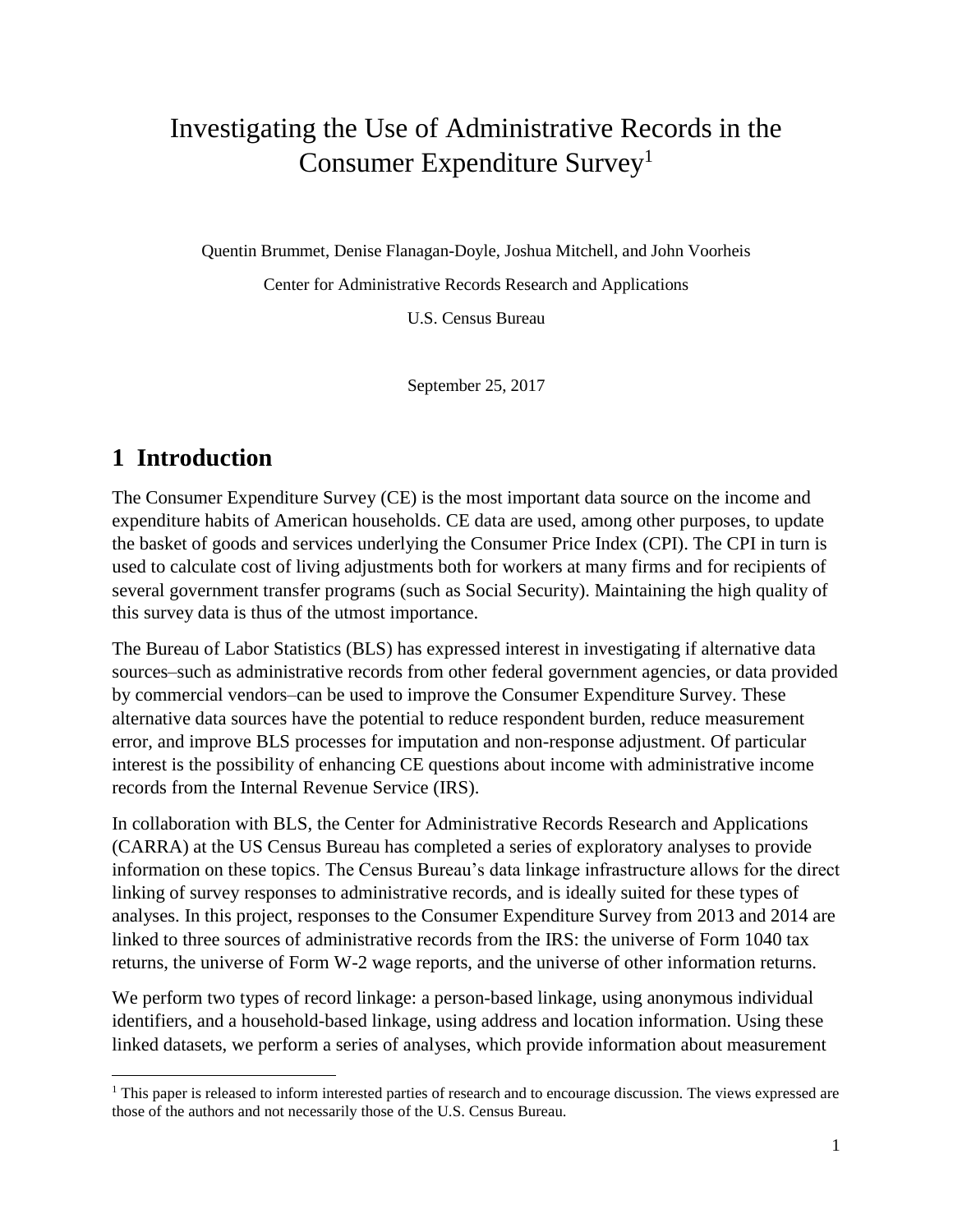error, non-response bias, and the quality of CE imputation and weighting processes. These analyses compare CE data about wages, Social Security payroll deductions, self-employment income and retirement income to administrative data on these same topics.

The remaining analysis proceeds as follows. We first describe the data sets to be linked, the matching processes used to link the survey and administrative data, and the results of the matching processes, summarized by match rates. We then provide further analysis relevant for the matching process to examine how match rates would differ if the CE collected more fine grained information on date of birth. We then compare individual CE responses to income questions with linked administrative data on the same income concepts. We link responding and non-responding households to administrative records by address and analyze non-response bias. We conclude with a summary of how these linked data inform current and future efforts to improve the quality of the CE.

# **2 Data and Matching**

To analyze survey measurement error, we need to compare survey responses to administrative records covering the same content and the same individuals. Doing so requires internal CE research files, high quality administrative records on the universe of people, and a method for linking survey responses to administrative records. In this section, we describe each of these three items.

## **2.1 Survey Data**

The Consumer Expenditure Survey program consists of two surveys: the Quarterly Interview Survey, which is designed to measure income and expenditures for lower-frequency purchases; and the Diary Survey, which is designed to measure expenditures on high frequency purchases. We focus on the Quarterly Interview Survey, which asks more detailed questions about income. During 2013-14, the Quarterly Interview Survey contacted approximately 12,000 sample units each quarter, and responding consumer units (CUs) were interviewed 5 times in total.

Questions about income (including wage receipt, presence of social security payroll deductions, self-employment, and retirement income) were asked of all CU members over age 14 on the second interview. These responses were carried over to the third and fourth interviews for individuals who remained in the CU; individuals who entered a CU after the second interview or who previously reported not working, but now were working, were asked the income questions in the third or fourth interviews. All CU members were then asked the income questions once more in their fifth and final interview. If a CU member did not report an amount to an income question, while acknowledging receipt of such income to a previous screening question in the second interview, BLS imputed a response using a multiple regression based imputation method for interviews 2-4. Our analysis will proceed by comparing responses from the first time an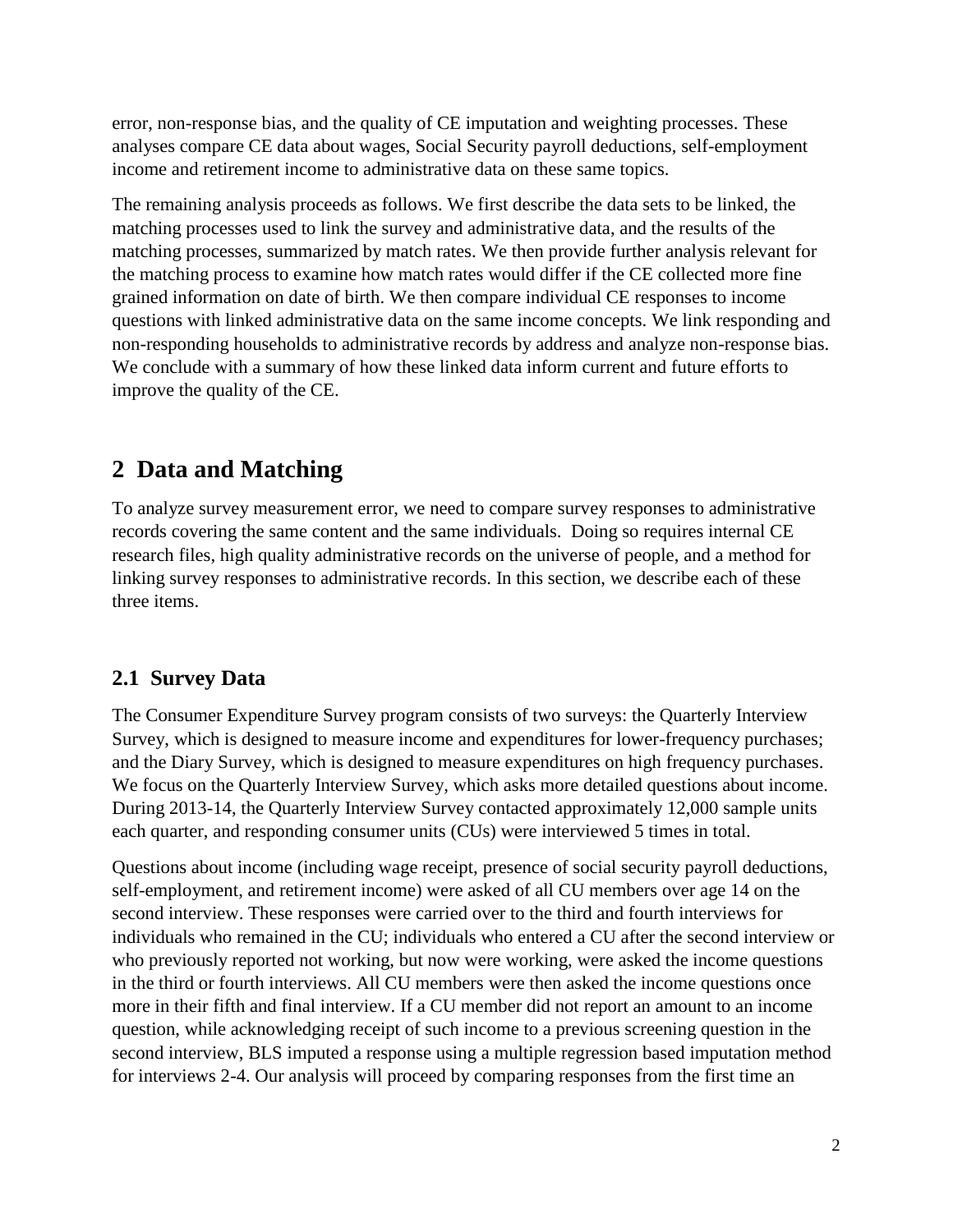individual responded to an income question to the administrative records (for a vast majority of CU members, this occurs in the second interview).

CARRA received two CE files. The first file contains personally identifiable information and location information collected by the Census Bureau on behalf of BLS in the administration of the CE survey (frame data). This file contains PII for all individuals in CUs who participated in all interviews conducted in July-December 2013 and all first interviews conducted in 2014. The second file, delivered by BLS, is an extract of the CE research microdata file, containing nontopcoded (but edited and imputed) income responses, as well as a variety of other demographic and family-level variables. Both files contain unique identifiers for CUs and individuals within CUs, and so our analysis in section 4 will proceed using the set of individuals present in both files (the address-matching based analysis in section 5, however, is conducted on all sample units in the frame data).

# **2.2 IRS Administrative Records**

The administrative records used in our analysis are collected by the Internal Revenue Service (IRS) from three types of tax filing forms–Form 1040 tax returns, Form W-2 wage statements, and Form 1099 information returns (filed in reference to various types of non-wage payments). Forms W-2 and 1099 are filed by third parties (employers, pension funds or other payers) and sent both to the IRS and to the taxpayer, while Form 1040 is filed by a taxpayer and sent to the IRS. These three types of administrative records represent slightly different universes. Form W-2 data represents the universe of individual wage earners, while the Form 1099 data represents the universe of other non-wage payees (e.g. retired individuals) for payments covered on these forms. These two datasets contain individual level data, while the Form 1040 data represents the universe of tax filing units, and contains tax unit-level data.

While the IRS extracts contain the universe of individuals (W-2 and 1099) or tax filing units (1040) for a given year, CARRA only receives a subset of the fields reported on these forms. Relevant for this analysis, CARRA's Form 1040 data extract contains information on filing status, the amount of wage and salary income and adjusted gross income, the amount of interest and dividend income, and flags for whether a tax unit filed schedule C or SE, which we use as an indicator for the receipt of self-employment income. CARRA's Form W-2 data contain an employer identifier, the amount of wages and tips, the amount of wages subject to FICA taxes (which we use as an indicator for whether an individual has Social Security or Medicare deductions taken out from their paycheck), as well as the amount of deferred compensation. CARRA's Form 1099 data contain only an indicator for whether a form was filed for most types of 1099 filings, with the exception of Form 1099-R for retirement income. CARRA's Form 1099-R data contain information on the amount of pension or retirement fund distribution received by a taxpayer, as well as the type of distribution (pension, IRA, etc.). We de-duplicate IRS administrative records to the extent possible given the information available on CARRA's data within each file.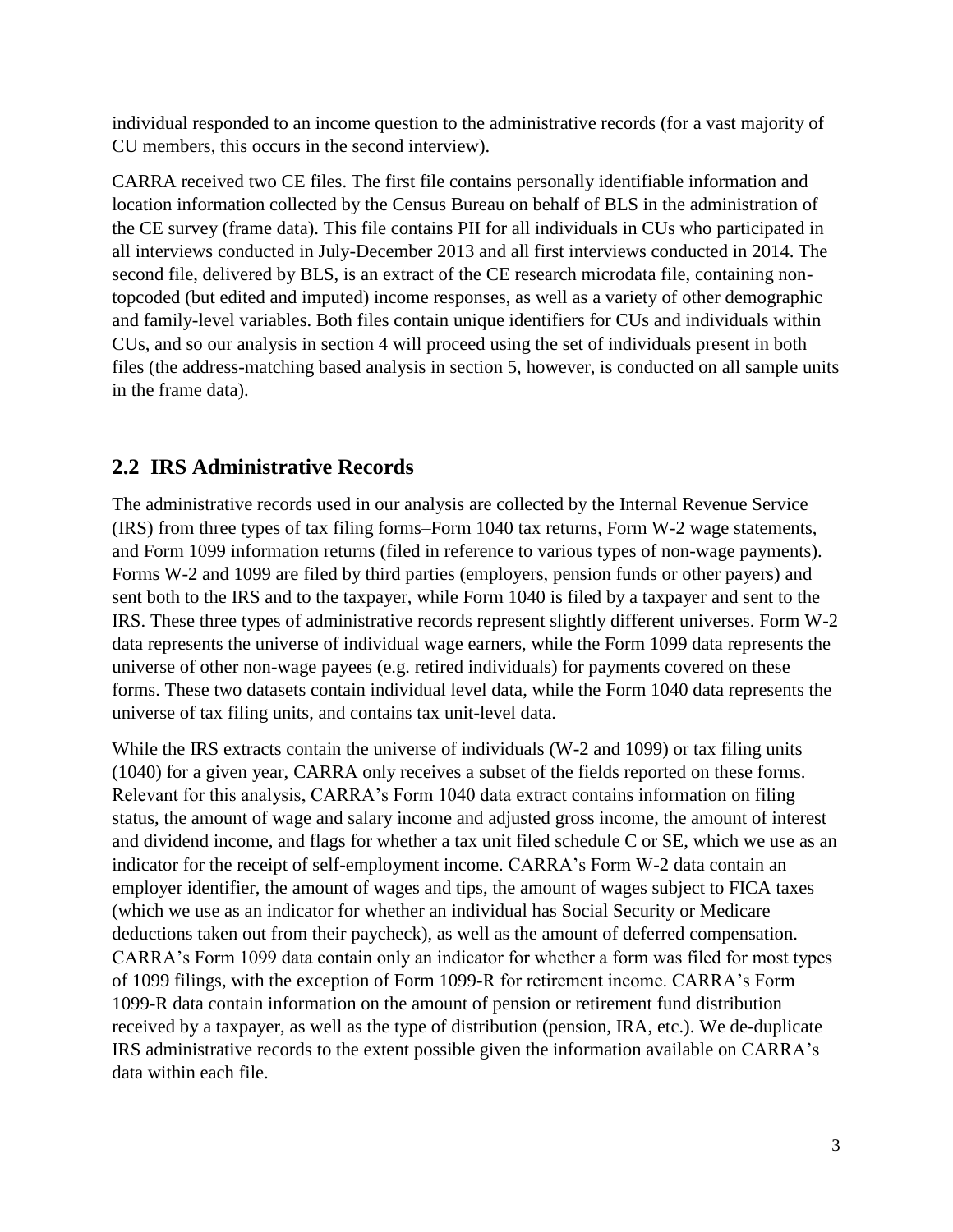# **2.3 Matching Procedure**

The analysis requires that we match the CE to IRS records. The two matching processes we will use are a person-based match, where Protected Identification Keys (PIKs) are assigned to individual survey or administrative records based on available PII, and an address based match, where Master Address File identifiers (MAFIDs) are assigned to survey households or administrative tax units based on available address information. Once a file has been assigned these identifiers, it is possible to link this file with any other file that has been assigned MAFIDs and or PIKs.

CARRA's person-based matching process, the Person Validation System (PVS), is a probabilistic matching algorithm that assigns protected identification keys (PIKs) to individuals in administrative and survey data based on available personally identifying information. If an individual's Social Security number is included in a dataset, then records can be directly linked to the SSA Numerical Identification File (Numident) file. If no SSN is available on a file (as in CE), then information including name, address and date of birth (or year of birth if exact date is unavailable) is used to probabilistically match survey records to the SSA Numident. If only age is available (as in CE), PVS searches over a range of years of birth consistent with the response. See Wagner and Layne (2014) for an in-depth discussion of PVS.

CARRA's address matching methodology (MAF match) consists of an initial file edit process, then processing addresses through a commercial product to clean the addresses. The first step in the MAF match process is to standardize and clean addresses using SAS Dataflux, which updates zip codes, adds zip4 if needed, returns a preferred street name, corrects minor misspellings, and outputs the address in one string. The cleaned addresses are then parsed and standardized using the US Census Bureau's Geography Division (GEO) Address Standardization routine. The match process uses a generalized probabilistic matching routine to compare information from the parsed fields to the Census Bureau's Master Address File. Successful matches are assigned a MAFID.

As part of regular CARRA operations, Form 1040 tax returns, Form W-2 wage statements, and Form 1099 information returns have all undergone the PVS and MAF match processes (and new deliveries of the IRS data are subsequently processed upon receipt). CE data had not been processed through PVS before the start of this project, although the 2013 CE had previously been assigned MAFIDs as part of a separate project. CARRA received a file from the CE office at Census which contained detailed survey frame information, including address information for both respondents and non-respondents, and PII including name, age at survey response, sex, race and ethnicity, for all CE interviews conducted from July-December 2013 and all wave 1 interviews conducted (or attempted) in 2014. CARRA staff then processed this file through PVS and MAF match.

Once PIKs and MAFIDs have been assigned to the CE, it is possible to match CE observations to administrative records using these unique identifiers. As noted, BLS sent CARRA a file containing information on income and demographics. This file, and the frame data sent by the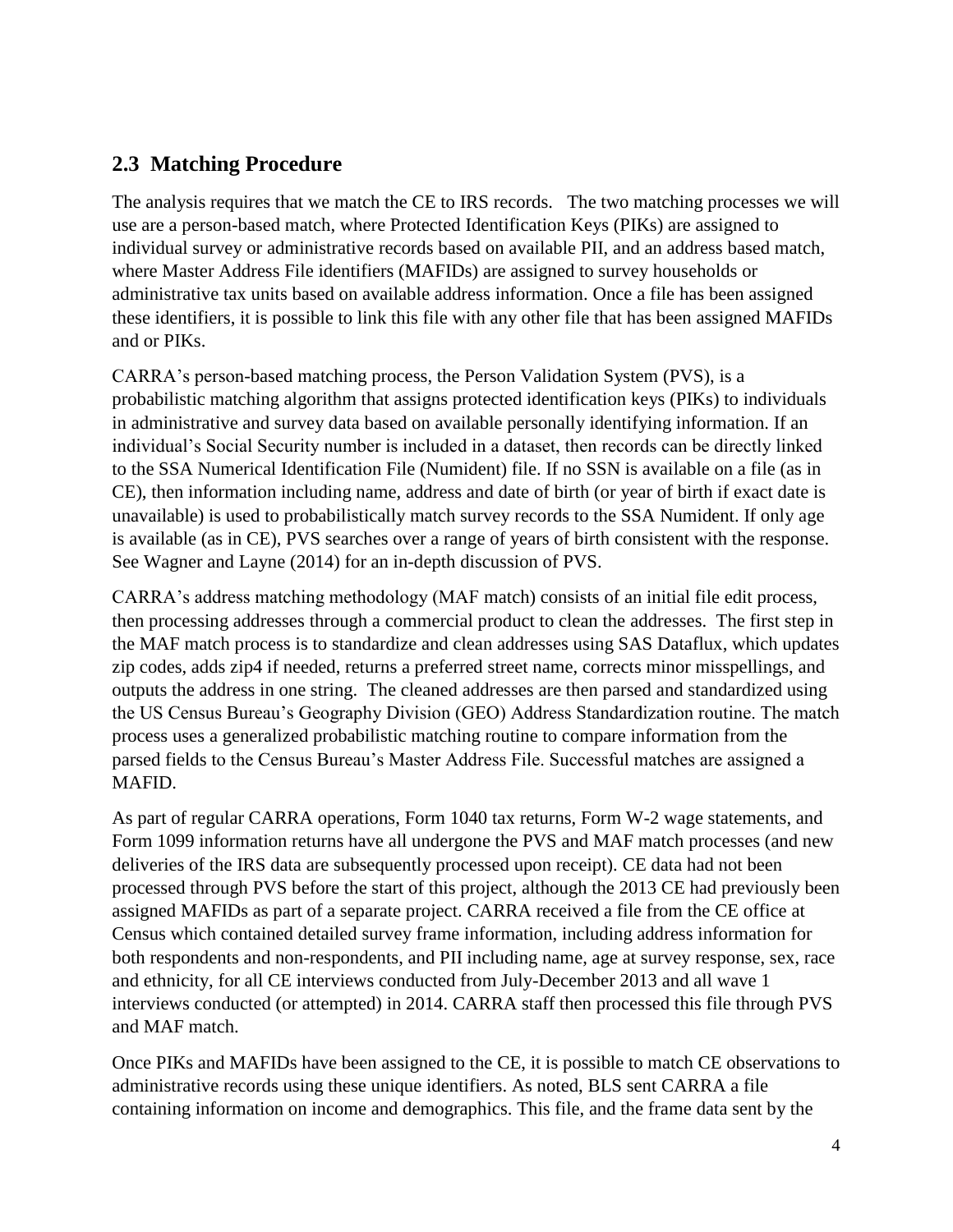CE office at Census, both contain internal CE identifiers. We proceed with our analysis using the first interview in which the respondent provides income information for all individuals who appear in both CE files. 2

We create two linked datasets. We first link the CE data to the three IRS administrative records datasets by PIK to create a PIK-linked dataset. Since it is possible for an individual to appear on more than one Form 1040 or Form W-2, we de-duplicate these cases as follows. If an individual appears on multiple 1040s as both a dependent and a primary filer, we select the 1040 in which the individual appears as a primary filer. If an individual appears on multiple unique W-2s, we treat these as distinct income sources, and sum all W-2 wages, FICA wages and deferred compensation to form total W-2 amounts for these fields. We also create a MAFID-linked dataset. Again, since multiple 1040s or W-2 can be matched to a given MAFID, we de-duplicate matched records. We omit any CE MAFIDs which are matched to 10 or more 1040s, and then aggregate 1040 records for a given MAFID by averaging across all linked 1040s for each 1040 field. Since CE income questions ask about income received in the past 12 months, we match CE records to IRS administrative records from the previous tax year (i.e. matching the 2013 CE to tax year 2012 IRS data).

Table 1 presents PIK rates and PIK-based match rates to each of the three IRS administrative records datasets, broken out by CE-derived demographic characteristics. PIK assignment rates are a bit lower than MAFID assignment. Overall, about 77 percent of CE respondents can be assigned a PIK. About 70 percent of CE respondents can be matched to the universe of 1040s, 39 percent can be matched to a W-2, and about 59 percent can be matched to the 1099 data. The relatively lower match rates to the universe of W-2s are to be expected, as not everyone is employed in a given year.<sup>3</sup> There are patterns across race, ethnicity and age groups that are consistent with other linkage research (O'Hara et al., 2012, Luque and Bhaskar, 2014). Nonwhites and Hispanics are less likely to be assigned a PIK, as are younger individuals and individuals with lower incomes.<sup>4</sup> Thus, these groups are also less likely to be matched to the administrative records.

 $\overline{\phantom{a}}$ 

<sup>&</sup>lt;sup>2</sup> Throughout, we refer to each CU member as a respondent, regardless of whether they personally responded to an interview question, or a proxy response was recorded.

<sup>&</sup>lt;sup>3</sup> For comparison,  $100*(0.39/0.766)=50.9$  percent of individuals with PIKs can be matched to the universe of W-2, while the employment-to-population ratio was 58.5 percent in January 2013. For the prime age 25-44 age group, 78.9 percent of individuals with a PIK can be linked to the W-2's, compared to a prime age EPOP of 75.6 percent.

<sup>4</sup> We split the sample into high and low income at the median CU wage (FSALARYM). The median CU wage for the pooled 2013-2014 sample is about \$45,000.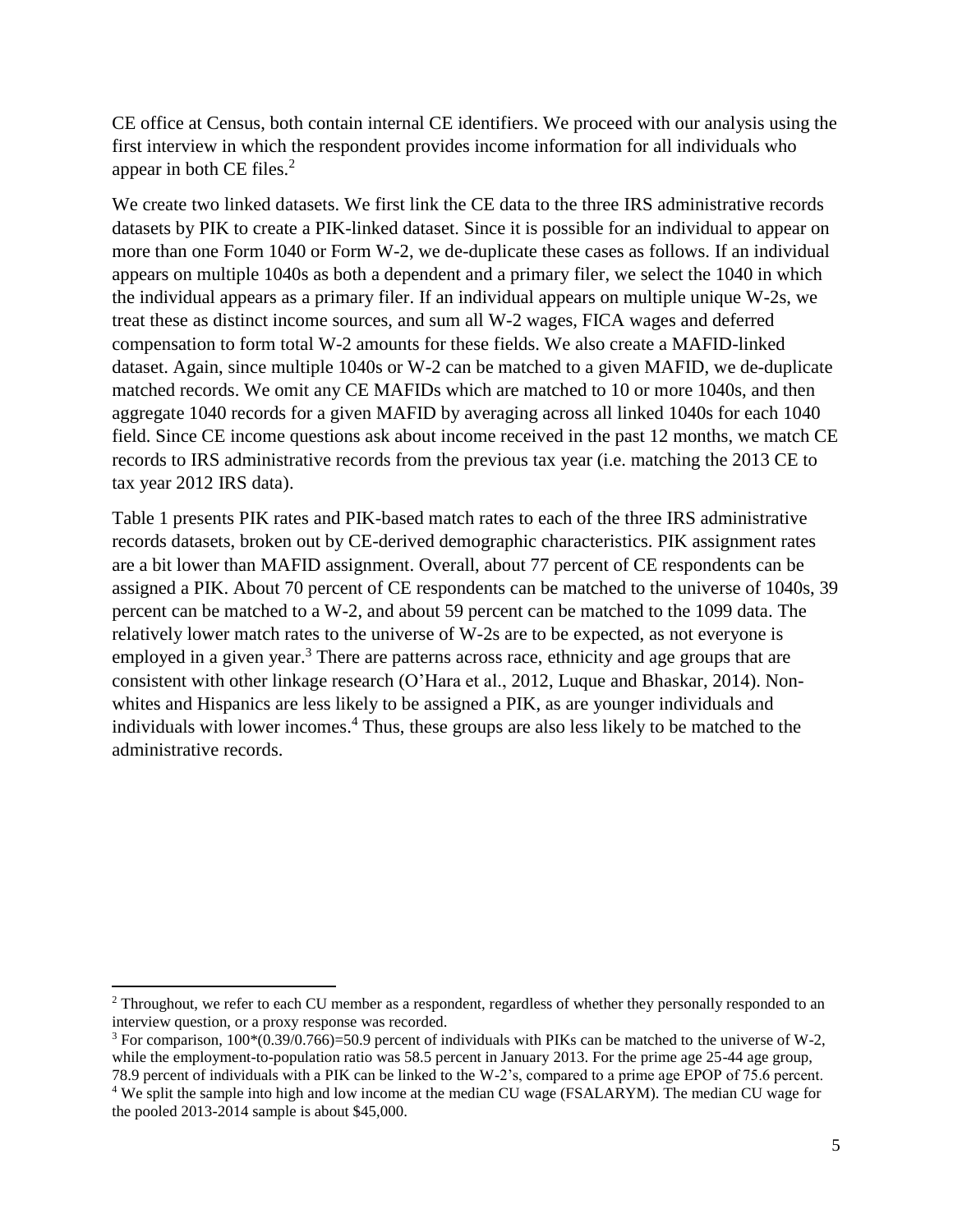|                                             | Obs.   | CE<br><b>PIK</b><br>Rate | <b>CE-IRS</b><br>1040<br><b>Match Rate</b> | CE-IRS W-2<br><b>Match Rate</b> | <b>CE-IRS 1099</b><br><b>Match Rate</b> | <b>CE-Any IRS</b><br><b>Match Rate</b> |
|---------------------------------------------|--------|--------------------------|--------------------------------------------|---------------------------------|-----------------------------------------|----------------------------------------|
| All CE<br>Respondents                       | 36,437 | 0.766                    | 0.704                                      | 0.39                            | 0.586                                   | 0.752                                  |
|                                             |        |                          |                                            | <b>Sex</b>                      |                                         |                                        |
| Female                                      | 18,761 | 0.761                    | 0.700                                      | 0.374                           | 0.575                                   | 0.747                                  |
| Male                                        | 17,676 | 0.771                    | 0.709                                      | 0.408                           | 0.597                                   | 0.757                                  |
|                                             |        |                          |                                            | Race                            |                                         |                                        |
| White Alone                                 | 28,905 | 0.778                    | 0.719                                      | 0.402                           | 0.607                                   | 0.765                                  |
| <b>Black Alone</b>                          | 4,341  | 0.752                    | 0.662                                      | 0.354                           | 0.53                                    | 0.732                                  |
| <b>AIAN</b> Alone                           | 177    | 0.768                    | 0.655                                      | 0.362                           | 0.559                                   | 0.734                                  |
| Asian Alone                                 | 2,108  | 0.656                    | 0.612                                      | 0.348                           | 0.476                                   | 0.637                                  |
| Pacific<br>Islander<br>Alone                | 236    | 0.665                    | 0.64                                       | 0.36                            | 0.492                                   | 0.665                                  |
| Two or more<br>races                        | 670    | 0.743                    | 0.678                                      | 0.261                           | 0.415                                   | 0.722                                  |
|                                             |        |                          |                                            | Age                             |                                         |                                        |
| $0-13$                                      | 6,763  | 0.675                    | 0.655                                      | 0.006                           | 0.073                                   | 0.659                                  |
| 14-24                                       | 5,353  | 0.733                    | 0.702                                      | 0.369                           | 0.502                                   | 0.717                                  |
| 25-44                                       | 9,280  | 0.763                    | 0.721                                      | 0.602                           | 0.695                                   | 0.75                                   |
| 45-64                                       | 9,597  | 0.824                    | 0.750                                      | 0.579                           | 0.77                                    | 0.809                                  |
| $65+$                                       | 5,444  | 0.814                    | 0.658                                      | 0.195                           | 0.794                                   | 0.804                                  |
|                                             |        |                          |                                            | <b>Hispanic Origin</b>          |                                         |                                        |
| Hispanic                                    | 6,628  | 0.688                    | 0.626                                      | 0.295                           | 0.422                                   | 0.664                                  |
| <b>Not</b><br>Hispanic                      | 29,809 | 0.783                    | 0.721                                      | 0.412                           | 0.622                                   | 0.771                                  |
|                                             |        |                          |                                            | <b>Income</b>                   |                                         |                                        |
| Above<br>Median CU<br>Wages<br><b>Below</b> | 18,682 | 0.79                     | 0.768                                      | 0.491                           | 0.602                                   | 0.784                                  |
| Median CU<br>Wages                          | 17,755 | 0.741                    | 0.637                                      | 0.284                           | 0.569                                   | 0.718                                  |

Table 1: PVS Match Rates

Source: CE 2013-2014, IRS 1040s, W-2s and 1099s 2012-2013

Note: All Rates are calculated as # Matches/N, where N is the number of unique individual CE respondents from July 2013-December 2014 in a given category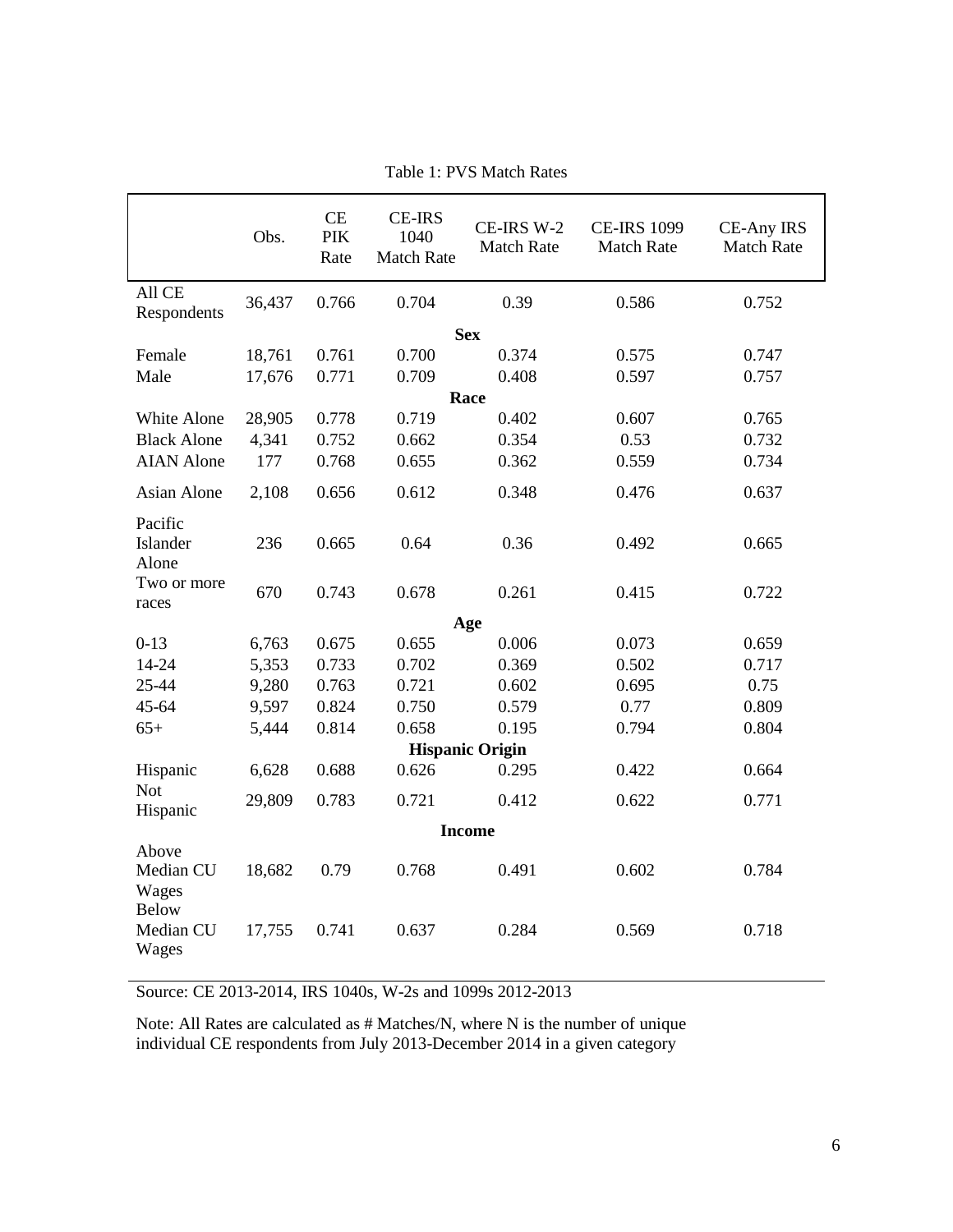Table 2 presents MAFID assignment rates (i.e. CE-MAF match rates) and match rates to the 1040 and W-2 data.<sup>5</sup> Overall, 93 percent of sample unit can be assigned a MAFID, while 68 percent can be matched to the universe of 1040s, and about 51 percent can be matched to the W-2 data. However, there are substantial differences across participation in these match rates. Type A non-interviews (non-interviews at valid, non-vacant addresses) and CE participants have similar patterns of match rates. About 95 percent of CE participants can be assigned a MAFID, while 77 percent can be matched to 1040s and 58 percent to W-2s, compared to 94 percent, 76 percent and 57 percent for type A (valid) noninterviews, respectively. Type B and C noninterviews represent attempted interviews at addresses that are either vacant (type B) or invalid (type C). These noninterviews have much lower match rates, as expected – less than 10 percent of type C noninterviews can be matched to the W-2 data, for instance.<sup>6</sup>

| Table 2: MAF Match Rates by Nonresponse type                |                                                                                  |  |  |  |  |
|-------------------------------------------------------------|----------------------------------------------------------------------------------|--|--|--|--|
| <b>CE-MAF</b><br>Match<br>Obs.<br><b>Match Rate</b><br>Rate |                                                                                  |  |  |  |  |
| 0.682                                                       | 0.508                                                                            |  |  |  |  |
|                                                             |                                                                                  |  |  |  |  |
| 0.774                                                       | 0.582                                                                            |  |  |  |  |
| 0.761                                                       | 0.565                                                                            |  |  |  |  |
| 0.307                                                       | 0.209                                                                            |  |  |  |  |
| 0.132                                                       | 0.098                                                                            |  |  |  |  |
|                                                             | <b>CE-IRS 1040</b><br>0.931<br>Participation<br>0.950<br>0.942<br>0.867<br>0.789 |  |  |  |  |

Source: CE 2013-2014, IRS 1040s and W-2s 2012-2013

#### **3 Date of Birth Analysis**

 $\overline{a}$ 

The PVS match rates for the CE are somewhat lower than the PIK assignment found for several other demographic surveys such as the Current Population Survey's Annual Social and Economic Supplement has been processed via PVS with PIK assignment rate of about 91 percent in 2013. It is likely that the relatively low rate of PIK assignment for CE is at least partly due to the coarse PII collected in CE. Unlike other comparable surveys, the CE asks the respondent's age only rather than the full date of birth. Day and month of birth are generally useful fields for linking person records.

<sup>&</sup>lt;sup>5</sup> A MAFID match is defined as a case where at least one 1040 or W-2 can be matched to the MAFID assigned to a sample unit (some sample units are matched to multiple 1040s or W-2s, as we discuss in Section 5).

<sup>6</sup> Although it may be somewhat surprising that these match rates are nonzero at all, note that the Type C noninterview subtypes with the highest match rates are OUTCOME codes 246, 252 and 341, which all correspond to locations which could be valid addresses for form 1040 purposes, but would not be valid addresses for CE.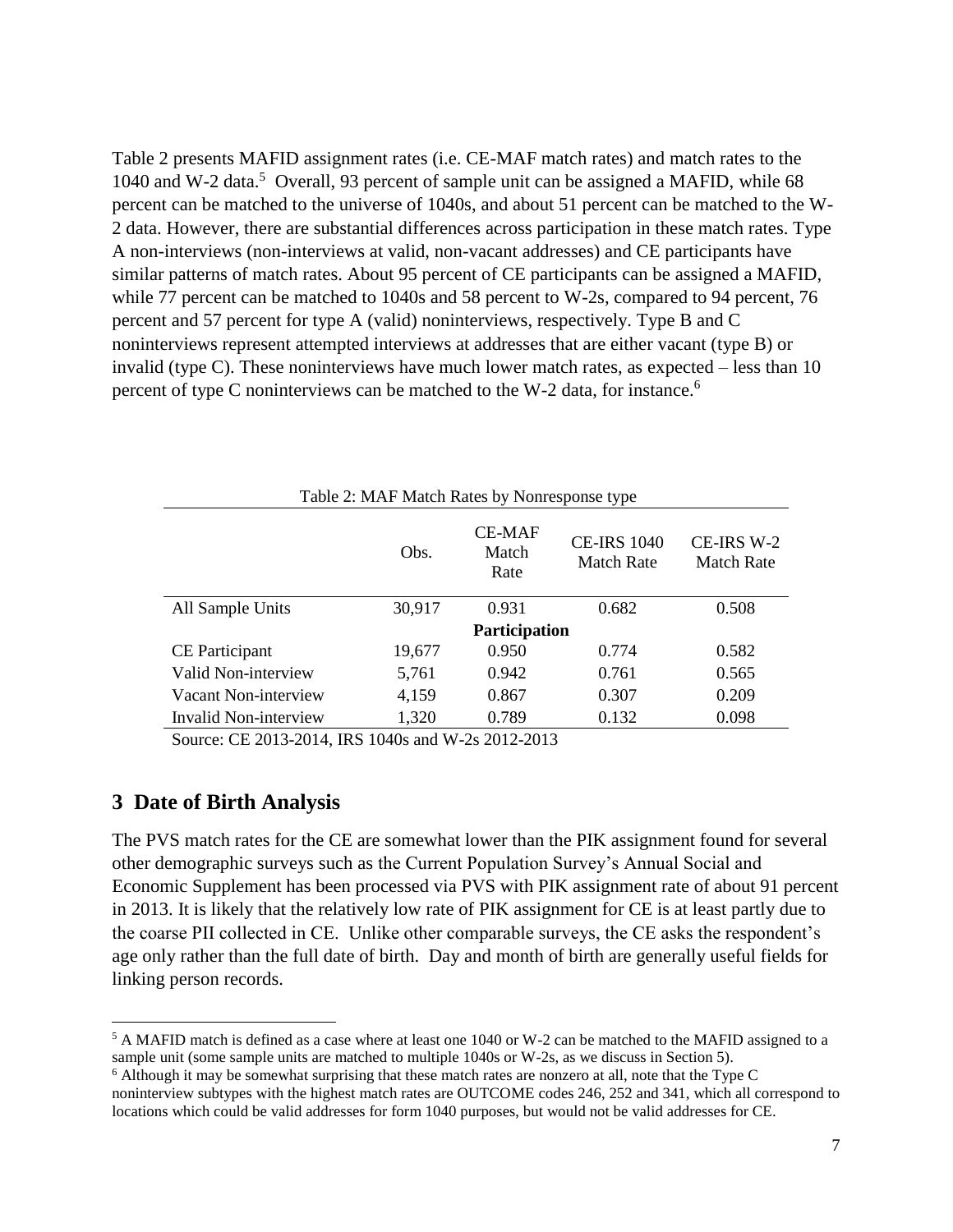To estimate the difference it might make to the PIK rate were CE to collect full date of birth, we performed an additional matching analysis. We used the American Community Survey (ACS), since CARRA staff have access to the full PII collected in the ACS. We compared the PIK assignment rate for the 2013 ACS that was obtained using the full date of birth to an alternative procedure that uses age but not date of birth.

The overall PIK assignment rate for the 2013 ACS is 94 percent. Using the alternative procedure, we obtained a rate of about 84 percent. If collecting full date of birth would make a similar difference for CE, that would bring the CE PIK rate into the neighborhood of the PIK rates of other surveys and censuses that collect date of birth information, including the 2010 Decennial Census (86.4 percent), the CPS ASEC (87 percent in 2016) and the Survey of Income and Program Participation (91 percent in 2014).

### **4 Imputation and Measurement Error Analysis**

We begin with a set of analyses using the individual PIK linkages, which provide useful information about measurement error in CE data and the quality of CE imputations for item nonresponse. These analyses compare the distributions of wages, self-employment income receipt, retirement income, and social security payroll deductions in the survey and administrative data. In each of these analyses, we present results for the sub-sample of CE respondents who receive a PIK and who appear in both the frame data and cleaned CE internal research files. Some analyses will further subset this data to consider only individuals who can be linked to the administrative records, or who have non-zero income in both the survey and administrative data.

#### **4.1 Wage Receipt**

We first validate the CE wage and salary receipt question. The SALARYST variable in the CE research file is a binary variable, coded from the survey question "Did you receive any wages, salary, tips bonuses or commissions?" with a reference period of the previous 12 months. Note that although BLS imputation procedures theoretically may impute values for non-response, there are a minimal number of imputed cases in our sample for SALARYST. We compare this to an administrative records analogue, a binary variable coded based on whether an individual appears in the universe of Form W-2's from the previous tax year. The universe of Form W-2's is not necessarily the same as the universe of all wage earners. The two largest populations of wage earners not covered in the form W-2 universe are workers in the informal sector and independent contractors (or some other non-traditional employment relationship) who may consider their earnings to be wages rather than self-employment income, but who receive earnings reports via Form 1099 and not Form W-2. Work in the informal sector is fundamentally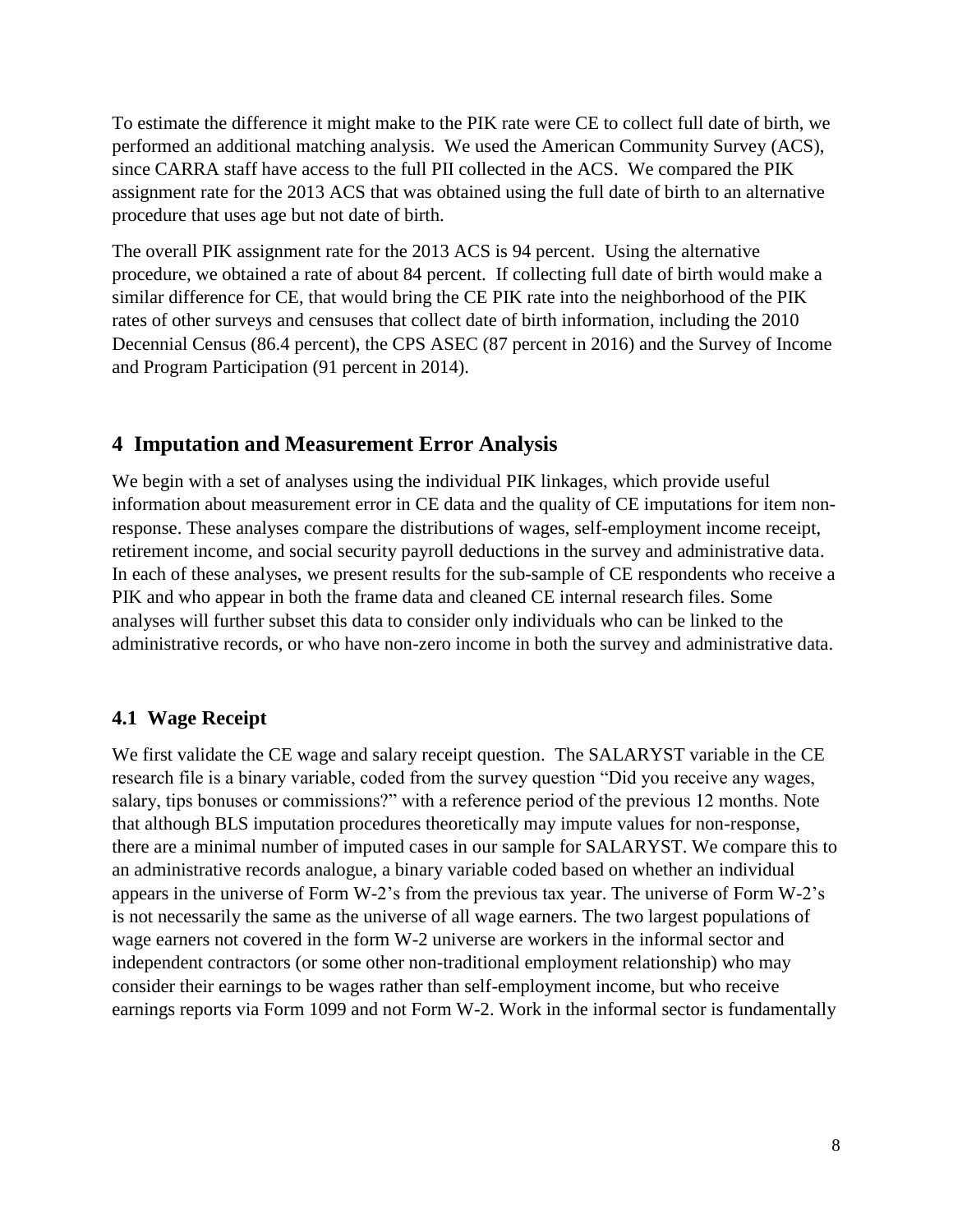unmeasurable in the administrative records. The incidence of independent contractor work, however, can partially be examined in the 1099 file to get a sense of misclassification error.<sup>7</sup>

Table 3 presents summary statistics for the two measures of wage receipt, broken down by sociodemographic categories. The second and third columns present the unweighted average of the binary variable for CE wage receipt, and the binary variable for appearing on a W-2 respectively. Since the underlying variables are binary, we interpret these averages as proportions. The final two columns present weighted averages of the two binary variables. Both the CE wage receipt variable and the W-2 wage receipt variable are weighted by the final CE weights (FINLWT21) multiplied by the inverse probability of PIK assignment.<sup>8</sup> This re-weighting is done to address potential systematic differences in PIK assignment across demographic groups.

The proportion of individuals who report CE wages corresponds well with the proportion of individuals who appear on W-2's. Overall, about 50 percent of the linked sample reports W-2 wages and an almost identical proportion report wages in the CE. There is variation across different demographic categories, both in the proportion of individuals who report wages in either data source and in the differences in proportions across data sources. Asians, whites, and Pacific Islanders are more likely to report wages in either data source than are the other race groups, and also have larger differences in the proportion of individual reporting CE vs. W-2 wages. For instance, about 54.6 percent of Asians report CE wages, whereas 51.4 percent have W-2 wage reports. On the other hand, 44.5 percent of blacks report CE wages and 46.5 percent have W-2 wage reports.

The CE survey question and the administrative records have inconsistent time periods – the W-2 records report wages earned in the previous tax year (i.e. the previous calendar year), while the survey question asks about wages earned in the past twelve months. These two time periods might have a very high or very low degree of overlap, depending on which month a respondent answered the income questions. For instance, a respondent in January 2014 would have a high degree of overlap (11 months), while a respondent in December 2014 would have low overlap (1 month). Despite this concern, there is no clear pattern of an increasing or decreasing gap depending on the degree of overlap between the two income concepts' time periods.

Unsurprisingly, the two age groups roughly corresponding to "prime working age"  $-25$  to 44 and 45 to 64 – have the highest proportion of wage receipt in either data source. Interestingly, although these middle two age groups have higher proportions of CE wage receipt than W-2 wage receipt, the pattern is reversed for the oldest and youngest age groups – 49.8 percent of individuals aged 14 to 24 report W-2 wages, while only 47.5 percent report CE wages.

 $\overline{\phantom{a}}$ 

 $7$  CARRA's extract of the information returns master file (IRMF) contains 1099-MISC, which are filed for some contractors, but not 1099-K, a form that has become more common (filed, i.e. on behalf of drivers for Uber and Lyft). CARRA's extract also does not currently have dollar amounts, only the PII on the form.

<sup>&</sup>lt;sup>8</sup> The probability of PIK assignment is estimated from a probit model of the form  $P(PIK|X) = \Phi(X\beta)$ , where X is a matrix of the demographic variables presented in the tables: dummy variables for sex, race, age group and Hispanic origin.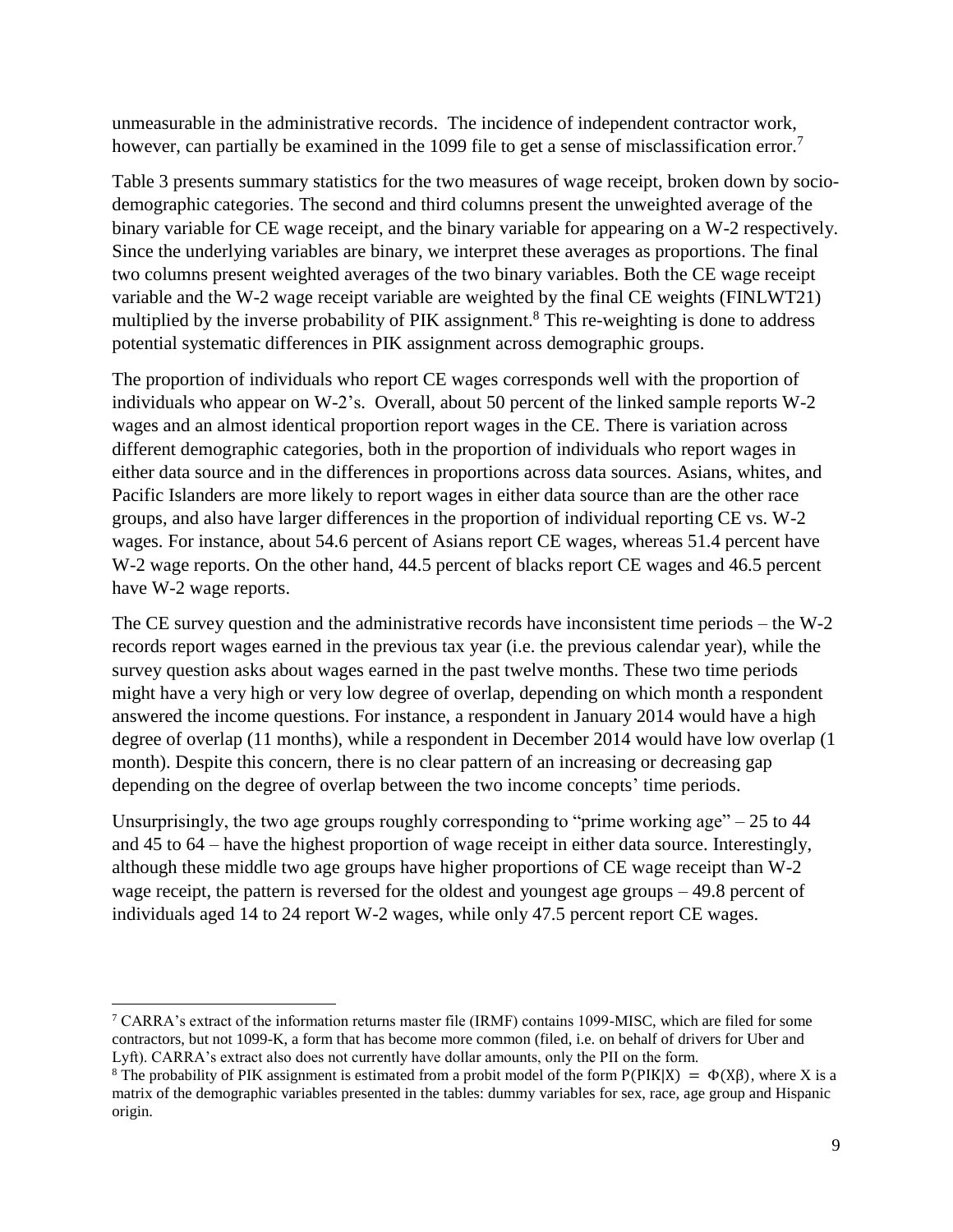|        | Unweighted<br>Weighted                                      |                                           |                                                          |                                                                                                               |
|--------|-------------------------------------------------------------|-------------------------------------------|----------------------------------------------------------|---------------------------------------------------------------------------------------------------------------|
| Obs.   | <b>CE</b><br>Wages                                          | $W-2$<br>Wages                            | <b>CE</b> Wages                                          | W-2 Wages                                                                                                     |
| 27,914 | 0.508                                                       | 0.509                                     | 0.502                                                    | 0.502                                                                                                         |
|        |                                                             | <b>Sex</b>                                |                                                          |                                                                                                               |
| 14,278 | 0.476                                                       | 0.491                                     |                                                          | 0.481                                                                                                         |
|        |                                                             |                                           |                                                          | 0.517                                                                                                         |
|        |                                                             |                                           |                                                          |                                                                                                               |
|        |                                                             |                                           |                                                          | 0.512                                                                                                         |
|        |                                                             |                                           |                                                          | 0.465                                                                                                         |
|        |                                                             |                                           |                                                          | 0.45                                                                                                          |
|        |                                                             |                                           |                                                          | 0.514                                                                                                         |
| 157    | 0.573                                                       | 0.541                                     | 0.568                                                    | 0.52                                                                                                          |
| 498    | 0.357                                                       | 0.351                                     | 0.327                                                    | 0.317                                                                                                         |
|        |                                                             |                                           |                                                          |                                                                                                               |
|        | 0.477                                                       | 0.503                                     | 0.475                                                    | 0.498                                                                                                         |
|        | 0.815                                                       | 0.79                                      | 0.814                                                    | 0.79                                                                                                          |
| 7,911  | 0.715                                                       | 0.702                                     | 0.716                                                    | 0.701                                                                                                         |
| 4,434  | 0.2                                                         | 0.239                                     | 0.201                                                    | 0.24                                                                                                          |
|        |                                                             |                                           |                                                          |                                                                                                               |
| 4,561  | 0.45                                                        | 0.428                                     | 0.435                                                    | 0.413                                                                                                         |
| 23,353 | 0.52                                                        | 0.525                                     | 0.515                                                    | 0.52                                                                                                          |
|        |                                                             | <b>Income</b>                             |                                                          |                                                                                                               |
| 14,760 | 0.652                                                       | 0.622                                     | 0.637                                                    | 0.606                                                                                                         |
| 13,154 | 0.347                                                       | 0.383                                     | 0.35                                                     | 0.385                                                                                                         |
|        |                                                             |                                           |                                                          |                                                                                                               |
| 1,917  | 0.514                                                       | 0.505                                     | 0.506                                                    | 0.499                                                                                                         |
| 2,120  | 0.51                                                        | 0.502                                     | 0.503                                                    | 0.495                                                                                                         |
| 2,087  | 0.515                                                       | 0.516                                     | 0.511                                                    | 0.509                                                                                                         |
| 2,124  | 0.534                                                       | 0.517                                     | 0.526                                                    | 0.506                                                                                                         |
| 2,072  | 0.49                                                        | 0.497                                     | 0.482                                                    | 0.491                                                                                                         |
| 2,145  | 0.502                                                       | 0.51                                      | 0.491                                                    | 0.498                                                                                                         |
| 2,152  | 0.495                                                       | 0.51                                      | 0.49                                                     | 0.505                                                                                                         |
| 2,147  | 0.501                                                       | 0.509                                     | 0.496                                                    | 0.505                                                                                                         |
| 2,090  | 0.517                                                       | 0.507                                     | 0.516                                                    | 0.503                                                                                                         |
| 3,094  | 0.516                                                       | 0.518                                     | 0.514                                                    | 0.512                                                                                                         |
| 3,099  | 0.494                                                       | 0.502                                     | 0.48                                                     | 0.484                                                                                                         |
| 2,867  | 0.513                                                       | 0.517                                     | 0.508                                                    | 0.515                                                                                                         |
|        | 13,636<br>22,477<br>3,264<br>136<br>1,382<br>3,923<br>7,078 | 0.543<br>0.517<br>0.449<br>0.456<br>0.556 | 0.529<br>Race<br>0.517<br>0.471<br>0.471<br>0.531<br>Age | 0.485<br>0.548<br>0.512<br>0.445<br>0.453<br>0.546<br><b>Hispanic Origin</b><br><b>Second Interview Month</b> |

Table 3: Proportion of Individuals Who Received Wages by Data Source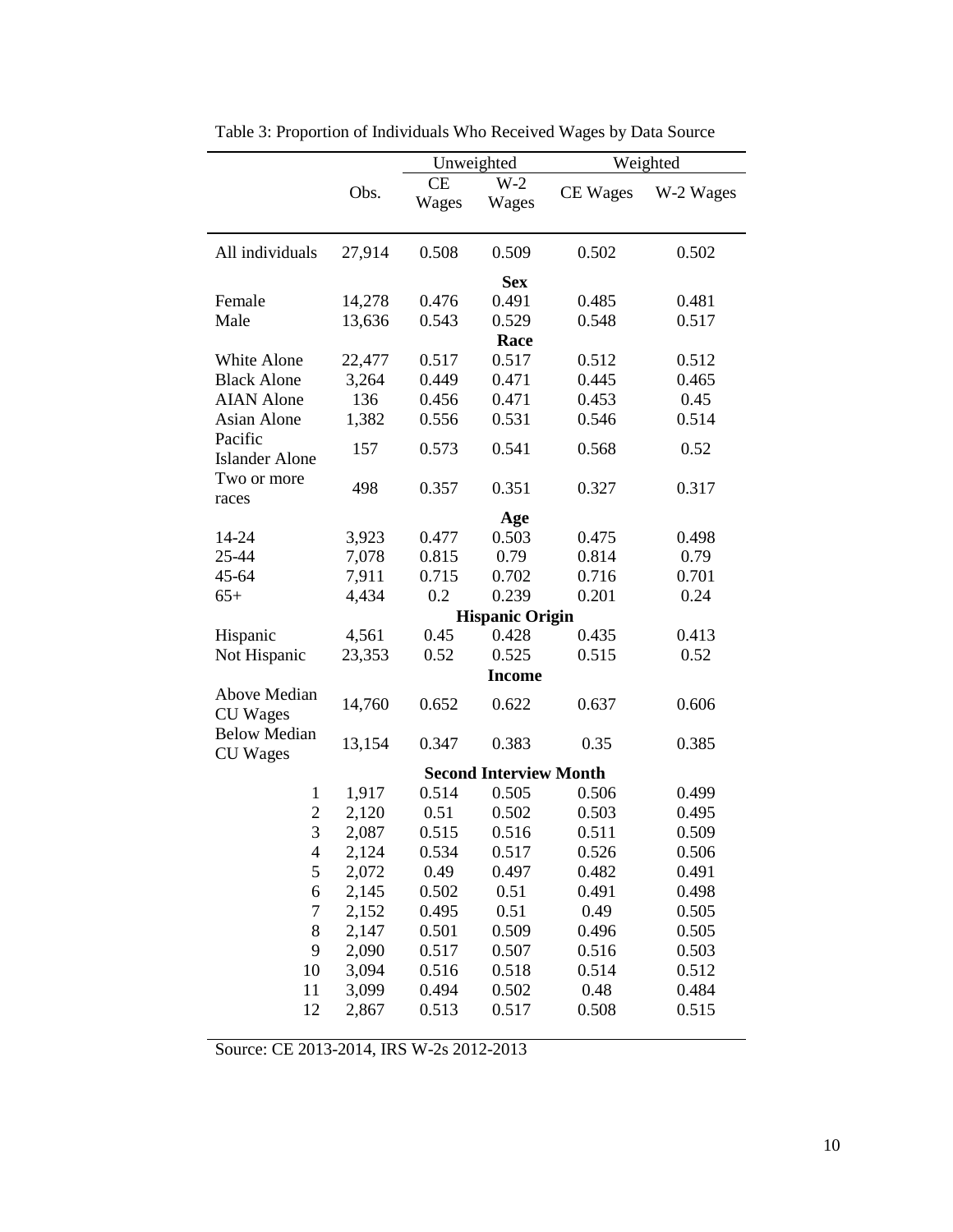Note that Table 3 simply compares the distributions of the two wage receipt concepts. Comparing the averages of these two distributions is instructive, but it should be noted that the distributions can differ for two reasons: an individual may report CE wages despite not appearing in the universe of W-2's, or an individual may appear in the universe of W-2 despite reporting no wages on the CE. To examine the relative sizes of these two sources of inconsistency, Table 4 presents a cross-tabulation of wage receipt for the two data sources in Panel A. Over 85 percent of the linked sample has concordant responses between the two sources – 44.3 percent report both CE and W2 wages, while 42.5 percent report neither CE nor W2 wages. The two types of inconsistencies are roughly balanced in size: 6.7 percent of linked respondents report W-2 but not CE wages, while 6.6 percent report CE but no W-2 wages.

|             | Panel A: W-2 Wages |                   |
|-------------|--------------------|-------------------|
|             | W-2 Wages          | $No W-2$<br>Wages |
| CE Wages    | 44.28              | 6.56              |
| No CE Wages | 6.67               | 42.5              |

Table 4: Wage Receipt Agreement by Data Source (%)

| Panel B: W-2 or 1099-MISC Wages |
|---------------------------------|
|---------------------------------|

|             | W-2 or 1099-MISC<br>Wages | No $W-2$ or<br>1099-<br><b>MISC</b><br>Wages |
|-------------|---------------------------|----------------------------------------------|
| CE Wages    | 46.29                     | 4.55                                         |
| No CE Wages | 9.41                      | 39.75                                        |

Source: CE 2013-2014, IRS W-2s and 1099-MISC 2012-2013

As noted above, comparing reported CE wage receipt with receipt of a Form W-2 potentially leaves out independent contractors or other workers who may not be present in the W-2 universe. To examine the degree to which this could be driving the proportion of CE respondents who report CE wages, but are not in the W-2s, Panel B of Table 4 reports an additional agreement exercise. This lower panel shows the degree of agreement between CE wage receipt and either having a form W-2 or having a form 1099-MISC, an information return filed on behalf of some but not all independent contractors. When considering this additional administrative records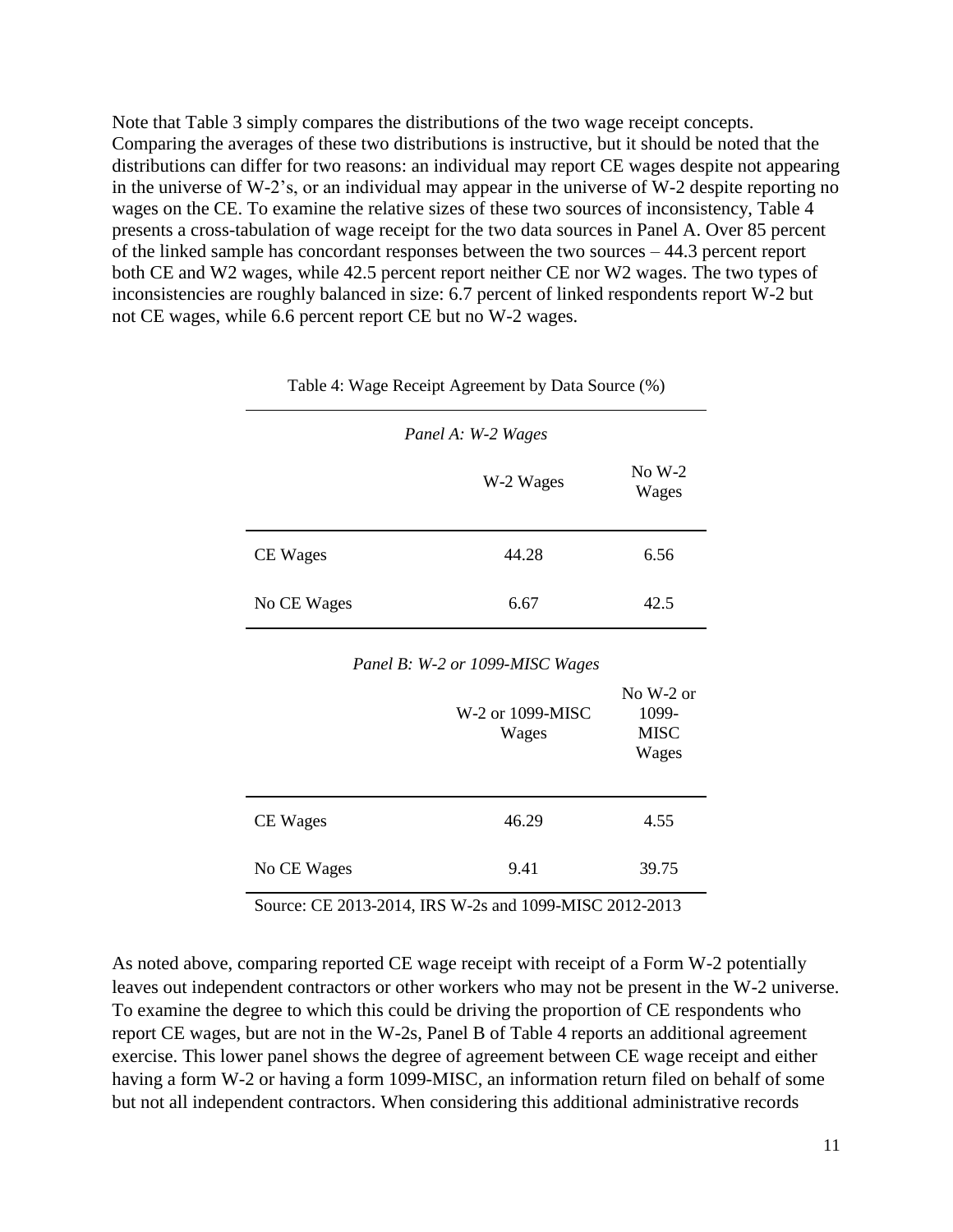source of wage receipt, the proportion of individuals with CE wages but no wages in the W-2 or 1099-MISC decreases to 4.55 percent. However, the proportion of individuals who report no CE wages but received a W-2 or 1099-MISC increases to 9.41 percent.

## **4.2 Reported Wage Amounts**

Next, we turn our analysis to a comparison of the amount of wages reported on the CE with the amount of wages reported in the Form W-2 linked sample. We begin by comparing the central tendency of the two wages distributions using summary statistics (average and median), and then compare the distributions beyond the mean through the use of data visualization (density plots). For brevity, we focus our discussion of the summary statistics on average wages, but additional tables summarizing median wages across income sources are available in the appendix.<sup>9</sup> We will separately analyze the measurement error properties of the two data sources—by comparing the non-imputed CE responses to the W-2 Wage data—as well as analyzing CE imputation procedures by comparing CE imputed and non-imputed responses to the W-2 wage data.

We begin with an analysis of the non-imputed responses to the CE question asking "How much" did you earn before taxes?" which is asked to all individuals who responded affirmatively to the wage receipt question analyzed previously. We compare this total (variable SALARYX) to the total of all unique W-2 wages for each linked individual in the sample. As with previous analyses, there are slight differences between the two wage concepts. CE wages refer to all wages before taxes; we define W-2 wages as the sum of all taxable wages and deferred compensation. The major wedge between the two wage concepts is due to pre-tax payroll deductions (e.g. for 401k retirement contributions). W-2 wages will be smaller than pre-tax wages by the amount of any pre-tax deductions.<sup>10</sup>

Table 5 presents comparisons of average wages in the two data sources, broken out by sociodemographic categories. These summary statistics are calculated for all individuals with PIKs who either report wages on the CE or can be linked to the universe of form W-2s. As with the previous comparison tables, the first two columns report unweighted averages of CE and W-2 wages respectively, while the second two columns report weighted averages, with weights equal to the CE final weights multiplied by the inverse probability of linkage. Our discussion will focus on the weighted statistics, but most patterns are consistent with the unweighted statistics.

 $\overline{a}$ <sup>9</sup> See Appendix Tables A1-A3.

 $10$  To give a rough sense of the size of this wedge, consider that the average insurance premium paid by employee was about \$1200 in 2014 (AHRQ, 2014), and that the average participant in a defined contribution benefit plan contributed about 6 percent of pre-tax earnings to a 401k or equivalent plan. For someone earning the unweighted average wage in Table 5 (\$46,149), these two deductions would amount to about \$4000.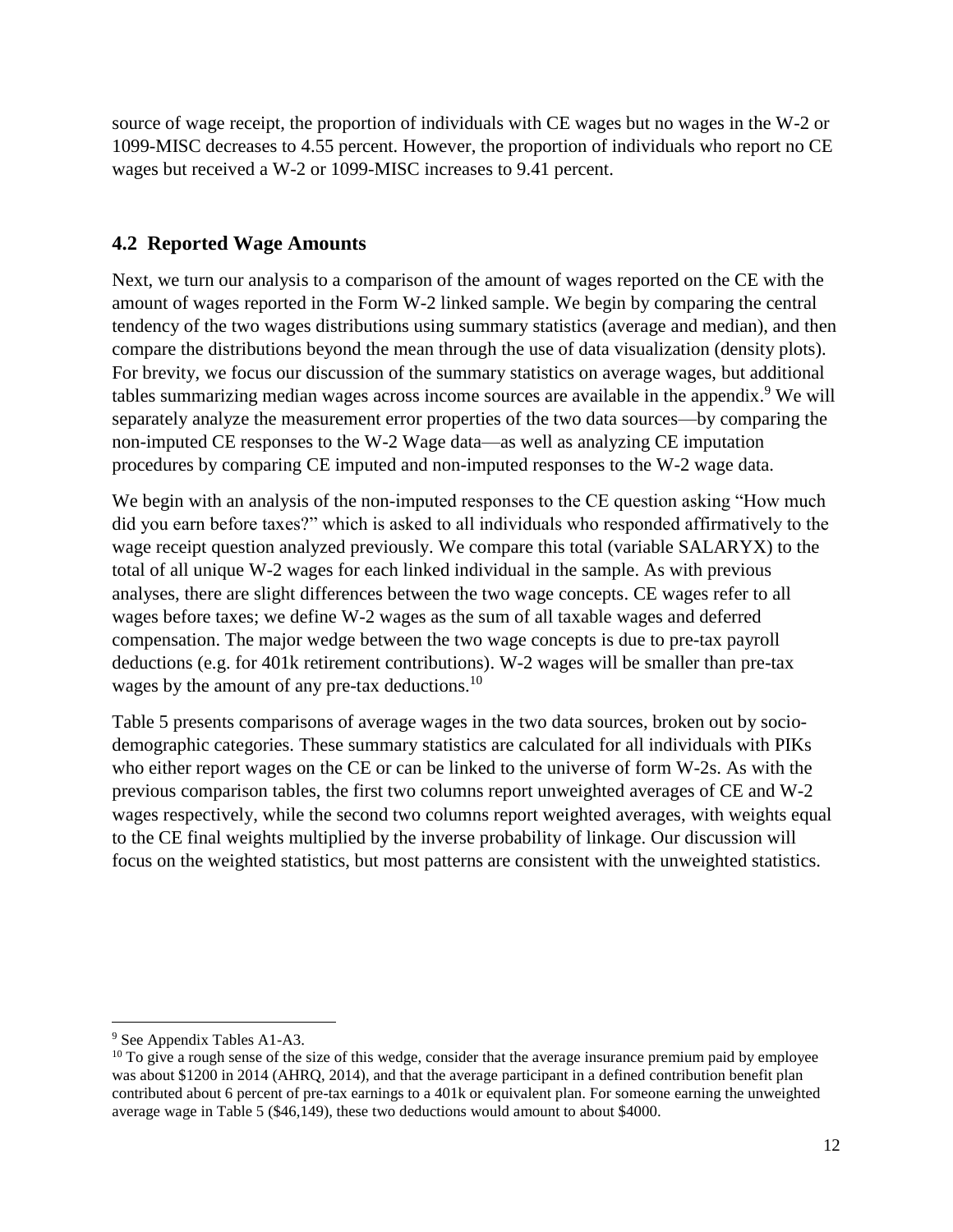|                                        |        |                             | Unweighted                    |                   | Weighted             |                   |
|----------------------------------------|--------|-----------------------------|-------------------------------|-------------------|----------------------|-------------------|
|                                        | Obs    | Mean<br>Wages,<br><b>CE</b> | Mean<br>Wages,<br>$W-2$       | Mean Wages,<br>CE | Mean Wages,<br>$W-2$ | Net<br>Difference |
| All individuals                        | 27,914 | \$46,149                    | \$44,372                      | 44,240            | 42,463               | 1,777             |
|                                        |        |                             | <b>Sex</b>                    |                   |                      |                   |
| Female                                 | 14,278 | 37,331                      | 34,586                        | 36,116            | 33,573               | 2,543             |
| Male                                   | 13,636 | 54,641                      | 53,896                        | 52,178            | 51,332               | 846               |
|                                        |        |                             | Race                          |                   |                      |                   |
| White Alone                            | 22,477 | 47,539                      | 45,847                        | 45,511            | 43,789               | 1,722             |
| <b>Black Alone</b>                     | 3,264  | 33,169                      | 30,322                        | 32,291            | 29,631               | 2,660             |
| <b>AIAN</b> Alone                      | 136    | 33,046                      | 35,256                        | 52,540            | 55,983               | $-3,443$          |
| Asian Alone                            | 1,382  | 52,687                      | 55,381                        | 29,589            | 30,250               | $-661$            |
| Pacific Islander<br>Alone              | 157    | 34,991                      | 36,644                        | 35,851            | 38,333               | $-2,482$          |
| Two or more<br>races                   | 498    | 33,536                      | 30,523                        | 32,084            | 29,712               | 2,372             |
|                                        |        |                             | Age                           |                   |                      |                   |
| 14-24                                  | 3,923  | 13,847                      | 10,814                        | 13,562            | 10,602               | 2,960             |
| 25-44                                  | 7,078  | 47,882                      | 45,183                        | 46,303            | 43,495               | 2,808             |
| 45-64                                  | 7,911  | 56,102                      | 57,553                        | 54,273            | 55,981               | $-1,708$          |
| $65+$                                  | 4,434  | 39,442                      | 34,905                        | 37,444            | 33,719               | 3,725             |
|                                        |        |                             | <b>Hispanic Origin</b>        |                   |                      |                   |
| Hispanic                               | 4,561  | 31,450                      | 29,989                        | 30,852            | 29,481               | 1,371             |
| Not Hispanic                           | 23,353 | 48,759                      | 46,663                        | 46,604            | 44,558               | 2,046             |
|                                        |        |                             | <b>Income</b>                 |                   |                      |                   |
| Above Median<br><b>CU</b> Wages        | 14,760 | 59,556                      | 57,322                        | 57,441            | 54,985               | 2,456             |
| <b>Below Median</b><br><b>CU</b> Wages | 13,154 | 17,943                      | 20,798                        | 17,710            | 20,347               | $-2,637$          |
|                                        |        |                             | <b>Second Interview Month</b> |                   |                      |                   |
| 1                                      | 1,917  | 47,461                      | 44,611                        | 44,772            | 41,769               | 3,003             |
| $\overline{2}$                         | 2,120  | 43,966                      | 44,899                        | 42,362            | 43,518               | $-1,156$          |
| 3                                      | 2,087  | 43,302                      | 44,318                        | 41,833            | 42,700               | $-867$            |
| $\overline{\mathcal{A}}$               | 2,124  | 49,258                      | 44,877                        | 47,377            | 43,272               | 4,105             |
| 5                                      | 2,072  | 46,417                      | 43,514                        | 44,490            | 41,821               | 2,669             |
| 6                                      | 2,145  | 51,515                      | 47,582                        | 50,499            | 45,831               | 4,668             |
| 7                                      | 2,152  | 42,254                      | 43,590                        | 40,501            | 41,626               | $-1,125$          |
| $\,8\,$                                | 2,147  | 42,870                      | 42,397                        | 41,951            | 40,812               | 1,139             |
| 9                                      | 2,090  | 45,535                      | 45,829                        | 44,346            | 45,184               | $-838$            |
| 10                                     | 3,094  | 46,369                      | 41,677                        | 44,468            | 39,915               | 4,553             |
| 11                                     | 3,099  | 47,988                      | 45,117                        | 46,010            | 43,004               | 3,006             |
| 12                                     | 2,867  | 46,108                      | 44,857                        | 42,558            | 41,590               | 968               |

Table 5: Mean Individual Wages by Data Source Universe: Individuals with Non-imputed CE Wage Responses or W-2 Wages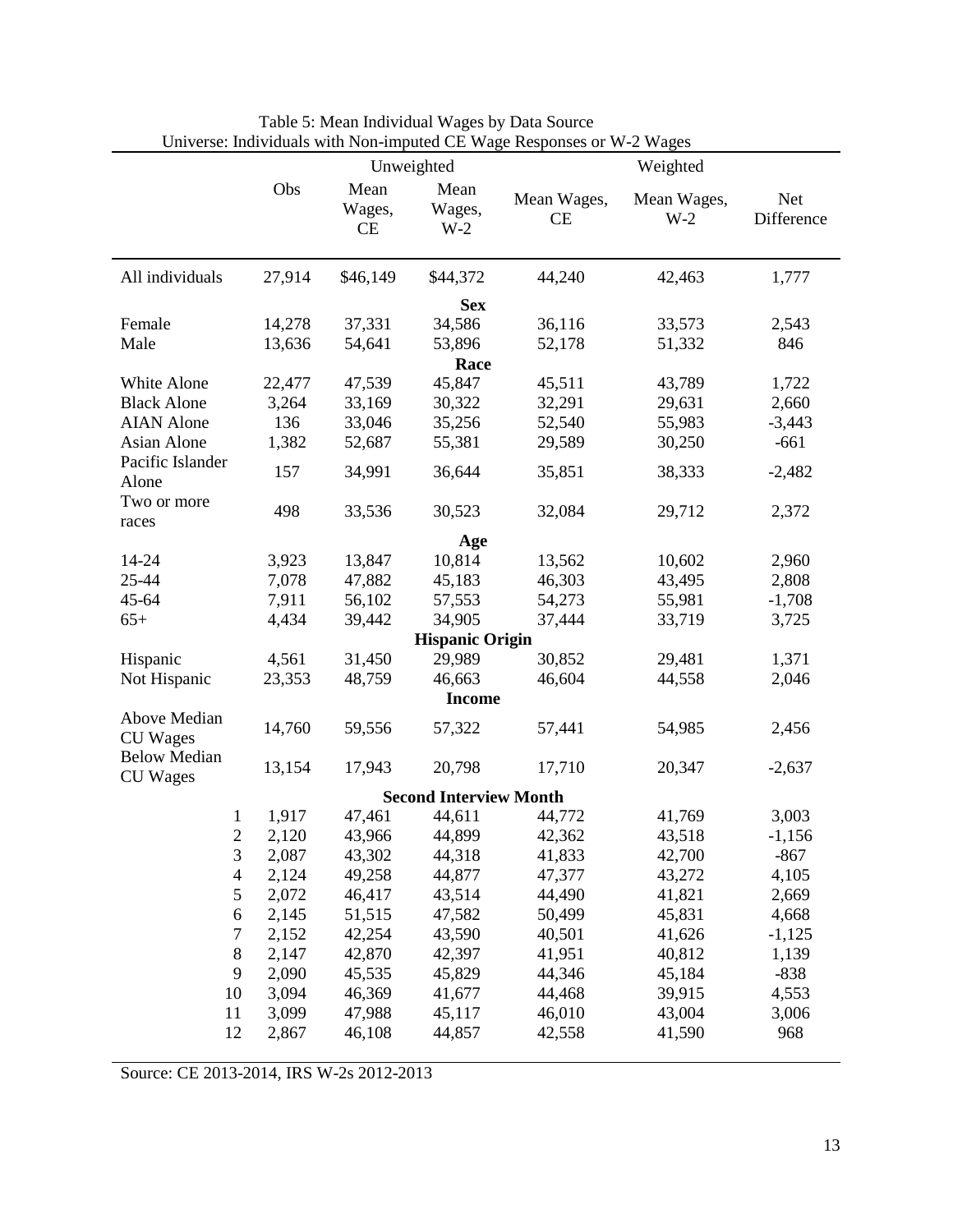CE wages are, on average, slightly higher than W-2 wages–for the full linked sample, average CE wages are 44,240, compared to an average W-2 wage of 42,463; this gap is relatively small compared to average wages, representing a discrepancy of 3.3 percent of CE wages. There is some variation in the difference in wages across data sources between different sociodemographic groups. Whites and Asians earn higher wages, on average, than do blacks and other races. Whites, Blacks and multi-race individuals report higher CE wages than W-2 wages while the exception of Asians, Native Americans and Pacific Islanders have higher W-2 wages than CE wages on average.

Looking across age groups, there is the hump-shaped pattern in wages with wages rising through the prime working age groups, and then falling for the elderly. The 45-64 cohort report lower CE wages than W-2 wages, while the other cohorts report higher CE wages relative to W-2 wages. The largest errors (i.e. the difference between CE and W-2 wages) occur for the oldest and youngest cohorts, both in absolute and relative terms: the difference between CE and IRS wages for individuals aged 14-24 is about \$2,960 on average, which is more than 20 percent of the average CE wage for this group (the difference for the oldest cohort is over \$3,700, but this is only about 11 percent of their average wages). Once again, there is no consistent pattern in the difference between CE and W-2 wages across second interview months. This suggests that individuals respond to the wage question as if it referred to the previous tax year and not to the past twelve months.<sup>11</sup> While leveraging administrative tax data seems to be consistent with current survey responses, these responses may in fact not be working as intended, as BLS requires a twelve-month income figure for to overlap with the expenditure reporting period.

The results in Table 5 present summary statistics of the unconditional distributions of CE and W-2 wages. The differences in average wages observed in Table 5 can occur for two reasons: individuals who report income from both sources may report different values, or individuals may report income on one source but not the other (and the wages they do report are systematically different from those for individuals who report both sources of wages). We explore each of these possibilities in Tables 6 and 7.

Table 6 repeats the structure of Table 5, reporting average wages from both the CE survey responses and IRS W-2 records, but restricts the sample to only individuals who report both CE and W-2 wages. For the sample of individuals with either CE or W-2 wages (Table 5), average weighted CE wages are about \$1,777 higher than weighted W-2 wages. On the other hand, average weighted CE wages are about \$624 higher than weighted W-2 wages for the sample of individuals who report both CE and W-2 wages (Table 6).

l

<sup>&</sup>lt;sup>11</sup> Since nominal wages tend to rise over time, we might expect a systematic wedge between "past 12 months" and previous tax year income in later months. Consider two individuals responding in January and December 2014. If both saw increasing wages from 2013-2014 and provided their 12 month true wages, we would expect a higher discrepancy for the individual responding in December (who would have earned 11 months of 2014 salary and 1 month of 2013 salary) than in January (who would have earned 1 month of 2014 salary and 11 months of 2013 salary).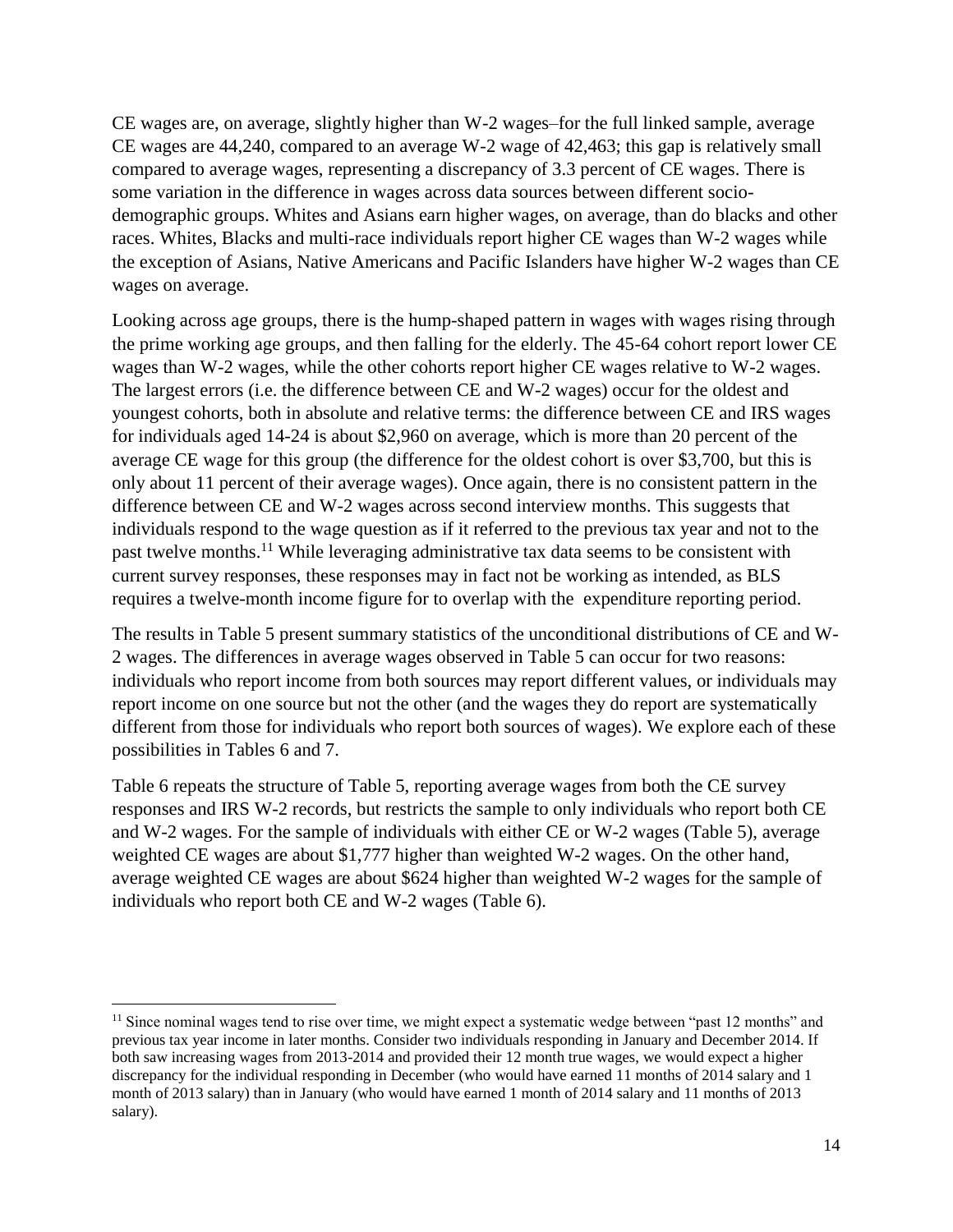|                                        |       |                      | $\sigma$ and $\sigma$ and $\sigma$ and $\sigma$ and $\sigma$ and $\sigma$ and $\sigma$ and $\sigma$ and $\sigma$ and $\sigma$ and $\sigma$<br>Unweighted |                   | Weighted             |                |
|----------------------------------------|-------|----------------------|----------------------------------------------------------------------------------------------------------------------------------------------------------|-------------------|----------------------|----------------|
|                                        | Obs   | Mean<br>Wages,<br>CE | Mean Wages,<br>$W-2$                                                                                                                                     | Mean Wages,<br>CE | Mean Wages,<br>$W-2$ | Net Difference |
| All individuals                        | 9,124 | \$48,328             | \$47,942                                                                                                                                                 | 46,397            | 45,773               | 624            |
|                                        |       |                      | <b>Sex</b>                                                                                                                                               |                   |                      |                |
| Female                                 | 4,504 | 39,564               | 38,859                                                                                                                                                   | 38,383            | 37,609               | 774            |
| Male                                   | 4,620 | 56,872               | 56,797                                                                                                                                                   | 54,340            | 53,866               | 474            |
|                                        |       |                      | Race                                                                                                                                                     |                   |                      |                |
| White Alone                            | 7,647 | 49,739               | 49,296                                                                                                                                                   | 47,675            | 46,992               | 683            |
| <b>Black Alone</b>                     | 833   | 35,031               | 33,675                                                                                                                                                   | 54,648            | 56,091               | $-1,443$       |
| <b>AIAN</b> Alone                      | 41    | 36,110               | 41,809                                                                                                                                                   | 34,117            | 32,859               | 1,258          |
| Asian Alone                            | 442   | 54,266               | 56,389                                                                                                                                                   | 35,236            | 33,582               | 1,654          |
| Pacific Islander<br>Alone              | 62    | 36,598               | 36,373                                                                                                                                                   | 37,234            | 38,972               | $-1,738$       |
| Two or more<br>races                   | 99    | 37,115               | 35,465                                                                                                                                                   | 33,296            | 35,192               | $-1,896$       |
|                                        |       |                      | Age                                                                                                                                                      |                   |                      |                |
| 14-24                                  | 1,070 | 15,624               | 12,036                                                                                                                                                   | 15,278            | 11,687               | 3,591          |
| 25-44                                  | 3,841 | 49,696               | 47,351                                                                                                                                                   | 48,065            | 45,514               | 2,551          |
| 45-64                                  | 3,711 | 57,201               | 59,405                                                                                                                                                   | 55,379            | 57,574               | $-2,195$       |
| $65+$                                  | 502   | 41,977               | 44,249                                                                                                                                                   | 39,838            | 41,864               | $-2,026$       |
|                                        |       |                      | <b>Hispanic Origin</b>                                                                                                                                   |                   |                      |                |
| Hispanic                               | 1,259 | 33,819               | 33,603                                                                                                                                                   | 33,269            | 33,024               | 245            |
| Not Hispanic                           | 7,865 | 50,651               | 50,237                                                                                                                                                   | 48,488            | 47,805               | 683            |
|                                        |       |                      | <b>Income</b>                                                                                                                                            |                   |                      |                |
| Above Median<br><b>CU</b> Wages        | 6,359 | 61,073               | 59,590                                                                                                                                                   | 58,980            | 57,178               | 1,802          |
| <b>Below Median</b><br><b>CU</b> Wages | 2,765 | 19,019               | 21,152                                                                                                                                                   | 18,857            | 20,814               | $-1,957$       |
|                                        |       |                      | <b>Second Interview Month</b>                                                                                                                            |                   |                      |                |
| $\mathbf{1}$                           | 667   | 48,015               | 48,962                                                                                                                                                   | 45,338            | 45,349               | $-11$          |
| $\mathbf{2}$                           | 744   | 45,837               | 45,532                                                                                                                                                   | 44,771            | 44,125               | 646            |
| 3                                      | 722   | 45,611               | 46,129                                                                                                                                                   | 44,111            | 44,639               | $-528$         |
| 4                                      | 704   | 51,693               | 50,178                                                                                                                                                   | 49,698            | 49,227               | 471            |
| 5                                      | 683   | 48,177               | 47,785                                                                                                                                                   | 46,221            | 45,932               | 289            |
| 6                                      | 721   | 53,005               | 53,849                                                                                                                                                   | 51,847            | 51,857               | $-10$          |
| 7                                      | 682   | 44,048               | 45,187                                                                                                                                                   | 42,211            | 42,629               | $-418$         |
| $8\,$                                  | 684   | 45,468               | 44,878                                                                                                                                                   | 44,133            | 43,201               | 932            |
| 9                                      | 660   | 48,490               | 48,662                                                                                                                                                   | 47,455            | 48,672               | $-1,217$       |
| 10                                     | 994   | 48,816               | 45,711                                                                                                                                                   | 46,876            | 43,933               | 2,943          |
| 11                                     | 940   | 50,644               | 50,691                                                                                                                                                   | 48,949            | 47,592               | 1,357          |
| 12                                     | 923   | 48,865               | 47,754                                                                                                                                                   | 44,865            | 43,554               | 1,311          |

| Table 6: Comparing Mean Individual Wages by Data Source                       |  |
|-------------------------------------------------------------------------------|--|
| Universe: Nonimputed CE Responses, All Individuals With Both CE and W-2 Wages |  |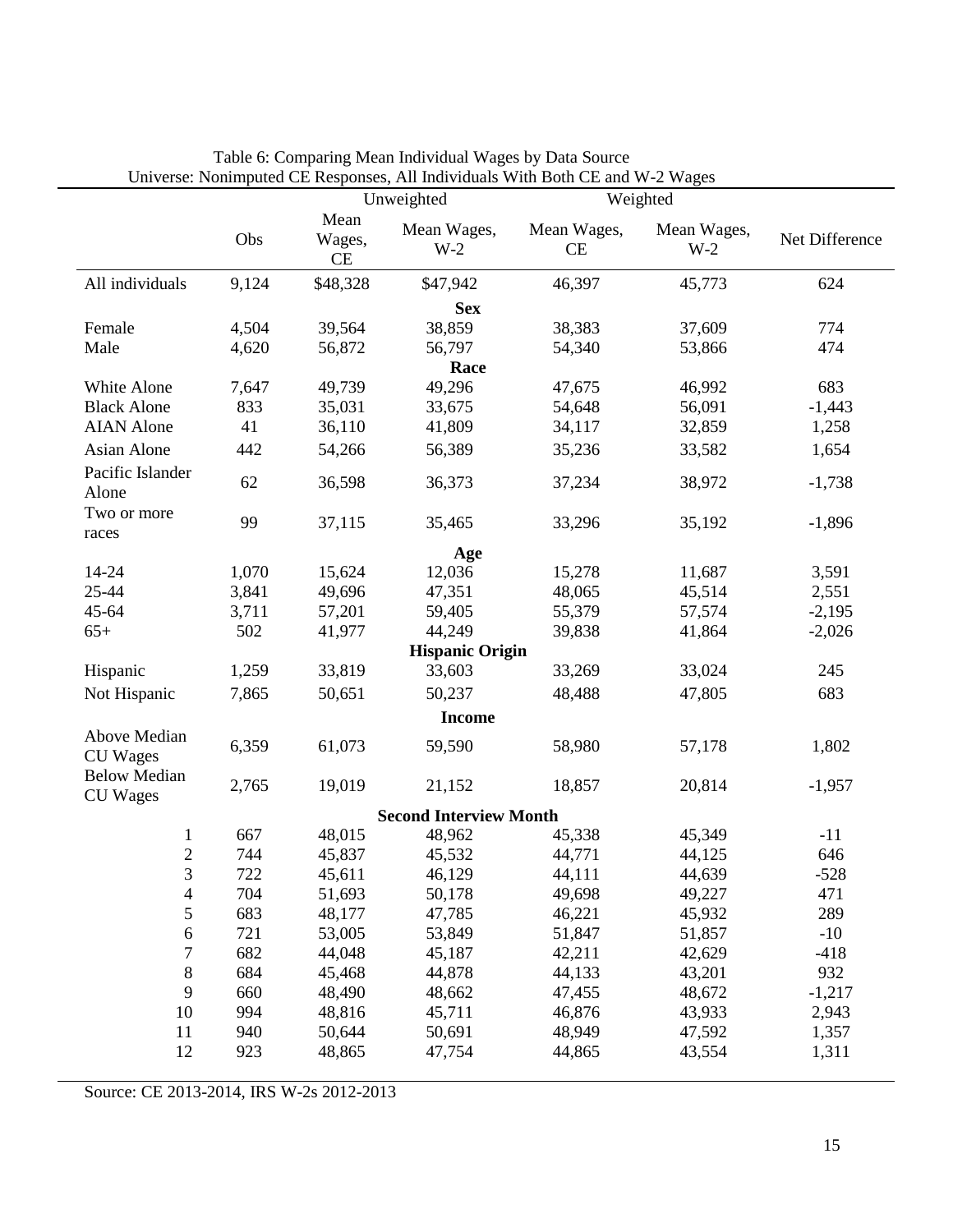Since the differences between average CE wages and average W-2 wages are smaller for the sample of individuals who report both CE and W-2 wages, it is unlikely that misreporting by these individuals is the dominant source of the CE-W-2 differences in the unconditional averages in Table 5. Table 7 examines another possibility: that individuals who report CE wages but not W-2 wages (or vice-versa) are systematically different from the rest of the sample. The first two columns of Table 7 report average W-2 wages and the proportion of individuals who report no CE wages, but can be linked to the universe of form W-2s. Likewise, the final two columns report average wages and the proportion of individuals who report CE wages but cannot be linked to the universe of W-2s. Note that the proportions in Table 7 differ slightly from Table 4, because Table 7 only includes non-imputed wage amounts, while Table 4 reports percentages who reported wage receipt.

Approximately 20 percent of individuals with PIKs can be linked to the universe of W-2s but report no CE wages, while about 5 percent of individuals report CE wages but cannot be linked to the universe of W-2s. Both of these groups have lower wages, on average, than the overall sample reported in Table 5 or in the sample of dual-reporters in Table 6. Individuals who report CE wages but not W-2 wages have lower wages, on average, than individuals who report W-2 wages but not CE wages. This is consistent with the differences between CE and W-2 wages reported in Table 5 being largely a result of item non-response by individuals who have lower than average wages. $12$ 

Tables 5-7 summarize differences between reported CE and W-2 wages at the mean of the wage distribution. While there appear to be some substantial differences between the two data sources, the average difference could arise from any number of patterns across the distribution. To further examine how reported CE wages and W-2 wages compare across the entire wage distribution, we examine the entire distributions graphically. Figures 1 and 2 show two visualizations which compare these two distributions. In Figure 1, kernel density plots for the CE and W-2 wage distributions are overlaid. For a smooth distribution (e.g. wages) kernel density plots provide a more informative visualization than do histograms. Figure 2 depicts the average difference between CE and W-2 wages by percentiles of the W-2 wage distribution, among individuals reporting wages from both sources.

 $\overline{\phantom{a}}$ 

 $12$  Note that this would not directly affect the breakouts shown for the "Above/Below Median CU Wage" categories in Table 5, since these categories are based on survey wages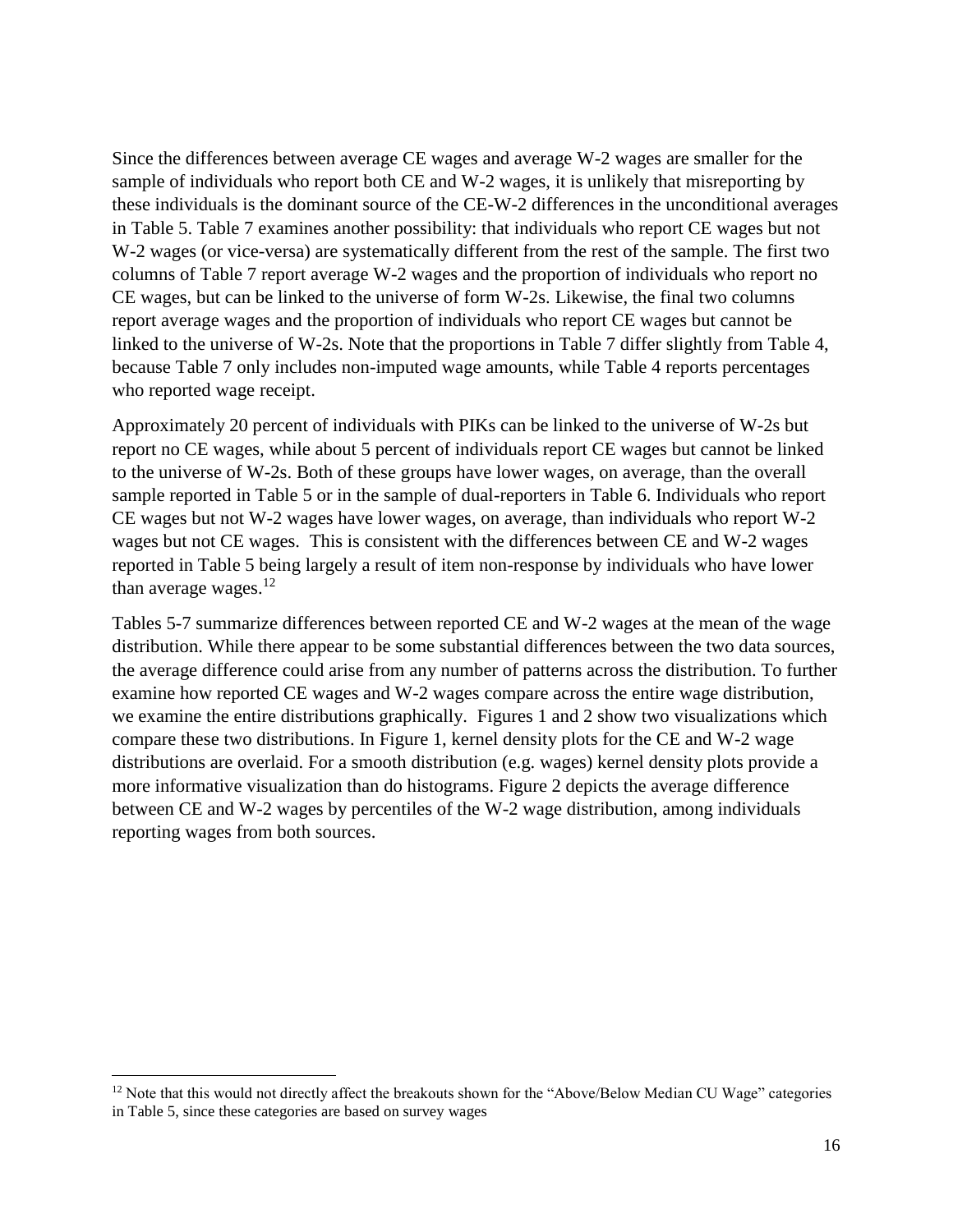|                                        | Mean W-2 Wages,<br>Observations with<br>no CE Wages | Proportion<br>with $W-2$<br>but no CE<br>Wages | Mean CE Wages,<br>Observations with<br>no W-2 Wages | Proportion<br>with CE but<br>$noW-2$<br>Wages |
|----------------------------------------|-----------------------------------------------------|------------------------------------------------|-----------------------------------------------------|-----------------------------------------------|
| All individuals                        | \$37,975                                            | 0.18                                           | \$30,304                                            | 0.04                                          |
|                                        |                                                     | <b>Sex</b>                                     |                                                     |                                               |
| Female                                 | 26,911                                              | 0.18                                           | 20,227                                              | 0.04                                          |
| Male                                   | 48,710                                              | 0.19                                           | 39,186                                              | 0.05                                          |
|                                        |                                                     | Race                                           |                                                     |                                               |
| White Alone                            | 39,213                                              | 0.18                                           | 31,038                                              | 0.05                                          |
| <b>Black Alone</b>                     | 26,339                                              | 0.21                                           | 21,051                                              | 0.04                                          |
| <b>AIAN</b> Alone                      | 23,576                                              | 0.17                                           | 7,920                                               | 0.04                                          |
|                                        |                                                     |                                                |                                                     |                                               |
| Asian Alone                            | 53,855                                              | 0.21                                           | 42,854                                              | 0.05                                          |
| Pacific Islander<br>Alone              | 37,375                                              | 0.15                                           | 18,383                                              | 0.04                                          |
| Two or more                            | 24,086                                              | 0.15                                           | 19,363                                              | 0.05                                          |
| races                                  |                                                     | Age                                            |                                                     |                                               |
| 14-24                                  | 9,370                                               | 0.23                                           | 7,615                                               | 0.08                                          |
| 25-44                                  | 40,417                                              | 0.25                                           | 30,670                                              | 0.06                                          |
| 45-64                                  |                                                     |                                                |                                                     |                                               |
| $65+$                                  | 53,816                                              | 0.23<br>0.13                                   | 46,660                                              | 0.05                                          |
|                                        | 26,514                                              |                                                | 27,874                                              | 0.02                                          |
| Hispanic                               | 23,432                                              | <b>Hispanic Origin</b><br>0.15                 | 21,702                                              | 0.07                                          |
|                                        |                                                     |                                                |                                                     |                                               |
| Not Hispanic                           | 40,271                                              | 0.19                                           | 33,076                                              | 0.04                                          |
|                                        |                                                     | <b>Income</b>                                  |                                                     |                                               |
| Above Median<br><b>CU</b> Wages        | 52,200                                              | 0.19                                           | 45,287                                              | 0.05                                          |
| <b>Below Median</b><br><b>CU</b> Wages | 20,368                                              | 0.17                                           | 12,808                                              | 0.04                                          |
|                                        |                                                     | <b>Second Interview Month</b>                  |                                                     |                                               |
| $\,1$                                  | 34,970                                              | 0.16                                           | 43,490                                              | 0.05                                          |
| $\overline{c}$                         | 35,082                                              | 0.15                                           | 27,374                                              | 0.05                                          |
| $\mathfrak 3$                          | 36,597                                              | 0.17                                           | 25,080                                              | 0.05                                          |
| $\overline{4}$                         | 40,065                                              | 0.19                                           | 26,223                                              | 0.05                                          |
| 5                                      | 43,432                                              | 0.17                                           | 31,859                                              | 0.05                                          |
| 6                                      | 40,635                                              | 0.17                                           | 25,755                                              | 0.04                                          |
| $\tau$                                 | 35,405                                              | 0.19                                           | 32,453                                              | 0.04                                          |
| $\,8\,$                                | 35,083                                              | 0.19                                           | 33,626                                              | 0.05                                          |
| 9                                      | 35,436                                              | 0.19                                           | 40,087                                              | 0.06                                          |
| 10                                     | 40,965                                              | 0.2                                            | 27,153                                              | 0.04                                          |
| 11                                     | 38,228                                              | 0.2                                            | 25,105                                              | 0.04                                          |
| 12                                     | 41,143                                              | 0.19                                           | 28,722                                              | 0.04                                          |

| Table 7: Mean Wages for Respondents who Reported Wages in only one Data Source |
|--------------------------------------------------------------------------------|
| Universe: Nonimputed CE Wages or W-2 Wages                                     |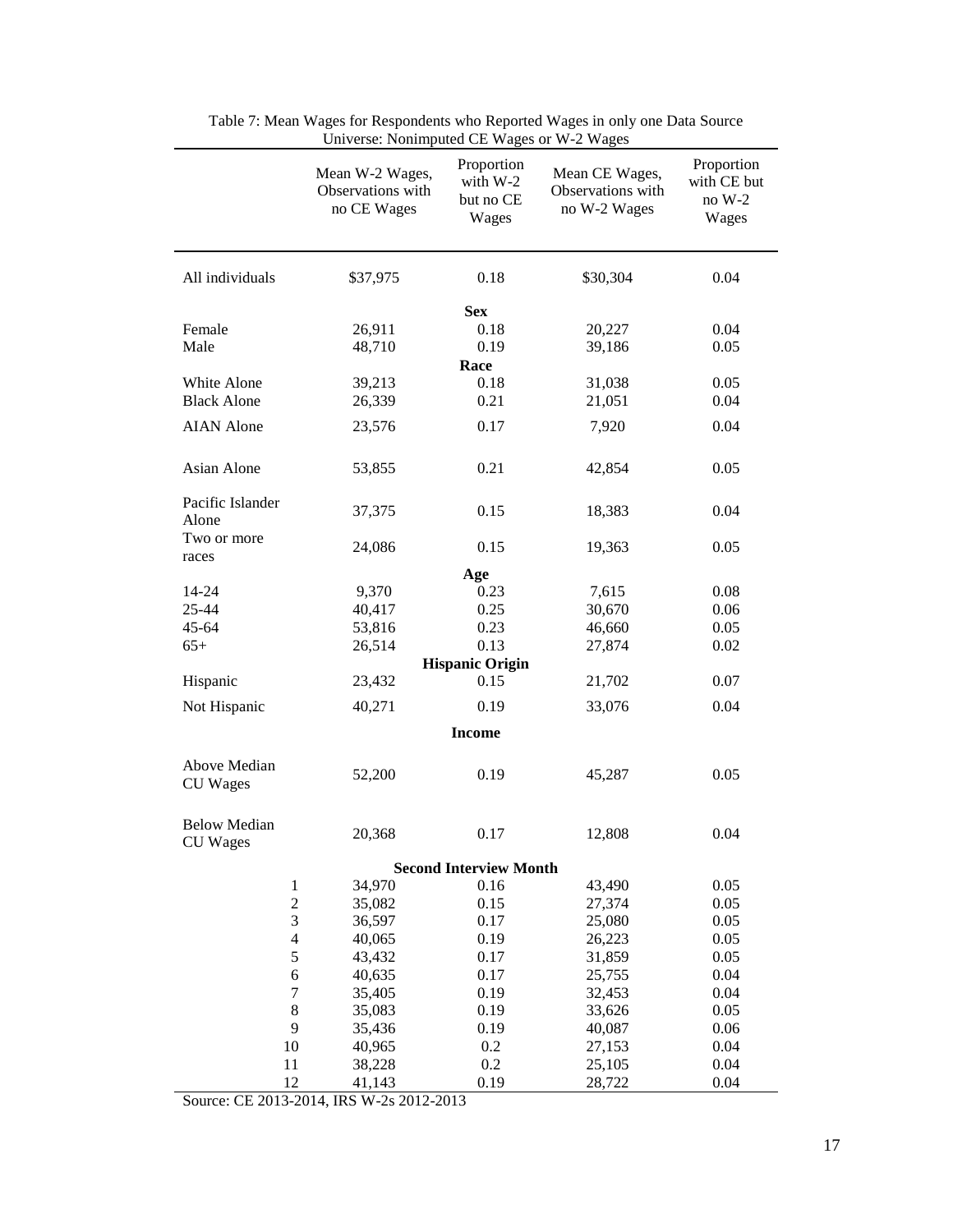

Figure 1: Kernel Density Plot of CE vs. W-2 Wages

Source: CE 2013-2014, IRS W-2s 2012-2013

Two patterns are immediately apparent from these visualizations. First, the kernel density clearly show excess mass at low wage amounts for the W-2 wage distribution relative to the CE wages: this is consistent with there being a large number of individuals who have W-2 but do not report CE wages and who have relatively low W-2 wages. Second, among people who report wages from both sources, there is some evidence of over-reporting CE wages at the bottom of the (W-2) wage distribution, and substantial under-reporting at the very top of the wage distribution.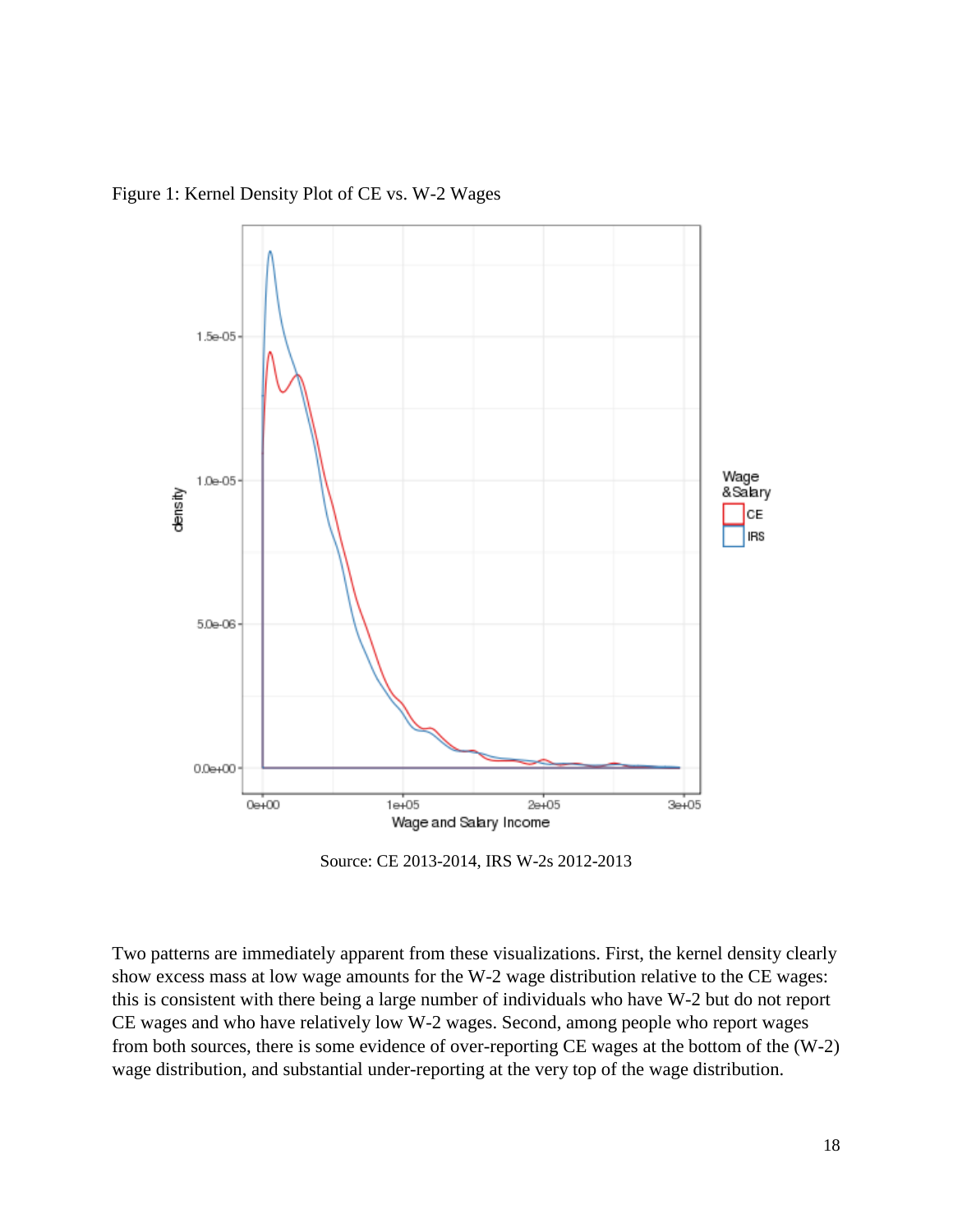Figure 2: Average Difference between CE and W-2 Wages by Percentile of the W-2 Wage **Distribution** 



Source: CE 2013-2014, IRS W-2s 2012-2013

# **4.3 Imputed Wage Amounts**

The previous analysis comparing reported CE wage amounts to wage amounts from the linked W-2 sample showed that, although the two sources have similar distributions, there is evidence of disparities, particularly at the bottom of the wage distribution. Some of these disparities could be related to item nonresponse. We next compare the two wage distributions, including imputed wage values, to examine how item non-response and imputation process might affect the previous results.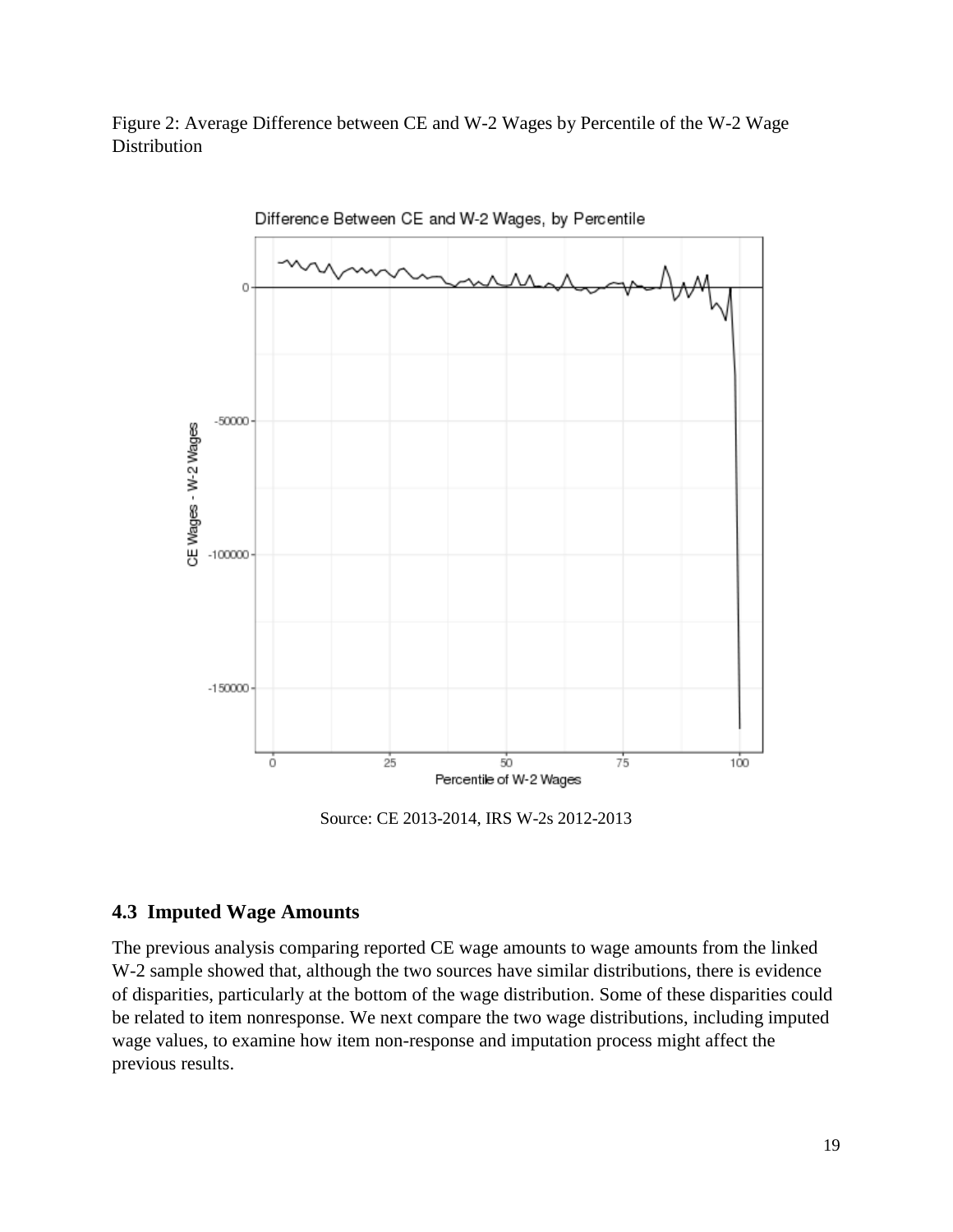For individuals who report receiving wages but do not report a wage amount, BLS imputes a value using a multiple imputation method similar to other population surveys such as the Current Population Survey. This imputation process uses other information reported by the respondent (such as age, sex and whether they report a wage bracket) to impute another similar response for the item nonresponse. For wages, the variable SALARYXM contains both the raw responses in SALARYX and imputed responses for individuals who did not report a wage amount.

Table 8 reports average CE wages (including imputed and non-imputed responses) compared with average W-2 wages. As with previous tables, the second and third columns are unweighted averages, while the final two columns report weighted averages. Note that Columns 3 and 5 are identical to Columns 3 and 5 from Table 5 since both tables report unconditional averages of the CE and W-2 wage distributions.

Overall, the distribution of CE wages including imputed values is closer to the distribution of W-2 wages, at least on average. This suggests that the imputation process is reducing the discrepancy between survey and administrative records, at least in the middle of the wage distribution. There is some heterogeneity across some demographic groups, however. The gap between CE and W-2 wages is larger for men when including imputed values relative to nonimputed wages and all race groups have smaller gaps between CE and W-2 wages when including imputed values except for Native Americans and Pacific Islanders. Individuals ages 25-44 have gaps between CE and W-2 wages that are much smaller when including imputed values; on the other hand, the youngest cohort has close to no change, and the cohort aged 45-64 actually has a larger gap on average when including imputations.

As with the analysis of the reported CE wage values, one source of difference between the CE and W-2 wage distributions may arise from individuals who report CE wages but cannot be linked to the universe of W-2s, or vice versa. To investigate this possibility, Table 9 reports average wages for individuals who report CE wages but not W-2 wages and vice versa, as well as the proportion of individuals who report wages in one but not the other dataset. The structure of Table 9 mirrors that of Table 7 above.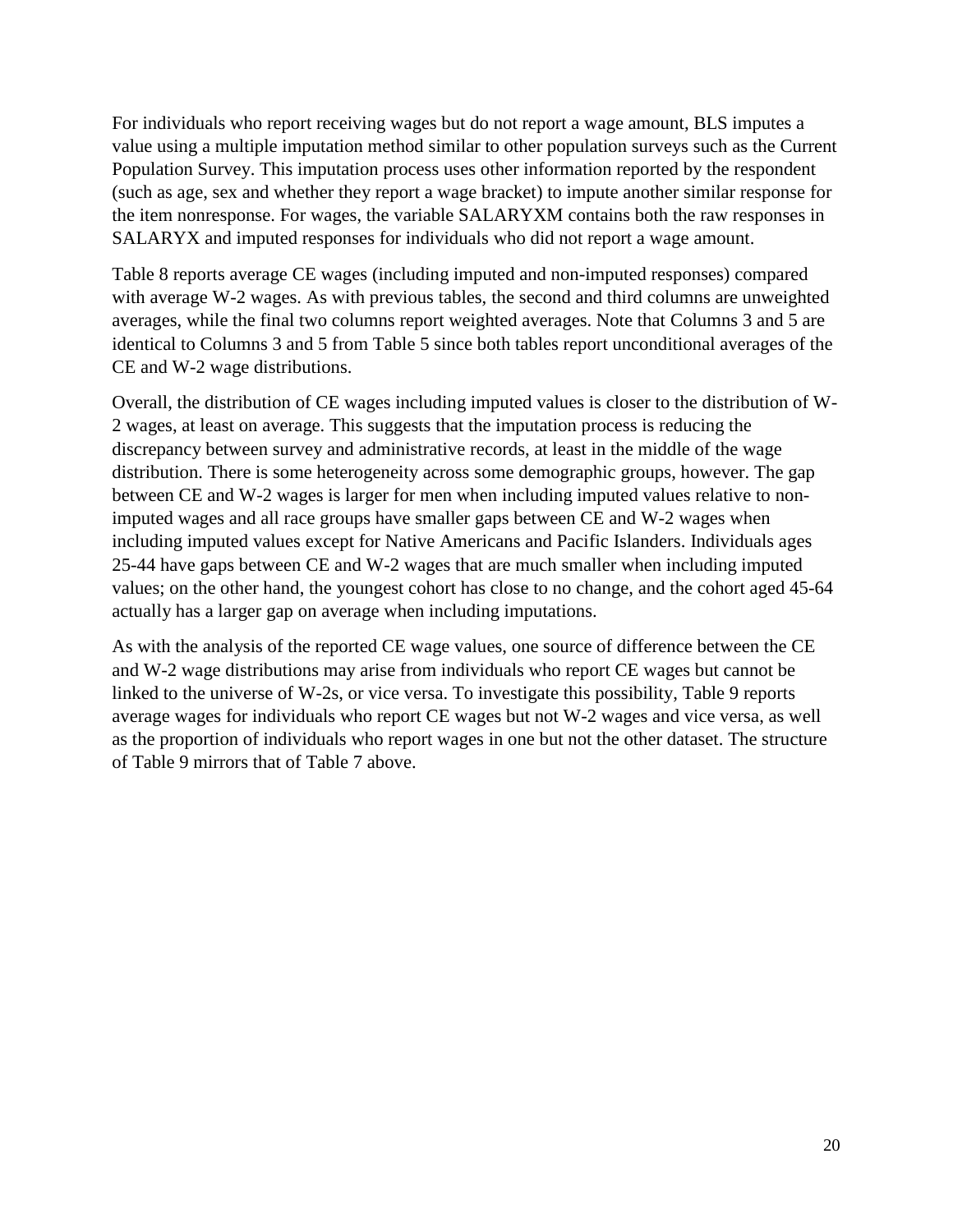| Table 8: Mean Individual Wages by Data Source                                          |
|----------------------------------------------------------------------------------------|
| Universe: All Responses with CE wages (imputed and non-imputed responses) or W-2 Wages |

|                                        |        | $\sigma$ converse. An inesponses with $\sigma$ wages (imputed and non-imputed responses) of $w$ -2 $w$ ages<br>Unweighted |                               | Weighted       |                     |                |
|----------------------------------------|--------|---------------------------------------------------------------------------------------------------------------------------|-------------------------------|----------------|---------------------|----------------|
|                                        | Obs.   | Mean<br>Wages, CE                                                                                                         | Mean<br>Wages, W-2            | Mean Wages, CE | Mean Wages, W-<br>2 | Net Difference |
| All individuals                        | 27,914 | \$43,458                                                                                                                  | \$44,372                      | 41,753         | 42,463              | $-710$         |
|                                        |        |                                                                                                                           | <b>Sex</b>                    |                |                     |                |
| Female                                 | 14,278 | 36,562                                                                                                                    | 34,586                        | 35,545         | 33,573              | 1,972          |
| Male                                   | 13,636 | 49,858                                                                                                                    | 53,896                        | 47,627         | 51,332              | $-3,705$       |
|                                        |        |                                                                                                                           | Race                          |                |                     |                |
| White Alone                            | 22,477 | 45,043                                                                                                                    | 45,847                        | 43,268         | 43,789              | $-521$         |
| <b>Black Alone</b>                     | 3,264  | 30,461                                                                                                                    | 30,322                        | 29,721         | 29,631              | 90             |
| <b>AIAN</b> Alone                      | 136    | 36,359                                                                                                                    | 35,256                        | 52,479         | 55,983              | $-3,504$       |
| <b>Asian Alone</b>                     | 1,382  | 52,194                                                                                                                    | 55,381                        | 30,035         | 30,250              | $-215$         |
| Pacific<br><b>Islander Alone</b>       | 157    | 31,006                                                                                                                    | 36,644                        | 31,910         | 38,333              | $-6,423$       |
| Two or more<br>races                   | 498    | 32,419                                                                                                                    | 30,523                        | 31,162         | 29,712              | 1,450          |
|                                        |        |                                                                                                                           | Age                           |                |                     |                |
| 14-24                                  | 3,923  | 13,725                                                                                                                    | 10,814                        | 13,288         | 10,602              | 2,686          |
| 25-44                                  | 7,078  | 45,214                                                                                                                    | 45,183                        | 43,911         | 43,495              | 416            |
| 45-64                                  | 7,911  | 53,704                                                                                                                    | 57,553                        | 52,299         | 55,981              | $-3,682$       |
| $65+$                                  | 4,434  | 36,862                                                                                                                    | 34,905                        | 35,429         | 33,719              | 1,710          |
|                                        |        |                                                                                                                           | <b>Hispanic Origin</b>        |                |                     |                |
| Hispanic                               | 4,561  | 29,648                                                                                                                    | 29,989                        | 29,179         | 29,481              | $-302$         |
| Not Hispanic                           | 23,353 | 46,118                                                                                                                    | 46,663                        | 44,235         | 44,558              | $-323$         |
|                                        |        |                                                                                                                           | <b>Income</b>                 |                |                     |                |
| Above Median<br><b>CU</b> Wages        | 14,760 | 56,459                                                                                                                    | 57,322                        | 54,503         | 54,985              | $-482$         |
| <b>Below Median</b><br><b>CU</b> Wages | 13,154 | 18,018                                                                                                                    | 20,798                        | 17,709         | 20,347              | $-2,638$       |
|                                        |        |                                                                                                                           | <b>Second Interview Month</b> |                |                     |                |
| 1                                      | 1,917  | 44,254                                                                                                                    | 44,611                        | 42,152         | 41,769              | 383            |
| $\overline{c}$                         | 2,120  | 41,561                                                                                                                    | 44,899                        | 40,854         | 43,518              | $-2,664$       |
| 3                                      | 2,087  | 42,583                                                                                                                    | 44,318                        | 40,327         | 42,700              | $-2,373$       |
| 4                                      | 2,124  | 44,299                                                                                                                    | 44,877                        | 42,382         | 43,272              | $-890$         |
| 5                                      | 2,072  | 45,521                                                                                                                    | 43,514                        | 43,857         | 41,821              | 2,036          |
| 6                                      | 2,145  | 47,726                                                                                                                    | 47,582                        | 46,849         | 45,831              | 1,018          |
| 7                                      | 2,152  | 40,201                                                                                                                    | 43,590                        | 38,340         | 41,626              | $-3,286$       |
| 8                                      | 2,147  | 40,994                                                                                                                    | 42,397                        | 40,281         | 40,812              | $-531$         |
| 9                                      | 2,090  | 43,368                                                                                                                    | 45,829                        | 42,483         | 45,184              | $-2,701$       |
| 10                                     | 3,094  | 43,526                                                                                                                    | 41,677                        | 41,252         | 39,915              | 1,337          |
| 11                                     | 3,099  | 43,870                                                                                                                    | 45,117                        | 42,217         | 43,004              | $-787$         |
| 12                                     | 2,867  | 43,576                                                                                                                    | 44,857                        | 40,782         | 41,590              | $-808$         |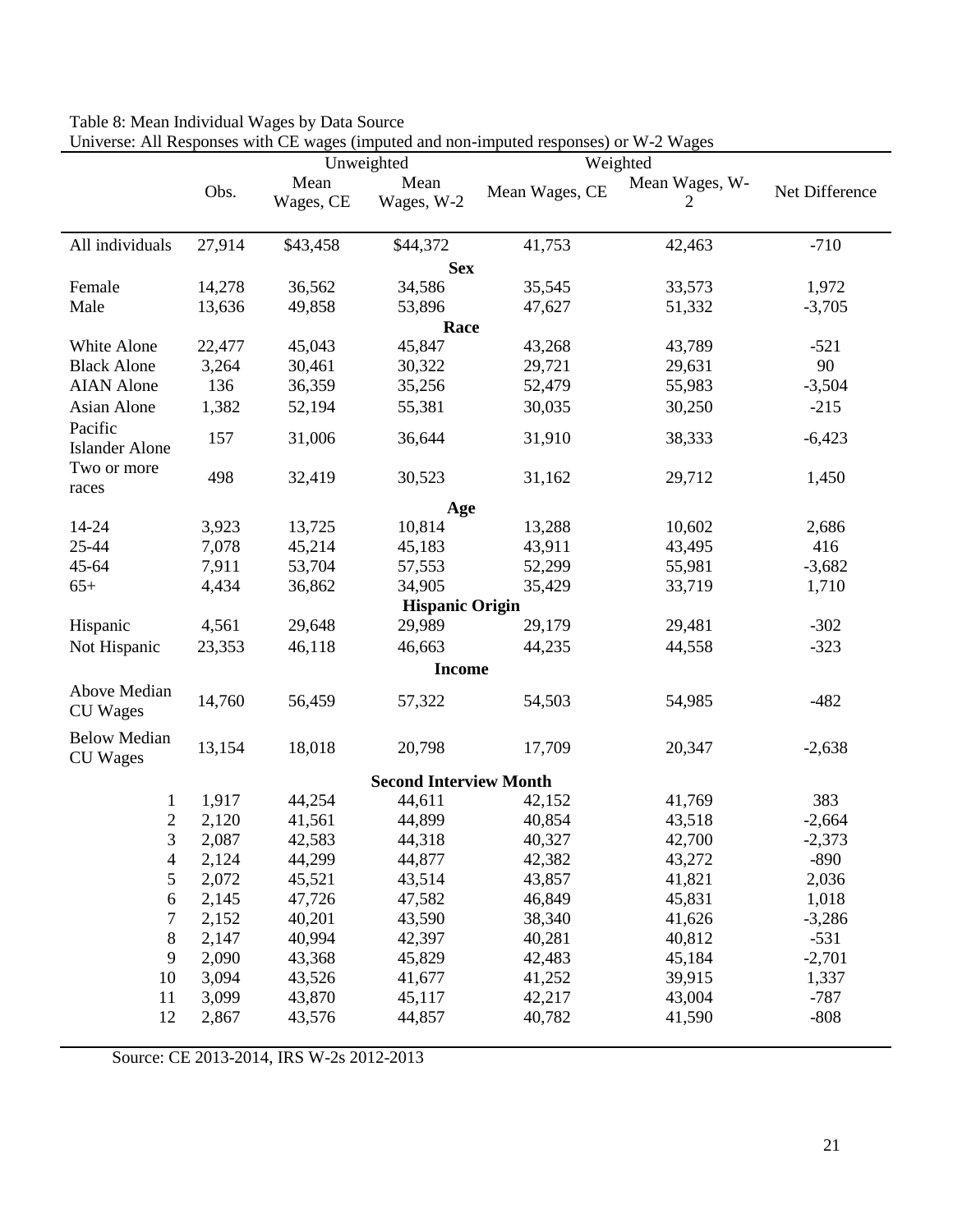|                                 | Mean W-2 Wages,<br>Observations with<br>no CE Wages | Proportion<br>with W-2<br>but no CE<br>Wages | Mean CE Wages,<br>Observations with<br>no W-2 Wages | Proportion<br>with CE but<br>no W-2<br>Wages |  |  |  |  |
|---------------------------------|-----------------------------------------------------|----------------------------------------------|-----------------------------------------------------|----------------------------------------------|--|--|--|--|
| All individuals                 | \$16,897                                            | 0.05                                         | \$37,199                                            | 0.19                                         |  |  |  |  |
| <b>Sex</b>                      |                                                     |                                              |                                                     |                                              |  |  |  |  |
| Female                          | 13,254                                              | 0.06                                         | 34,474                                              | 0.17                                         |  |  |  |  |
| Male                            | 21,171                                              | 0.05                                         | 39,578                                              | 0.21                                         |  |  |  |  |
|                                 |                                                     | Race                                         |                                                     |                                              |  |  |  |  |
| White Alone                     | 18,228                                              | 0.05                                         | 39,034                                              | 0.19                                         |  |  |  |  |
| <b>Black Alone</b>              | 10,214                                              | 0.06                                         | 24,100                                              | 0.2                                          |  |  |  |  |
| <b>AIAN</b> Alone               | 22,276                                              | 0.06                                         | 34,112                                              | 0.19                                         |  |  |  |  |
| Asian Alone                     | 19,278                                              | 0.05                                         | 47,177                                              | 0.18                                         |  |  |  |  |
| Pacific Islander<br>Alone       | 7,175                                               | 0.04                                         | 27,676                                              | 0.22                                         |  |  |  |  |
| Two or more races               | 6,878                                               | 0.06                                         | 30,441                                              | 0.35                                         |  |  |  |  |
| Age                             |                                                     |                                              |                                                     |                                              |  |  |  |  |
| 14-24                           | 11,487                                              | 0.09                                         | 8,651                                               | 0.13                                         |  |  |  |  |
| 25-44                           | 16,061                                              | 0.05                                         | 30,464                                              | 0.1                                          |  |  |  |  |
| 45-64                           | 27,682                                              | 0.06                                         | 42,925                                              | 0.1                                          |  |  |  |  |
| $65+$                           | 15,281                                              | 0.08                                         | 28,118                                              | 0.07                                         |  |  |  |  |
|                                 |                                                     | <b>Hispanic Origin</b>                       |                                                     |                                              |  |  |  |  |
| Hispanic                        | 12,636                                              | 0.05                                         | 25,504                                              | 0.26                                         |  |  |  |  |
| Not Hispanic                    | 17,736                                              | 0.05                                         | 40,637                                              | 0.18                                         |  |  |  |  |
|                                 |                                                     | <b>Income</b>                                |                                                     |                                              |  |  |  |  |
| Above Median CU<br>Wages        | 22,958                                              | 0.03                                         | 51,336                                              | 0.21                                         |  |  |  |  |
| <b>Below Median CU</b><br>Wages | 14,417                                              | 0.08                                         | 16,010                                              | 0.16                                         |  |  |  |  |
|                                 |                                                     | <b>Second Interview Month</b>                |                                                     |                                              |  |  |  |  |
| $\mathbf{1}$                    | 11,487                                              | 0.04                                         | 40,345                                              | 0.19                                         |  |  |  |  |
| $\overline{c}$                  | 19,025                                              | 0.05                                         | 35,327                                              | 0.21                                         |  |  |  |  |
| 3                               | 14,565                                              | 0.05                                         | 36,494                                              | 0.19                                         |  |  |  |  |
| $\overline{4}$                  | 14,272                                              | 0.05                                         | 34,701                                              | 0.2                                          |  |  |  |  |
| 5                               | 12,991                                              | 0.05                                         | 34,737                                              | 0.18                                         |  |  |  |  |
| $\sqrt{6}$                      | 16,043                                              | 0.05                                         | 39,948                                              | 0.2                                          |  |  |  |  |
| $\overline{7}$                  | 30,075                                              | 0.05                                         | 33,976                                              | 0.19                                         |  |  |  |  |
| 8                               | 17,971                                              | 0.05                                         | 44,531                                              | 0.21                                         |  |  |  |  |
| 9                               | 11,134                                              | 0.05                                         | 42,615                                              | 0.21                                         |  |  |  |  |
| 10                              | 16,300                                              | 0.06                                         | 36,554                                              | 0.17                                         |  |  |  |  |
| 11                              | 19,304                                              | 0.06                                         | 34,906                                              | 0.18                                         |  |  |  |  |
| 12                              | 16,884                                              | 0.07                                         | 34,888                                              | 0.17                                         |  |  |  |  |

Table 9: Mean Wages for Respondents who Reported Wages in only one Data Source Universe: All Responses with CE wages (imputed and non-imputed responses) or W-2 wages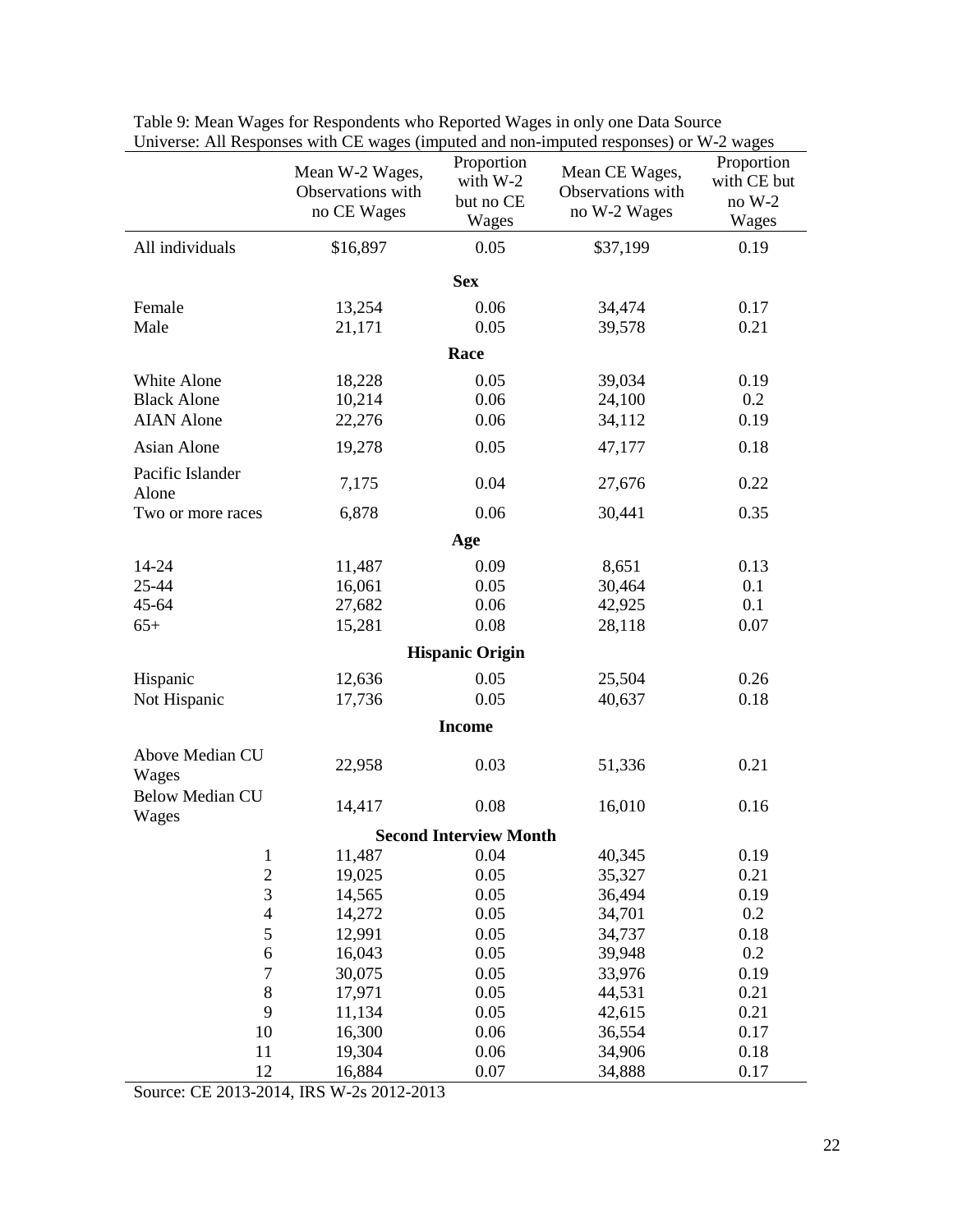There are two notable features of this set of averages. First, the proportion of individuals with W-2 but no CE wages is substantially smaller when including imputed CE wages (Column 2). About 18 percent of individuals had W-2 wages but did not report CE wages (See Table 7), while about five percent of individuals have W-2 wages but neither report CE wages nor receive an imputed wage amount (see Table 9). However, there are many more individuals with CE wages but no W-2 wages when including imputations—about 19 percent of individuals either report CE wages or receive an imputed value but do not have W-2 wages (see Table 9), compared to about 4 percent who report CE wages but do not have W-2 wages (see Table 7).

Individuals who have W-2 but not CE wages when including imputations are substantially poorer than the set of individuals who report no CE wages but W-2 wages (not including imputations) (\$16,897 vs. \$37,975); individuals who have CE wages but not W-2 wages are slightly richer on average when including imputations, however (\$37,199 vs. \$30,304). Among age groups in Table 9, the youngest cohort is both most likely to have W-2 but not CE wages (and vice versa), and the poorest. Including imputations results in a higher average wage for this age group for the sample who have W-2 but not CE wages, and a higher average wage for individuals who have CE wages but not W-2 wages.

Looking beyond the mean, even when including imputations, there is still a consistent pattern of substantial differences between the two wage distributions at the bottom of the wage distribution, and some evidence of under-reporting at the very top of the wage distribution. Figures 3 and 4 produce two visualizations to illustrate this, analogous to Figures 1 and 2 above. Figure 3 presents a kernel density plot of the CE and W-2 wage distributions when including imputations, which shows excess mass for the W-2 wage distribution at very low wages. In Figure 4, a plot of the average difference between CE and W-2 wages by percentile of the W-2 wage distribution shows substantial over-reporting of wages on the CE at the bottom of the distribution, and very large under-reporting for the top one percent of the wage distribution. Note that the discrepancies between survey and administrative records continue to be present when including imputed survey wage responses. This suggests that while the imputation process may reduce discrepancies in the middle of the wage distribution, it is not doing do at the tails. However, insofar as discrepancies in the tails are due to misreporting, the imputation process would not necessarily be expected to reduce these discrepancies.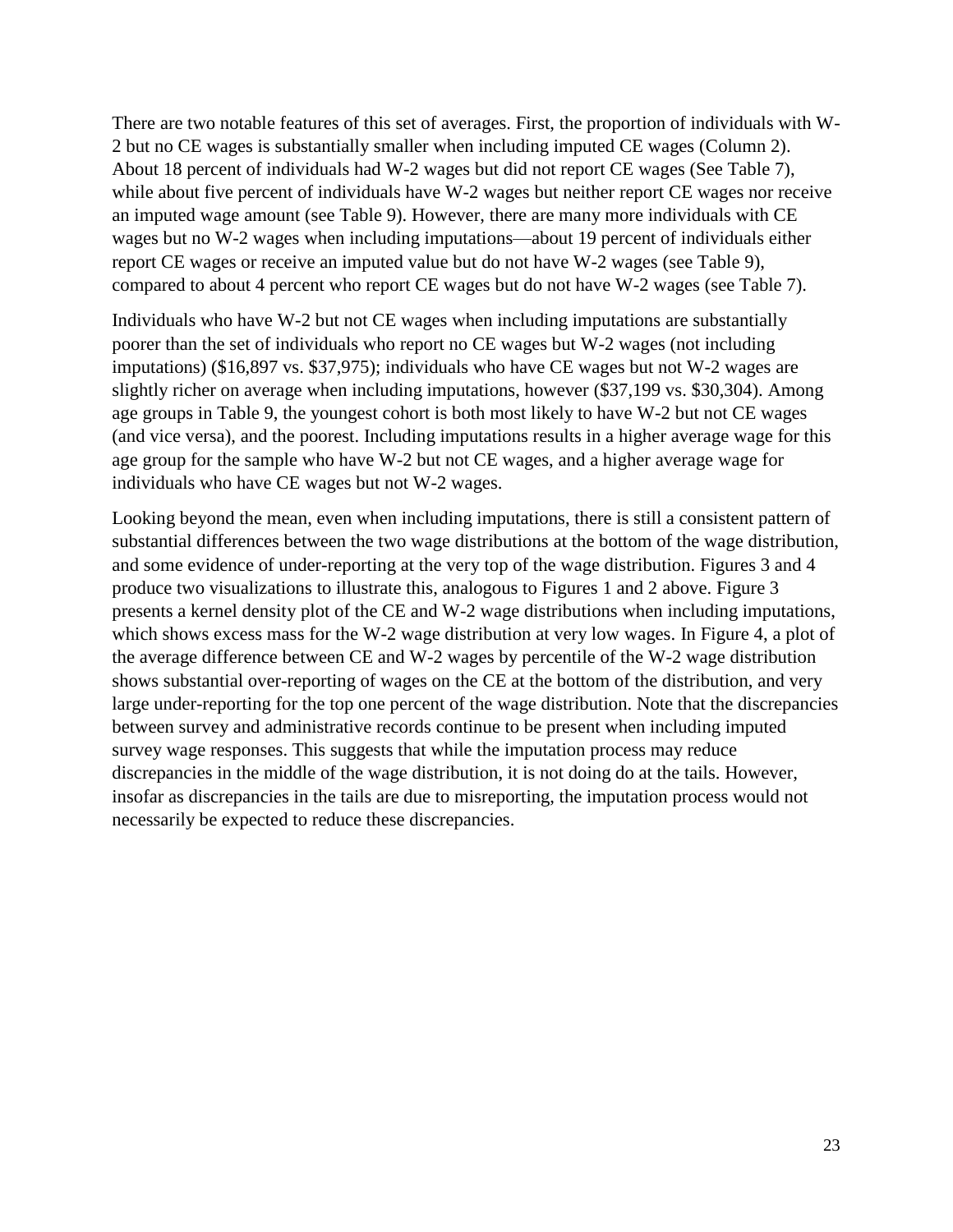Figure 3: Kernel Density Plot of CE vs. W-2 Wages, Including Imputed and Non-imputed CE wages



Source: CE 2013-2014, IRS W-2s 2012-2013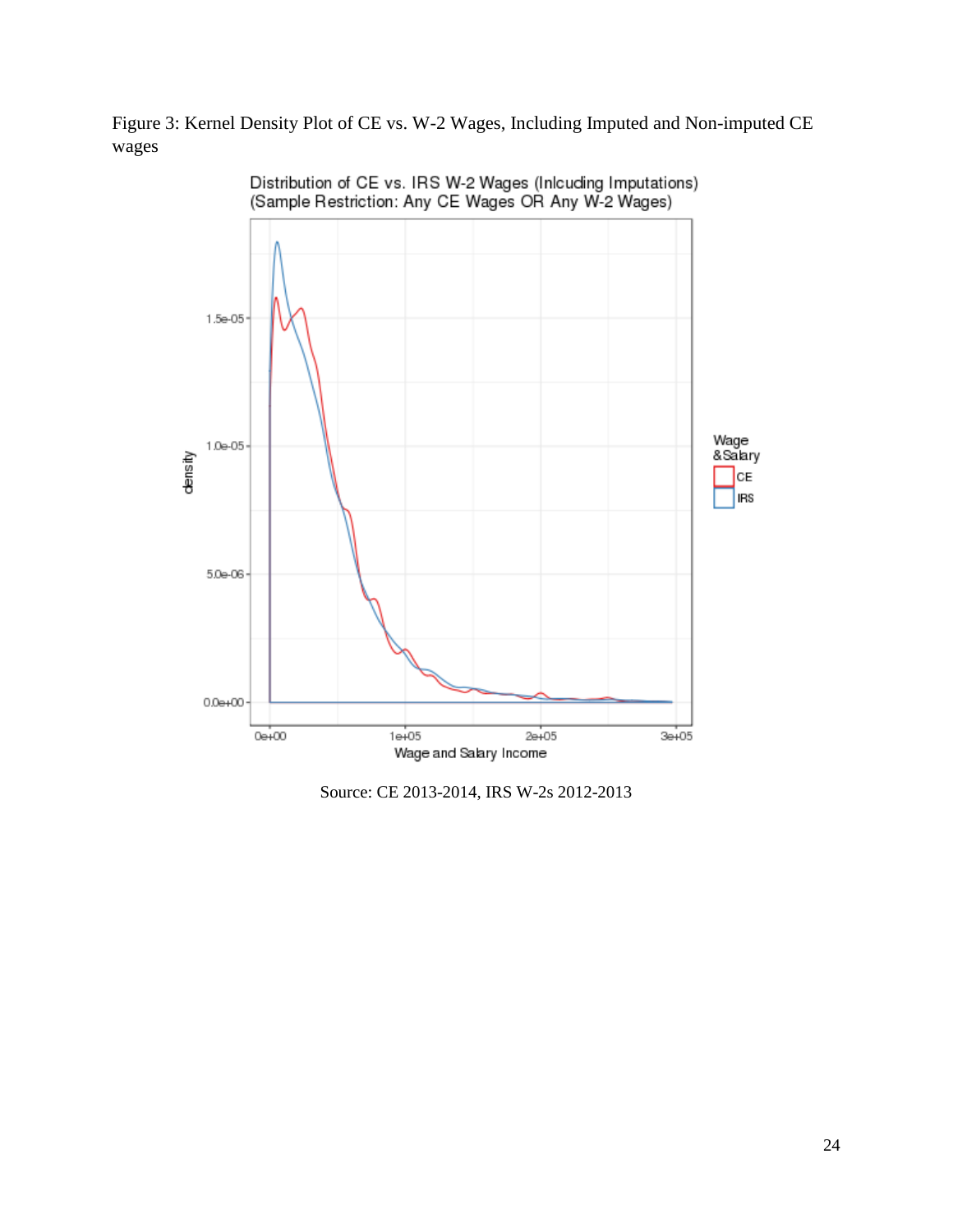Figure 4: Average Difference between CE and W-2 Wages by Percentile of the W-2 Wage Distribution, Including Imputed and Non-imputed CE wages



Difference Between CE and W-2 Wages, by Percentile

Source: CE 2013-2014, IRS W-2s 2012-2013

#### **4.4 Bracketed Wage Amounts**

The CE wage questions consist of a three-part process. Respondents are first asked whether they receive any wages. Those who indicate that they do receive wages are then asked how much they earned in the past 12 months. Finally, respondents who do not know the exact amount are asked to select one of eleven brackets in which their wages fall. We have analyzed the first two of these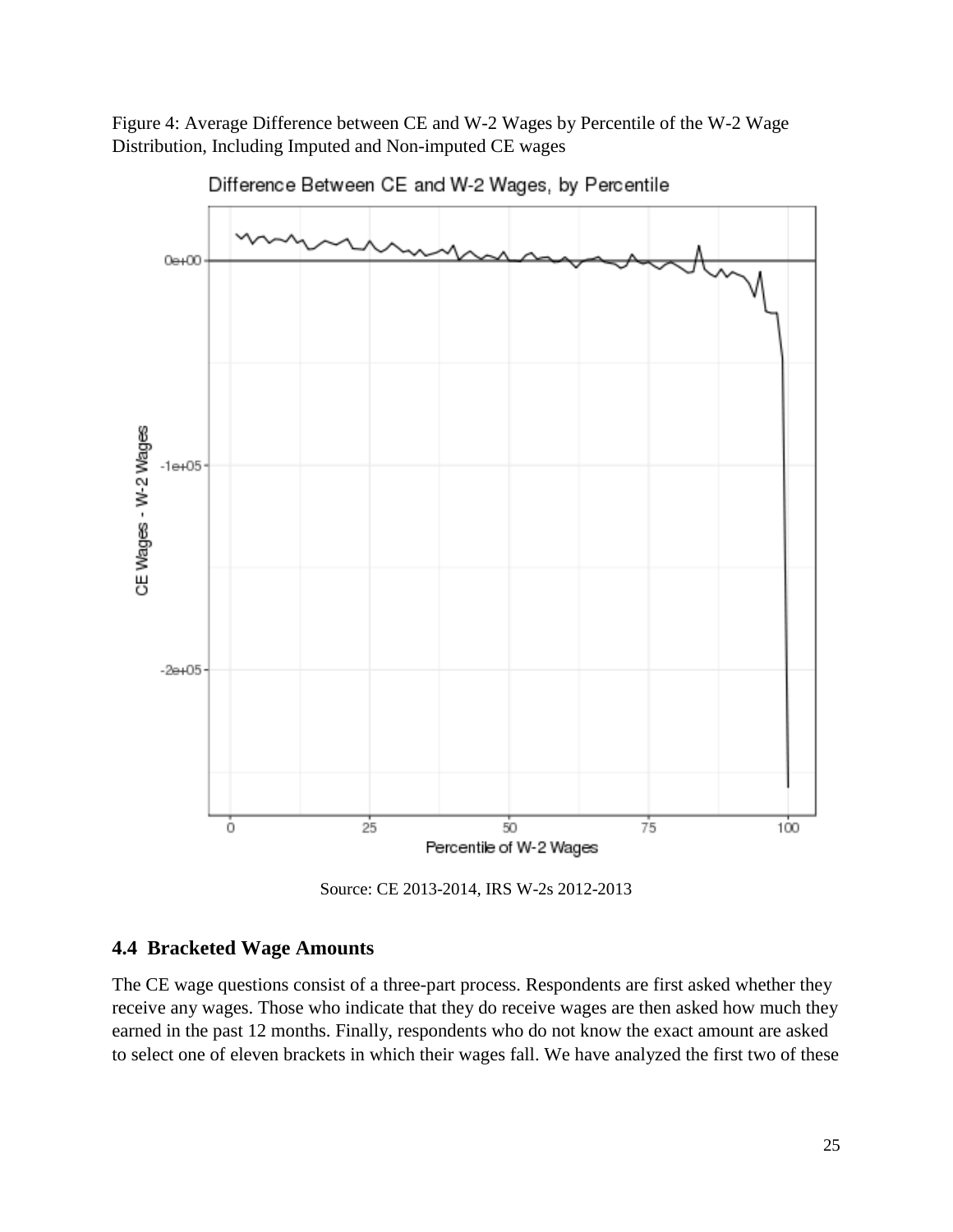wage questions in the previous two subsections.<sup>13</sup> We complete our wage analysis by comparing these bracketed CE wage responses to the W-2 records.

We assign individuals to CE wage brackets as follows. If an individual reported a wage bracket (this is reported in the CE variable SALARYB), we assign that wage bracket. If an individual did not report a wage bracket, but did report a (non-imputed) wage amount in SALARYX, we assign the bracket in which this wage amount falls. To compare this hybrid bracketed series to the W-2 wage data, we calculate in which CE bracket an individual's W-2 wages would fall for all individuals who have both a CE bracketed wage amount and W-2 wages. Table 10 reports agreement between these two bracketed wage series.

**W-2 Brackets (\$)**

|                        |                    | $[0 -$<br>5K) | [5K]<br>10K | [10K]<br>15K) | [15K]<br>20K) | [20K]<br>30K) | [30K]<br>40K) | [40K]<br>50K) | [50K]<br>70K) | [70K]<br>90K) | [90K]<br>120K | 120K<br>$+$ |
|------------------------|--------------------|---------------|-------------|---------------|---------------|---------------|---------------|---------------|---------------|---------------|---------------|-------------|
|                        | [0-<br>5K)         | 543           | 173         | 79            | 46            | 66            | 38            | $27\,$        | 15            | $\star$       | $\star$       | $\ast$      |
|                        | $[5K-$<br>10K)     | 232           | 257         | 132           | 64            | 60            | 11            | 10            | 14            | $\ast$        | $\ast$        | $\ast$      |
|                        | $[10K-$<br>$15K$ ) | 134           | 169         | 246           | 116           | 80            | 44            | 19            | 16            | $\ast$        | $\ast$        | $\ast$      |
|                        | $[15K-$<br>20K)    | 82            | 126         | 166           | 237           | 181           | 58            | 36            | 24            | 13            | 6             | $\ast$      |
| CE                     | $[20K-$<br>30K)    | 97            | 108         | 163           | 261           | 763           | 237           | 87            | 80            | 32            | 11            | 12          |
| <b>Brackets</b><br>\$) | $[30K-$<br>40K)    | 71            | 51          | 89            | 99            | 403           | 644           | 183           | 109           | 28            | 29            | 15          |
|                        | $[40K -$<br>50K)   | 31            | 24          | 34            | 42            | 141           | 328           | 445           | 204           | 48            | 26            | $22\,$      |
|                        | $[50K-$<br>70K)    | 24            | 24          | 29            | 36            | 80            | 154           | 351           | 892           | 157           | 79            | 56          |
|                        | $[70K-$<br>90K)    | 13            | $\ast$      | 13            | $\ast$        | 17            | 23            | 41            | 273           | 455           | 98            | 42          |
|                        | $[90K -$<br>120K   | $\star$       | $\ast$      | $\ast$        | $\ast$        | 11            | 11            | 11            | 42            | 143           | 323           | 114         |
|                        | 120K<br>$+$        | $\ast$        | $\ast$      | $\ast$        | $\ast$        | $\ast$        | $\ast$        | $\ast$        | 20            | 30            | 100           | 505         |

Table 10: Agreement Between CE and IRS Wage Income By CE Bracket

Source: CE 2013-2014, IRS W-2s 2012-2013

 $\overline{\phantom{a}}$ 

<sup>&</sup>lt;sup>13</sup> Note that respondents who report a bracketed wage amount are assigned an imputation within this bracket, so the results in section 4.3 indirectly analyzed these bracketed responses.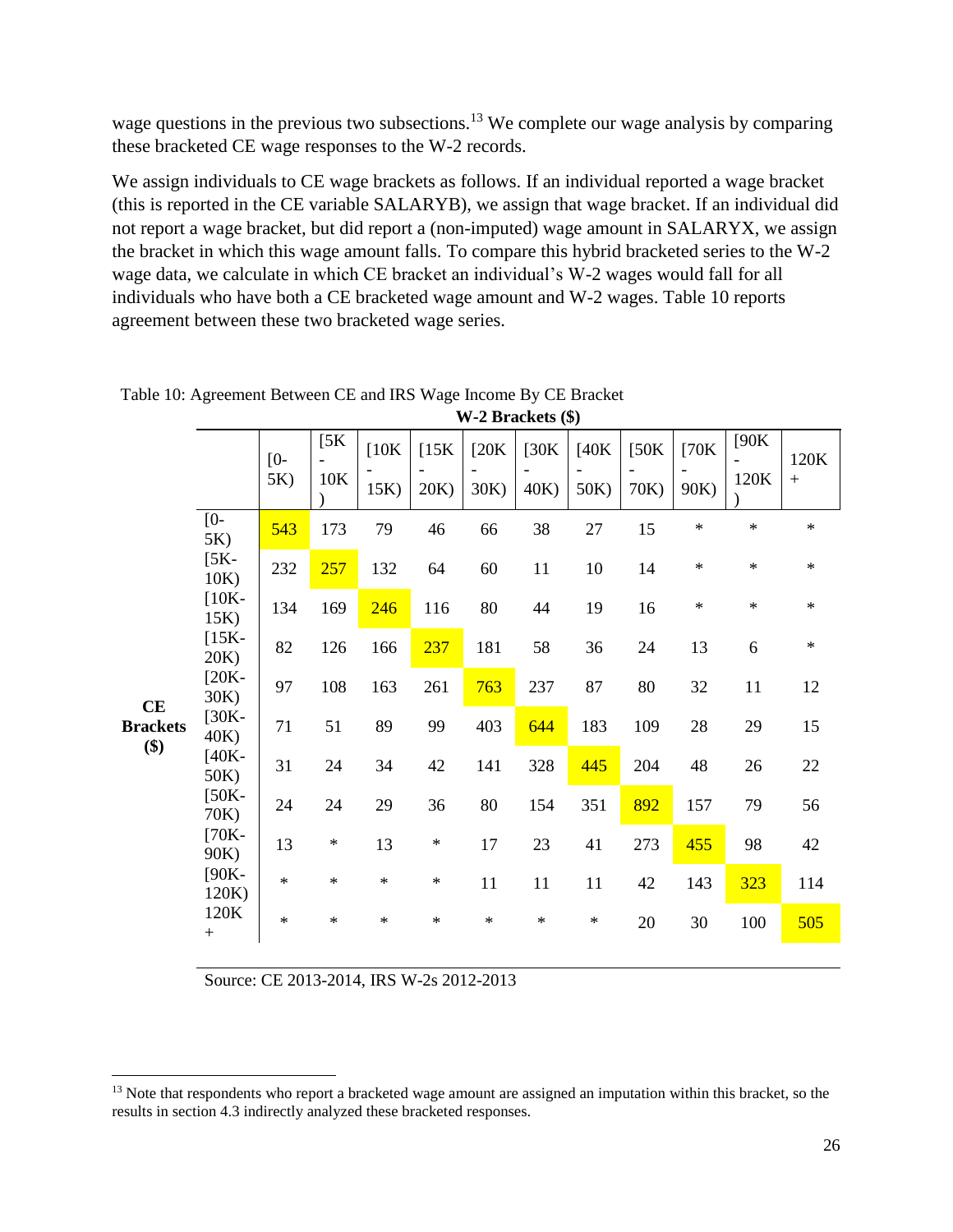For all CE wage brackets, the modal case is one of agreement, in which the CE wage brackets and W-2 wage brackets align. For most interior brackets (i.e., not including the top and bottom brackets) there are slightly fewer underestimates than over-estimates–the number of individuals with CE wages in a lower bracket is smaller than the number of individuals with CE wages in a higher bracket, for any given W-2 wage bracket. This is consistent with the previous results, which suggests over-reporting of CE wages in the bottom half of the wage distribution.

Table 11 provides an alternate way of comparing the two bracketed wage amounts. As in Table 10, individuals are ordered by their CE wages. Within these brackets, we report the average CE wages, and the average W-2 wages, both unweighted (first two columns) and weighted by CE final weights multiplied by the inverse probability of linkage (final two columns), as above. Note that this shows a different gap than in Figures 1 and 2 because this shows averages within a bracket defined by survey wages. When fixing CE wage brackets, W-2 wages are higher, on average, than CE wages for the first six brackets (and marginally higher in the next-to-highest bracket). In fact, the average W-2 wages are above the upper bracket bound for the first four brackets. This reflects differences between the two data sources within each CE bracket in the upper tails: Table A4, in the Appendix, reports similar results for median wages within each bracket, and shows no evidence of median matched W-2 wages outside of the CE brackets.

|                 |                    |         | Unweighted |         | Weighted |            |  |
|-----------------|--------------------|---------|------------|---------|----------|------------|--|
|                 |                    | Mean CE | Mean W-2   | Mean CE | Mean W-2 | Net        |  |
|                 |                    | Wages   | Wage       | Wages   | Wage     | Difference |  |
|                 | $[0-5K)$           | \$1,992 | \$10,511   | \$1,989 | \$10,085 | $-8096$    |  |
|                 | $[5K-10K)$         | 7,162   | 11,548     | 7,128   | 10,948   | $-3820$    |  |
|                 | $[10K-$<br>$15K$ ) | 12,179  | 15,262     | 12,154  | 15,053   | $-2899$    |  |
|                 | $[15K-$<br>20K)    | 17,101  | 20,531     | 17,082  | 20,352   | $-3270$    |  |
|                 | $[20K-$<br>30K)    | 24,439  | 26,337     | 24,457  | 25,969   | $-1512$    |  |
| <b>Brackets</b> | $[30K-$<br>40K)    | 34,175  | 35,436     | 34,188  | 34,841   | $-653$     |  |
|                 | $[40K -$<br>50K)   | 43,956  | 43,711     | 43,950  | 43,522   | 428        |  |
|                 | $[50K-$<br>70K)    | 57,974  | 57,907     | 57,962  | 57,689   | 273        |  |
|                 | $[70K -$<br>90K)   | 77,891  | 75,760     | 77,909  | 75,308   | 2601       |  |
|                 | $[90K -$<br>120K)  | 101,219 | 101,456    | 101,113 | 100,451  | 662        |  |
|                 | $120K+$            | 197,471 | 190,140    | 196,537 | 185,603  | 10934      |  |

Table 11: Mean Income by Data Source, by CE Income Bracket

Source: CE 2013-2014, IRS W-2s 2012-2013

**CE Brackets**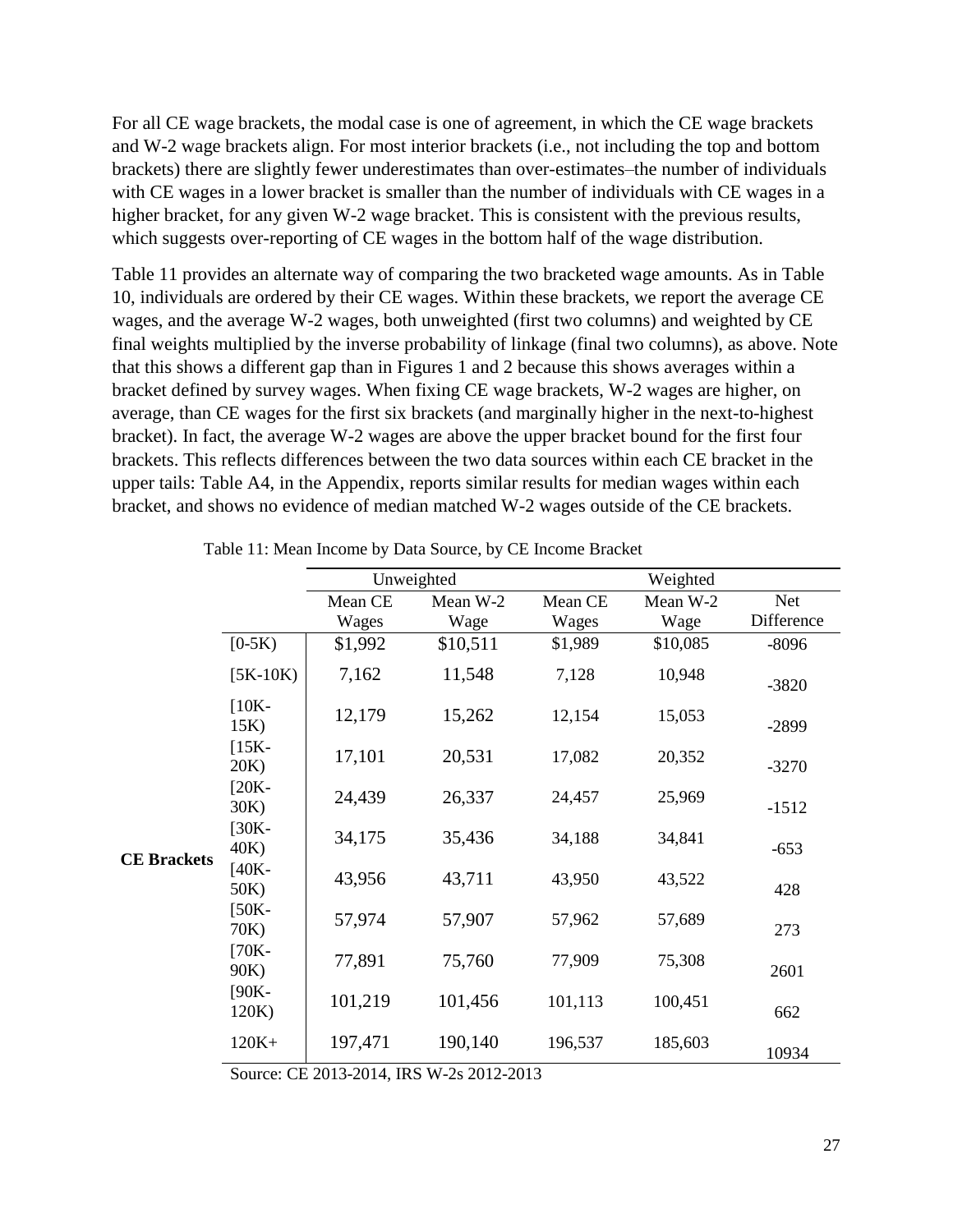### **4.5 Social Security Deductions**

We now turn to several other CE questions which can be directly compared to IRS administrative records. The first of these concerns Social Security (and Medicare) payroll deductions. The exact CE question is "Was there any money deducted from your pay for Social Security, including Medicare?"

Individuals who earn wages must pay Federal Insurance Contribution Act (FICA) taxes unless they are one of several exempted categories, including some full time students, and some types of employees who are covered under an employer-provided retirement plan (and hence are excluded from the Social Security (SS) system). Most non-exempt wage earners have their FICA taxes deducted from their paychecks. Form W-2, which is filed for almost all wage earners, reports the amount of FICA-eligible wages, as well as the amount of FICA taxes deducted from an individual's wages. The W-2 extracts which CARRA receives from the IRS contain only the amount of FICA-eligible wages reported on a W-2 form. Thus, we will define an individual as having W-2 SS deductions if they can be linked to a W-2 form with nonzero FICA eligible wages. $14$ 

Table 12 compares the proportion of individuals who report having any SS or Medicare payroll deductions in the CE to the proportion who have SS payroll deductions in the W-2s, broken out by various sociodemographic categories. As with previous tables, the first two columns report unweighted proportions, while the final two columns report proportions weighted by CE final weights and inverse probability weights. The denominator in both CE and W-2 proportions is the total number of CE respondents.

Overall, a substantially larger proportion of individuals have SS payroll deductions in the W-2 data than report having SS payroll deductions on the CE. The difference in proportions between the two data sources is about 10 percentage points for the total CE sample, but some demographic groups have substantially larger or smaller differences between CE and W-2 payroll deduction proportions. Black and AIAN respondents both have larger gaps (about 14 and 14.4 percentage points, respectively) than do other racial groups, and respondents from below median income CUs have larger gaps than do higher income individuals.

 $\overline{\phantom{a}}$ <sup>14</sup> Note that the CE question asks about both SS and Medicare deductions, but some individuals in public pension plans may be exempt from SS payroll taxes (hence have no FICA wages), but still will be required to pay Medicare payroll taxes.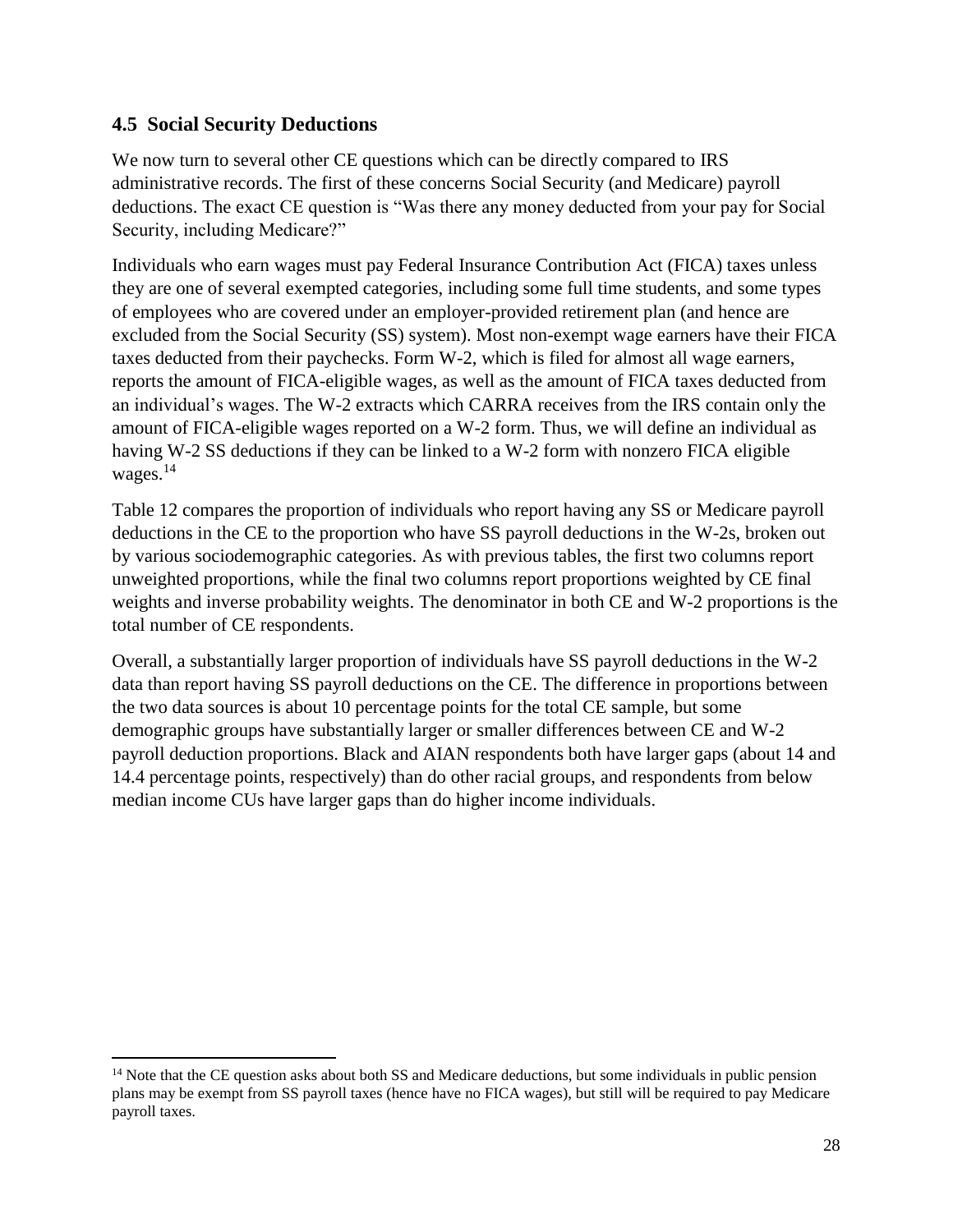|                                        |        |                                | Lating 12. Any 33 Fayfon Deductions Reported by Data Source<br>Unweighted |                         | Weighted                   |                          |
|----------------------------------------|--------|--------------------------------|---------------------------------------------------------------------------|-------------------------|----------------------------|--------------------------|
|                                        |        | SS<br>Deductions,<br><b>CE</b> | SS Deductions, W-<br>2                                                    | SS<br>Deductions,<br>CE | SS<br>Deductions,<br>$W-2$ | <b>Net</b><br>Difference |
| All individuals                        | 27,914 | 0.382                          | 0.483                                                                     | 0.378                   | 0.478                      | $-0.100$                 |
|                                        |        |                                | <b>Sex</b>                                                                |                         |                            |                          |
| Female                                 | 14,278 | 0.359                          | 0.463                                                                     | 0.357                   | 0.462                      | $-0.105$                 |
| Male                                   | 13,636 | 0.407                          | 0.504                                                                     | 0.400                   | 0.494                      | $-0.094$                 |
|                                        |        |                                | Race                                                                      |                         |                            |                          |
| White Alone                            | 22,477 | 0.394                          | 0.49                                                                      | 0.392                   | 0.486                      | $-0.094$                 |
| <b>Black Alone</b>                     | 3,264  | 0.31                           | 0.451                                                                     | 0.307                   | 0.447                      | $-0.140$                 |
| <b>AIAN</b> Alone                      | 136    | 0.301                          | 0.449                                                                     | 0.288                   | 0.432                      | $-0.144$                 |
| Asian Alone                            | 1,382  | 0.412                          | 0.502                                                                     | 0.399                   | 0.485                      | $-0.086$                 |
| Pacific Islander<br>Alone              | 157    | 0.433                          | 0.529                                                                     | 0.416                   | 0.505                      | $-0.089$                 |
| Two or more<br>races                   | 498    | 0.251                          | 0.331                                                                     | 0.225                   | 0.301                      | $-0.076$                 |
|                                        |        |                                | Age                                                                       |                         |                            |                          |
| 14-24                                  | 3,923  | 0.335                          | 0.485                                                                     | 0.333                   | 0.481                      | $-0.148$                 |
| 25-44                                  | 7,078  | 0.623                          | 0.756                                                                     | 0.624                   | 0.759                      | $-0.135$                 |
| 45-64                                  | 7,911  | 0.549                          | 0.66                                                                      | 0.551                   | 0.661                      | $-0.110$                 |
| $65+$                                  | 4,434  | 0.135                          | 0.219                                                                     | 0.134                   | 0.218                      | $-0.084$                 |
|                                        |        |                                | <b>Hispanic Origin</b>                                                    |                         |                            |                          |
| Hispanic                               | 4,561  | 0.323                          | 0.408                                                                     | 0.311                   | 0.396                      | $-0.085$                 |
| Not Hispanic                           | 23,353 | 0.394                          | 0.498                                                                     | 0.391                   | 0.494                      | $-0.103$                 |
|                                        |        |                                | <b>Income</b>                                                             |                         |                            |                          |
| Above Median<br><b>CU</b> Wages        | 14,760 | 0.507                          | 0.59                                                                      | 0.495                   | 0.577                      | $-0.082$                 |
| <b>Below Median</b><br><b>CU</b> Wages | 13,154 | 0.242                          | 0.363                                                                     | 0.247                   | 0.366                      | $-0.119$                 |
|                                        |        |                                | <b>Second Interview Month</b>                                             |                         |                            |                          |
| 1                                      | 1,917  | 0.386                          | 0.476                                                                     | 0.387                   | 0.473                      | $-0.086$                 |
| 2                                      | 2,120  | 0.395                          | 0.48                                                                      | 0.393                   | 0.474                      | $-0.081$                 |
| 3                                      | 2,087  | 0.387                          | 0.493                                                                     | 0.384                   | 0.488                      | $-0.104$                 |
| $\overline{4}$                         | 2,124  | 0.381                          | 0.483                                                                     | 0.364                   | 0.474                      | $-0.110$                 |
| $\mathfrak s$                          | 2,072  | 0.36                           | 0.477                                                                     | 0.352                   | 0.473                      | $-0.121$                 |
| 6                                      | 2,145  | 0.379                          | 0.478                                                                     | 0.373                   | 0.469                      | $-0.096$                 |
| 7                                      | 2,152  | 0.376                          | 0.49                                                                      | 0.371                   | 0.487                      | $-0.116$                 |
| $8\,$                                  | 2,147  | 0.375                          | 0.484                                                                     | 0.373                   | 0.480                      | $-0.107$                 |
| 9                                      | 2,090  | 0.388                          | 0.483                                                                     | 0.385                   | 0.483                      | $-0.098$                 |
| 10                                     | 3,094  | 0.399                          | 0.49                                                                      | 0.398                   | 0.487                      | $-0.089$                 |
| 11                                     | 3,099  | 0.373                          | 0.476                                                                     | 0.364                   | 0.458                      | $-0.094$                 |
| 12                                     | 2,867  | 0.385                          | 0.488                                                                     | 0.384                   | 0.487                      | $-0.103$                 |

|  |  | Table 12: Any SS Payroll Deductions Reported by Data Source |  |  |
|--|--|-------------------------------------------------------------|--|--|
|  |  |                                                             |  |  |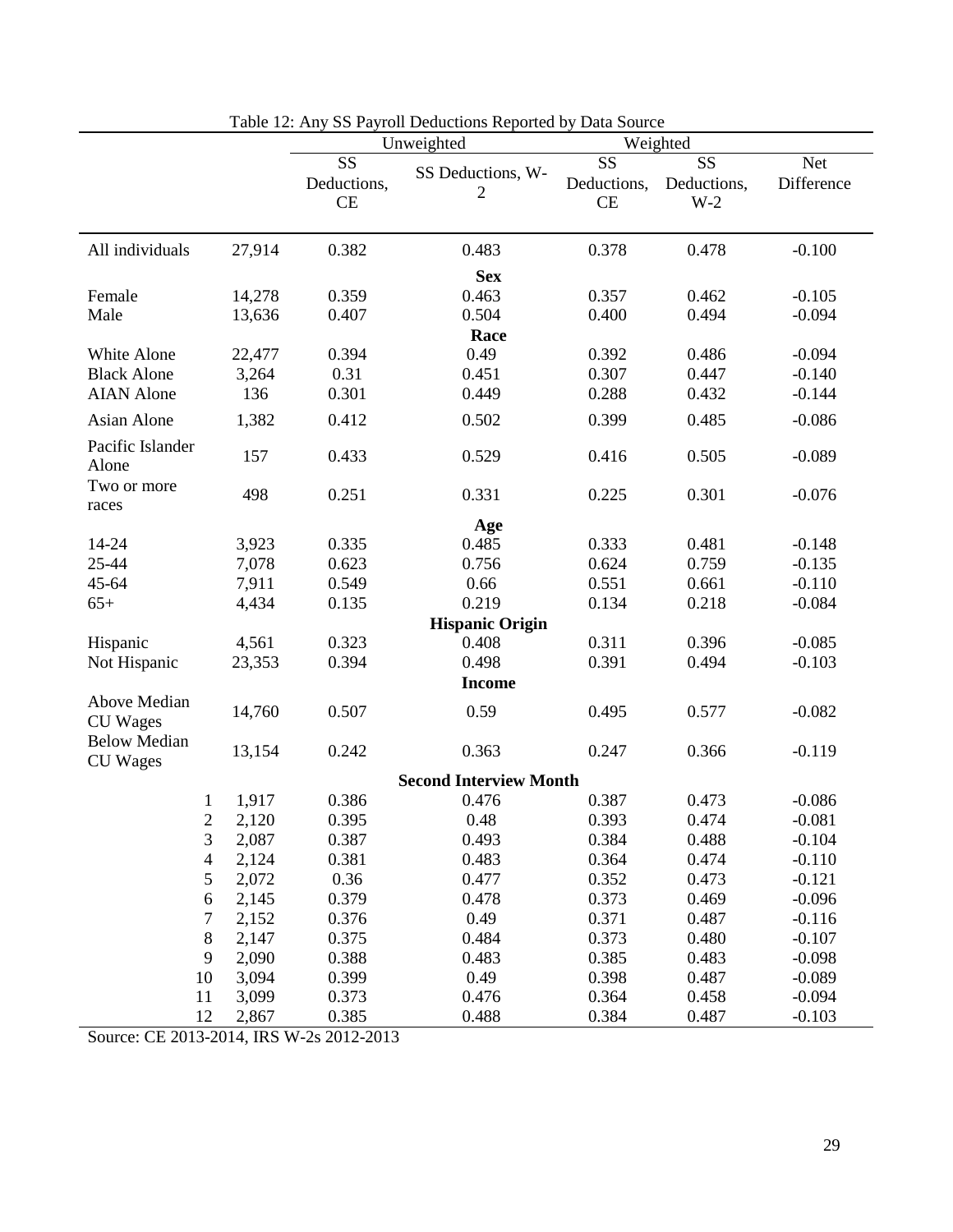#### **4.6 Self-Employment Income Receipt**

We next examine how self-employment income receipt varies between CE responses and another source of administrative records - the universe of Form 1040 tax returns. Although CE questions ask both about receipt of self-employment income and the amount of self-employment income received, the Form 1040 data sent to CARRA by the IRS does not contain the amount of selfemployment income received by a tax unit. CARRA's Form 1040 data extract does contain flags for whether schedule C (reporting wages from self-employment or a sole proprietorship) was filed by a tax unit. We will therefore focus our analysis of the proportion of CE respondents who are in CUs which report any self-employment income compared to the proportion of individuals who can be linked to a Form 1040 that included a Schedule C filing.<sup>15</sup>

Table 13 shows that the differences in the proportions of individuals with some self-employment income are quite small. Overall, about 16 percent of individuals are in CUs which have CE selfemployment income, compared to about 15 percent who appear on Form 1040 with selfemployment income. There are a few substantial differences when stratifying by race (blacks are more likely to have 1040 self-employment income than CE self-employment income, unlike other race groups) and by age (the youngest cohort is substantially less likely to be on a Form 1040 with self-employment income than to be in a CU with self-employment income). The stark results for the youngest cohort may be a result of the differing income receiving units in the way we define self-employment receipt. College students who live away from home for most of the year may be considered part of their parents' CU for CE purposes but may file a tax return independently of their parents for 1040 purposes. Since college students are less likely to file a Schedule C than their parents, family-level self-employment income would be present in the CE but not in the college student's 1040.

 $\overline{\phantom{a}}$ <sup>15</sup> Note that while Schedule C represents the most common type of self-employment income declared on Form 1040, there are other types of self-employment income; the IRS 1040 proportions are thus likely under-estimates of all forms of self-employment.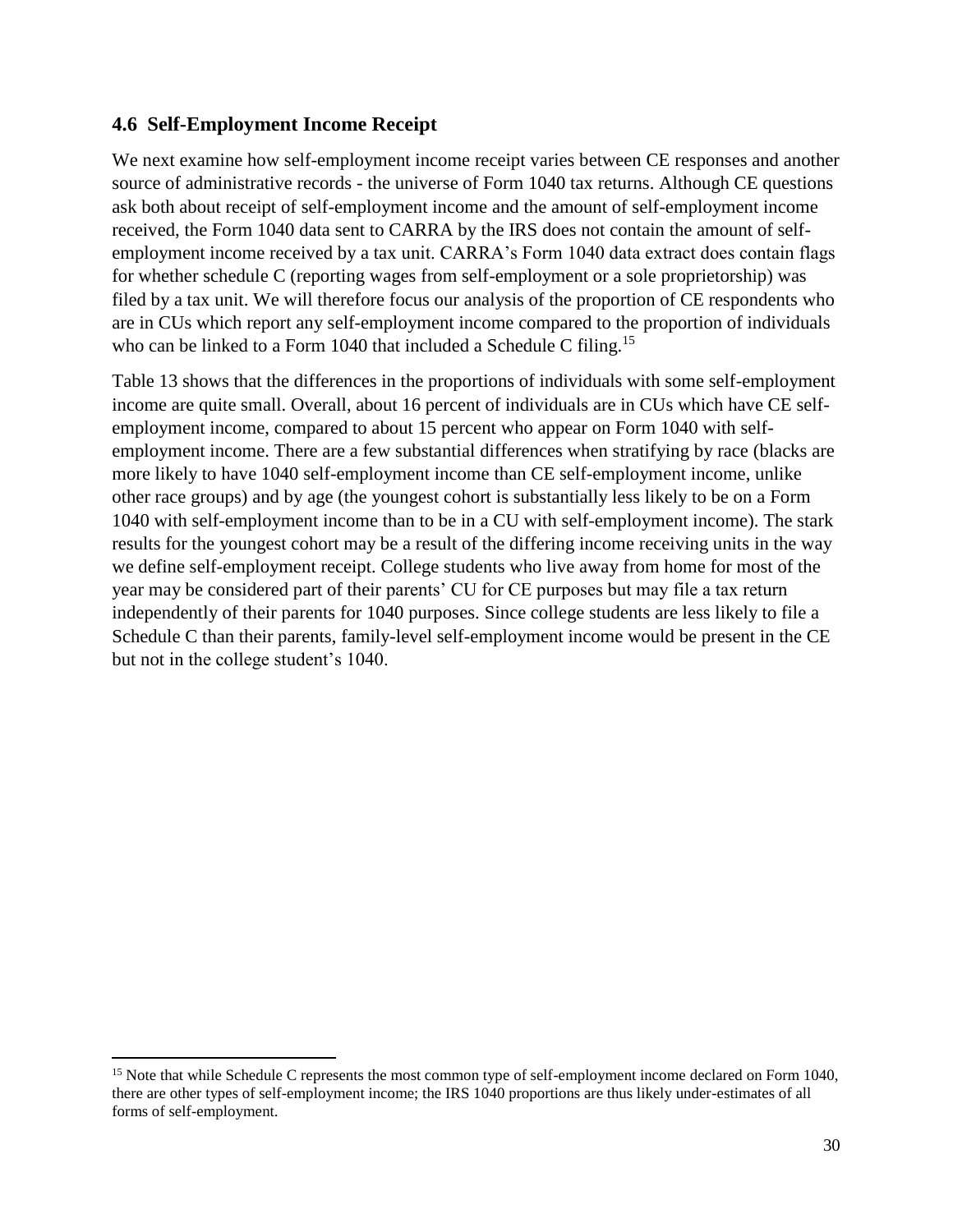| pource                          |        | Unweighted           |                                      |                      | Weighted                      |                   |
|---------------------------------|--------|----------------------|--------------------------------------|----------------------|-------------------------------|-------------------|
|                                 | Obs.   | Any SE<br>Income, CE | Any SE<br>Income,<br><b>IRS 1040</b> | Any SE<br>Income, CE | Any SE<br>Income, IRS<br>1040 | Net<br>Difference |
| <b>Full Sample</b>              | 27,914 | 0.157                | 0.154                                | 0.156                | 0.150                         | 0.006             |
|                                 |        |                      | <b>Sex</b>                           |                      |                               |                   |
| Female                          | 14,278 | 0.147                | 0.153                                | 0.146                | 0.151                         | $-0.005$          |
| Male                            | 13,636 | 0.168                | 0.155                                | 0.166                | 0.149                         | 0.017             |
|                                 |        |                      | Race                                 |                      |                               |                   |
| White Alone                     | 22,477 | 0.167                | 0.158                                | 0.166                | 0.155                         | 0.011             |
| <b>Black Alone</b>              | 3,264  | 0.094                | 0.135                                | 0.097                | 0.131                         | $-0.034$          |
| Asian Alone                     | 1,382  | 0.167                | 0.156                                | 0.156                | 0.152                         | 0.004             |
| <b>AIAN</b> Alone               | 136    | 0.154                | 0.14                                 | 0.191                | 0.122                         | 0.069             |
| Pacific Islander Alone          | 157    | 0.089                | 0.102                                | 0.099                | 0.117                         | $-0.018$          |
| Two or more races               | 498    | 0.131                | 0.09                                 | 0.141                | 0.085                         | 0.056             |
|                                 |        |                      | Age                                  |                      |                               |                   |
| 14-24                           | 3,923  | 0.166                | 0.026                                | 0.170                | 0.054                         | 0.116             |
| 25-44                           | 7,078  | 0.149                | 0.233                                | 0.148                | 0.232                         | $-0.084$          |
| 45-64                           | 7,911  | 0.19                 | 0.23                                 | 0.189                | 0.233                         | $-0.044$          |
| $65+$                           | 4,434  | 0.093                | 0.138                                | 0.093                | 0.138                         | $-0.045$          |
|                                 |        |                      | <b>Hispanic Origin</b>               |                      |                               |                   |
| Hispanic                        | 4,561  | 0.135                | 0.134                                | 0.132                | 0.128                         | 0.004             |
| Not Hispanic                    | 23,353 | 0.161                | 0.158                                | 0.161                | 0.154                         | 0.007             |
|                                 |        |                      | <b>Income</b>                        |                      |                               |                   |
| Above Median CU<br>Wages        | 14,760 | 0.178                | 0.168                                | 0.175                | 0.164                         | 0.011             |
| <b>Below Median CU</b><br>Wages | 13,154 | 0.134                | 0.138                                | 0.134                | 0.134                         | 0.000             |
|                                 |        |                      | <b>Second Interview Month</b>        |                      |                               |                   |
| $\mathbf{1}$                    | 1,917  | 0.169                | 0.142                                | 0.163                | 0.135                         | 0.028             |
| $\overline{2}$                  | 2,120  | 0.151                | 0.145                                | 0.151                | 0.142                         | 0.009             |
| 3                               | 2,087  | 0.132                | 0.149                                | 0.128                | 0.149                         | $-0.021$          |
| $\overline{\mathcal{L}}$        | 2,124  | 0.172                | 0.174                                | 0.179                | 0.163                         | 0.016             |
| 5                               | 2,072  | 0.178                | 0.156                                | 0.179                | 0.153                         | 0.026             |
| 6                               | 2,145  | 0.176                | 0.14                                 | 0.183                | 0.136                         | 0.047             |
| $\sqrt{ }$                      | 2,152  | 0.155                | 0.162                                | 0.161                | 0.160                         | 0.001             |
| $\,$ $\,$                       | 2,147  | 0.148                | 0.142                                | 0.144                | 0.134                         | 0.010             |
| 9                               | 2,090  | 0.185                | 0.162                                | 0.176                | 0.157                         | 0.019             |
| 10                              | 3,094  | 0.164                | 0.165                                | 0.160                | 0.162                         | $-0.002$          |
| 11                              | 3,099  | 0.138                | 0.148                                | 0.135                | 0.148                         | $-0.013$          |
| 12                              | 2,867  | 0.131                | 0.157                                | 0.133                | 0.151                         | $-0.018$          |

Table 13: Any Self-employment or Sole Proprietorship Income Reported by Data Source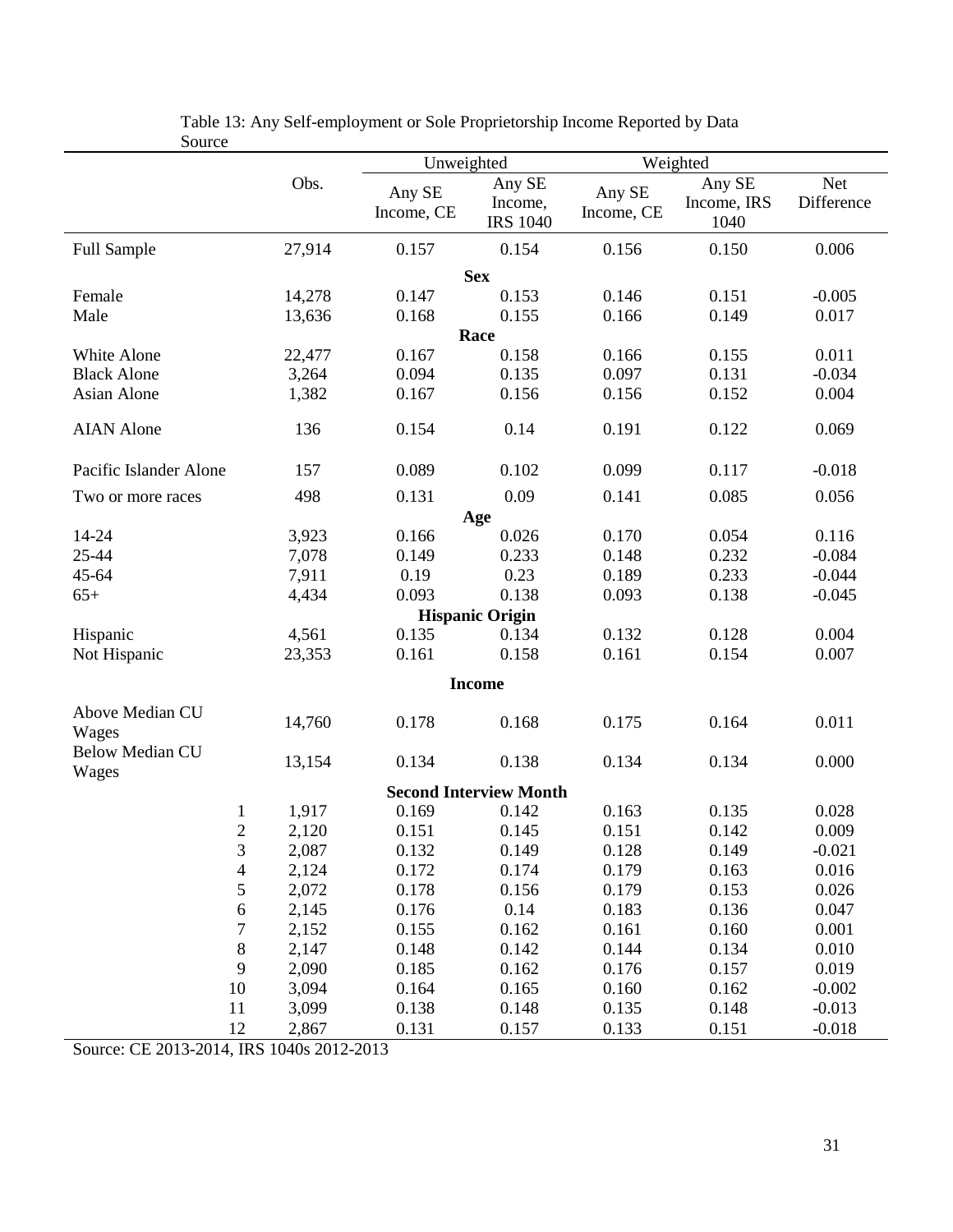#### **4.7 Retirement Income**

 $\overline{\phantom{a}}$ 

Income from employer-sponsored retirement plans (both defined benefit and defined contribution) and Individual Retirement Accounts (IRAs) are an important income source for older Americans. Income from these sources is accurately captured in administrative tax records (due to regulations on pension funds and the tax-favored status of IRAs), but recent research has suggested that surveys may not accurately capture either the prevalence or amount of retirement income received by older Americans (Bee and Mitchell, 2016, 2017).

We add to this recent literature by comparing CE responses to questions about retirement income with administrative records on retirement fund distributions reported on IRS Form 1099-R. The CE contains two questions about retirement income, asked for the CU as a whole, first asking "did you or any member of your household receive any retirement, survivor, or disability pensions?", and then a follow up asking for the amount of this income for CU's who indicate retirement income receipt.<sup>16</sup> IRS Form 1099-R is sent to all recipients of retirement income and to the IRS by all retirement plans which made distributions in a given tax year. The extracts received by CARRA from the IRS contain fields detailing the amount of the distribution, and whether the distribution was from an employer-sponsored retirement plan or an individual retirement account. Since the CE questions are asked at the CU level, but the 1099-R are issued to individuals, we conduct our analysis at the household level and categorize households by the demographic characteristics of the respondent.

Table 14 summarizes a comparison between the CE and administrative records for receipt of any retirement income, broken out by select demographic categories. Because of the small implicit cell sizes for smaller race groups, we collapse AIAN, Pacific Islanders and two or more races into an "Other Race" category, and due to the nature of the income source, we omit the overall average, instead focusing on receipt by the full retirement age population aged 65 and older. The second column of Table 14 reports the proportion of households who report receiving retirement income on the CE. The final three columns report the proportion of households who receive retirement income in the universe of Form 1099-Rs – Column 3 reports the proportion with any

<sup>&</sup>lt;sup>16</sup> Note that the instructions to field representatives clarify that retirement income should be defined as "Regular" income from annuities and IRA or KEOGH retirement plans", which is a narrower definition of retirement income than the definition captured by the 1099-R universe (which is the universe of all disbursements, whether regular or not.) It is debatable whether retirement income should only be counted only if it is regular given almost no one who has an IRA or 401k uses them in this manner. The CPS ASEC was redesigned in 2014 to add questions about retirement account withdrawals reflecting the changing retirement landscape. Further, as shown in Bee and Mitchell (2017), the underreporting of retirement income is not limited to IRAs and 401ks, but rather defined benefit income is also missing. Even if one wants to stick with the regular income concept the CPS ASEC has about the same retirement income rate of receipt for *persons* 65+ (37 percent) that the CE has for anyone in the household among householders 65+. If one looks at household level receipt in the CPS, receipt is closer to 47 percent. In other words, relative to the 2013 (pre-redesign) CPS ASEC, the CE is still very much underreporting retirement income receipt. It is possible that the respondent, when reporting retirement income, is only reporting his or her own receipt and not counting spouses retirement income. See Bee and Mitchell (2017) for further details on comparing 1099-R and CPS ASEC retirement income receipt.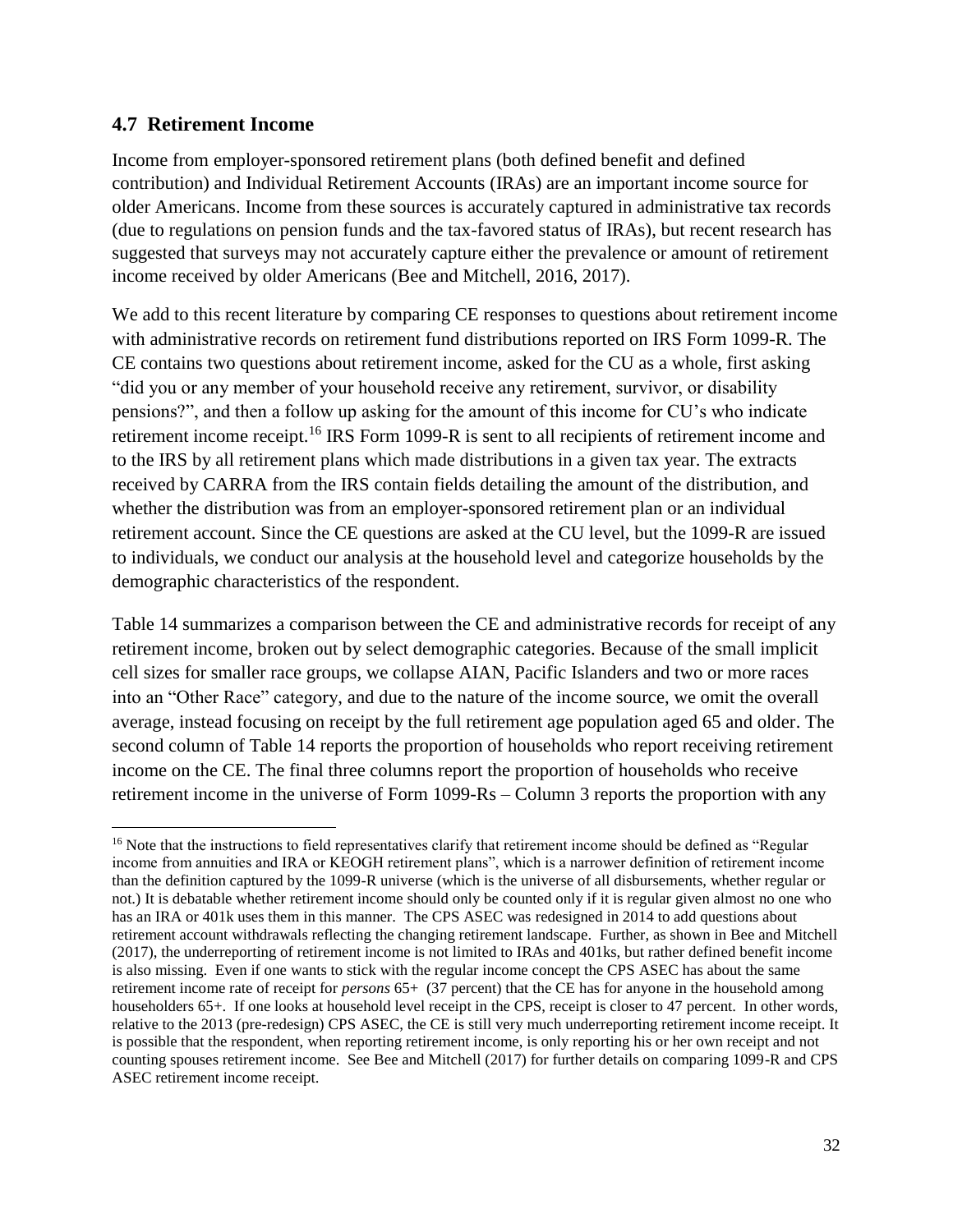1099-R income, Column 4 1099-R pension (employer-sponsored) income and Column 5 1099-R IRA income.

Across all age, sex and racial/ethnic respondent demographic groups, the proportion of households reporting retirement income on the CE is dramatically smaller than the proportion with retirement income in the administrative records. Among the over 65 population, about 39 percent of CU householders report retirement income for someone in the household, while 73 percent received a retirement distribution on the 1099-R (of these, 64 percent receive employersponsored income, while 34 percent receive an IRA distribution). Male and female respondent households have similar proportions of CE retirement income reporting, while male householders have a slightly higher proportion of 1099-R retirement income. Whites and non-Hispanics have higher gaps between CE and 1099-R retirement income receipt than do nonwhites and Hispanics.

|                                 | Obs.                   | Any CE<br>Retirement | Any<br>1099-R            | Any 1099-R<br>Pension | Any 1099-R<br><b>IRA</b> |  |  |  |  |
|---------------------------------|------------------------|----------------------|--------------------------|-----------------------|--------------------------|--|--|--|--|
|                                 |                        |                      | <b>Age of Respondent</b> |                       |                          |  |  |  |  |
| 25-44                           | 2207                   | 0.014                | 0.114                    | 0.085                 | 0.038                    |  |  |  |  |
| 45-54                           | 1314                   | 0.046                | 0.178                    | 0.137                 | 0.061                    |  |  |  |  |
| 55-64                           | 1308                   | 0.173                | 0.370                    | 0.307                 | 0.123                    |  |  |  |  |
| 65-74                           | 975                    | 0.369                | 0.687                    | 0.605                 | 0.268                    |  |  |  |  |
| 75-84                           | 511                    | 0.411                | 0.784                    | 0.701                 | 0.444                    |  |  |  |  |
| $85+$                           | 190                    | 0.404                | 0.763                    | 0.671                 | 0.397                    |  |  |  |  |
| <b>All Respondents</b><br>$65+$ | 1676                   | 0.386                | 0.725                    | 0.642                 | 0.337                    |  |  |  |  |
|                                 |                        |                      | <b>Sex</b>               |                       |                          |  |  |  |  |
| Female                          | 910                    | 0.388                | 0.704                    | 0.630                 | 0.328                    |  |  |  |  |
| Male                            | 766                    | 0.383                | 0.751                    | 0.656                 | 0.347                    |  |  |  |  |
|                                 |                        |                      | Race                     |                       |                          |  |  |  |  |
| White Alone                     | 1408                   | 0.403                | 0.746                    | 0.655                 | 0.375                    |  |  |  |  |
| <b>Black Alone</b>              | 173                    | 0.316                | 0.657                    | 0.609                 | 0.107                    |  |  |  |  |
| <b>Asian Alone</b>              | 53                     | 0.210                | 0.453                    | 0.414                 | $\ast$                   |  |  |  |  |
| <b>Other Race</b>               | 44                     | ∗                    | $\ast$                   | 0.476                 | $\ast$                   |  |  |  |  |
|                                 | <b>Hispanic Origin</b> |                      |                          |                       |                          |  |  |  |  |
| Hispanic                        | 119                    | 0.236                | 0.483                    | 0.457                 | $\ast$                   |  |  |  |  |
| Not Hispanic                    | 1557                   | 0.396                | 0.742                    | 0.655                 | 0.355                    |  |  |  |  |

Table 14: Any Retirement Income for Householders by Source

Note: Other Race includes AIAN, Pacific Islander and Two or More Races Source: CE 2013-2014, IRS 1099-R 2012-2013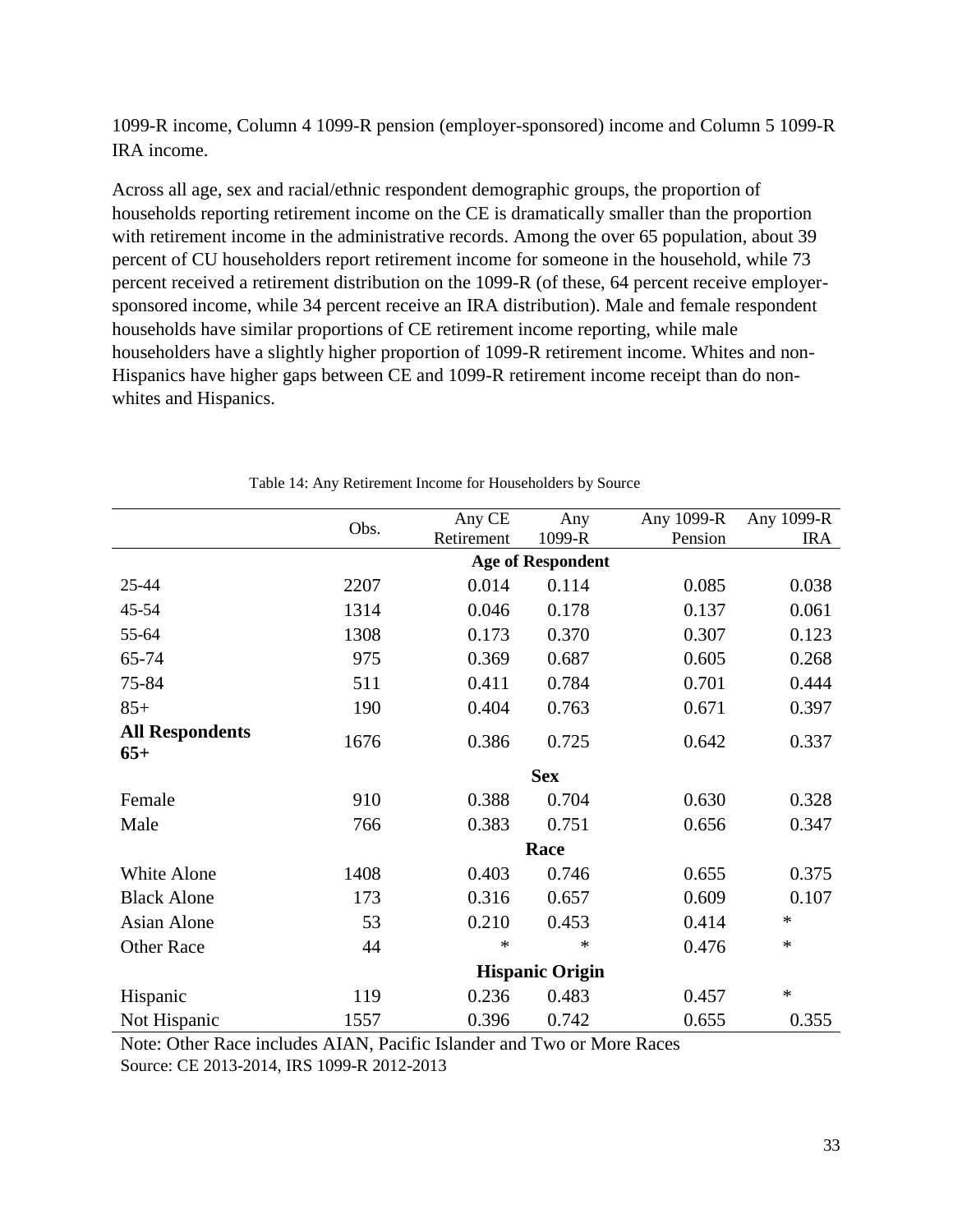Table 15 follows up the analysis of retirement income receipt with an analysis of the degree to which retirement income amounts reported on the CE are comparable to retirement income distributions from the 1099-R's. Especially for pension distributions, mean 1099-R retirement income amounts are substantially larger than the mean reported CE amounts. IRA distributions are smaller on average, than employer-sponsored pension distributions. However, as Table 14 suggests, few individuals over 65 have IRA, but not employer-sponsored pension income. Overall, average retirement income for the over 65 population is about \$9,500 in the CE, but the average retirement income in the 1099-R is nearly double this, at around \$18,500.

|                                 |                          | Any CE     |            | Any 1099-R | Any 1099-R |  |  |  |  |
|---------------------------------|--------------------------|------------|------------|------------|------------|--|--|--|--|
|                                 | Obs.                     | Retirement | Any 1099-R | Pension    | <b>IRA</b> |  |  |  |  |
|                                 | <b>Age of Respondent</b> |            |            |            |            |  |  |  |  |
| $25 - 44$                       | 2207                     | \$3137     | \$3218     | \$2797     | \$3471     |  |  |  |  |
| 45-54                           | 1314                     | 7317       | 9123       | 8650       | 7147       |  |  |  |  |
| 55-64                           | 1308                     | 15544      | 17534      | 16004      | 9663       |  |  |  |  |
| 65-74                           | 975                      | 10457      | 19822      | 17776      | 8310       |  |  |  |  |
| 75-84                           | 511                      | 9022       | 18919      | 15843      | 5382       |  |  |  |  |
| $85+$                           | 190                      | 7439       | 13656      | 9738       | 4455       |  |  |  |  |
| <b>All Respondents</b><br>$65+$ | 1676                     | 9559       | 18475      | 16204      | 6352       |  |  |  |  |
|                                 |                          |            | <b>Sex</b> |            |            |  |  |  |  |
| Female                          | 910                      | 6940       | 15008      | 12460      | 4826       |  |  |  |  |
| Male                            | 766                      | 14146      | 22467      | 20011      | 8998       |  |  |  |  |
|                                 |                          |            | Race       |            |            |  |  |  |  |
| White Alone                     | 1408                     | 9587       | 19113      | 16547      | 6554       |  |  |  |  |
| <b>Black Alone</b>              | 173                      | 8346       | 14589      | 14788      | 2152       |  |  |  |  |
| Asian Alone                     | 53                       | 16963      | 8287       | 9666       | $\ast$     |  |  |  |  |
| <b>Other Race</b>               | 44                       | $\ast$     | $\ast$     | 5952       | $\ast$     |  |  |  |  |
|                                 | <b>Hispanic Origin</b>   |            |            |            |            |  |  |  |  |
| Hispanic                        | 119                      | 6897       | 8384       | 8329       | $\ast$     |  |  |  |  |
| Not Hispanic                    | 1557                     | 9719       | 18960      | 16492      | 6400       |  |  |  |  |

Table 15: Mean Retirement Income Amounts by Data Source

Note: Other Race includes AIAN, Pacific Islander and Two or More Races Source: CE 2013-2014, IRS 1040s 2012-2013

## **5 Survey Non-response Bias Analysis**

Thus far, the analysis of CE income-related responses (wages, payroll deductions, selfemployment and retirement income) has proceeded by linking individual respondents to administrative records by the use of unique anonymous identifiers (PIKs). This analysis provides insight into the measurement error properties of CE responses, and can inform ongoing efforts to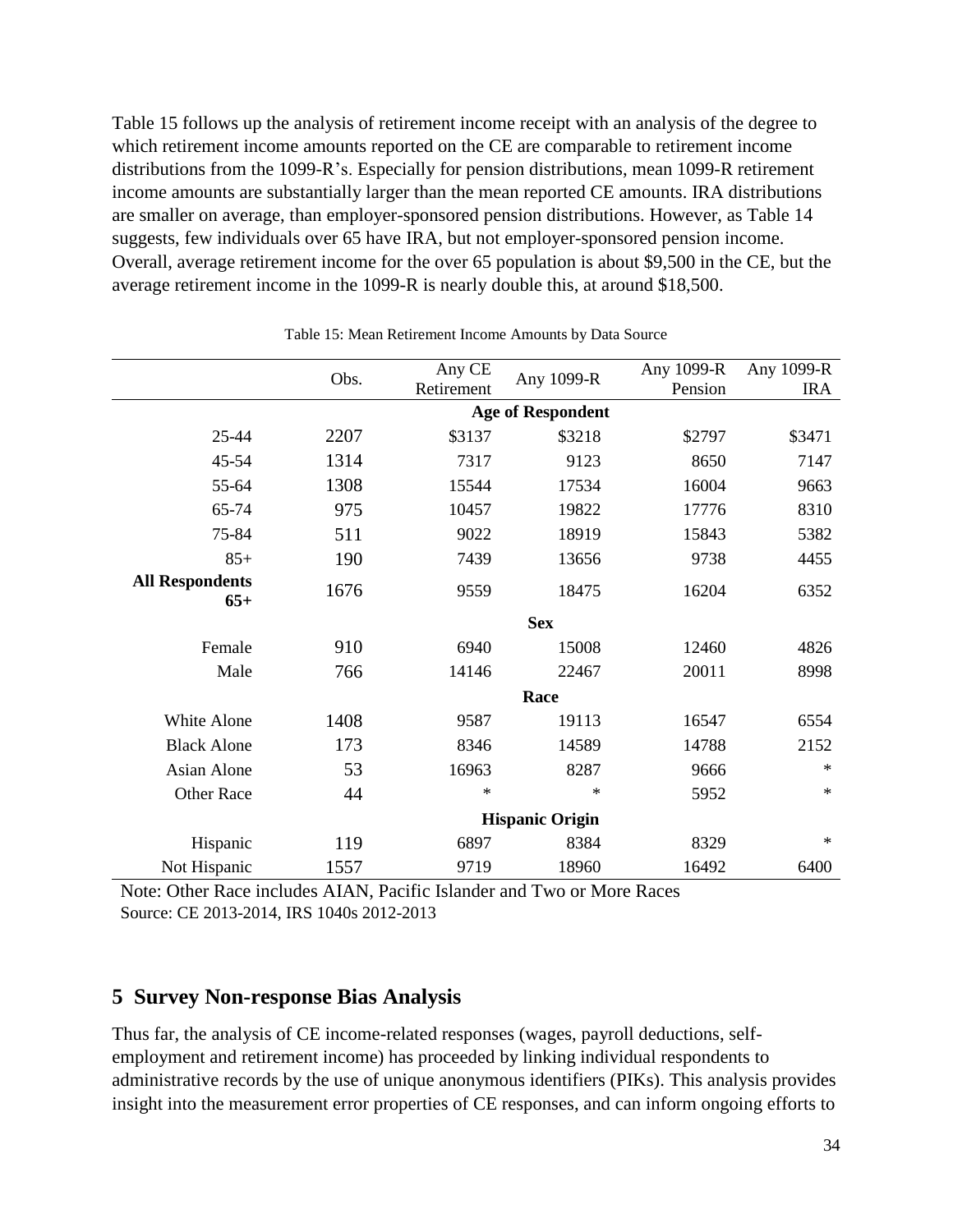improve the imputation process used to address item non-response. This PIK-based analysis, however, is silent about survey non-response bias.

Our final set of analyses in this section will focus on survey non-response bias in two ways. First, by linking responding and non-responding households to administrative tax records by address and comparing the characteristics of responding and non-responding households, we will describe the qualities and extent of survey non-response bias. Second, we will use the same address matching process to provide a validation of an important component of the weighting process used by BLS to address bias due to survey non-response.

## **5.1 Comparing WSI and AGI Income**

The first analysis of survey non-response bias will compare characteristics of responding and non-responding households from linked administrative records. Using survey frame information, most responding and non-responding households can be assigned a MAFID (there was about a 93 percent MAF match rate). We use these assigned MAFIDs to link these sample units to two sets of administrative records: the universe of Form 1040 tax returns (used above in the selfemployment analysis) and the universe of Form W-2 wage returns (used above in the wage analysis).

This address-based linkage presents certain challenges that are less pressing concerns for the previous person-based matching. The most pressing of these challenges are the related problems of definitional differences between addresses and tax units, and potential duplicate matches for individual addresses. Because multiple tax units may reside at the same address, or may file taxes from the same address (in case of households moving), there are many more addresses with multiple matches than was the case in the previous person based match. Unfortunately, the relatively sparse demographic information available for non-responding households and on the administrative tax data makes separating cases where there are multiple matches difficult. Our approach to aggregating these cases is as follows: first, we drop any CE sample units that are linked to 10 or more unique Form 1040s, and second, we average the incomes listed on all linked 1040s for each CE sample unit. In multiple match cases, we are thus comparing average income at the tax unit at an address level.

We will compare the distribution of two income concepts between responding and nonresponding households: total wage and salary income (WSI), and adjusted gross income (AGI). WSI is the total amount of wage and salary income reported by a tax unit on a form 1040. AGI is a broader definition of income, including all gross income (wages, interest, dividends, taxable gains, etc.) but excluding "above-the-line" deductions. Table 16 summarizes a comparison of responding and non-responding households in terms of their total WSI. The second and third columns compare medians (respondents in Column 1, non-respondents in Column 2), while the final two columns compare means (respondents in Column 4, non-respondents in Column 5).

Using either the median or mean as a measure of central tendency, the typical non-responding sample unit is richer than the typical responding sample unit. The gap between responding and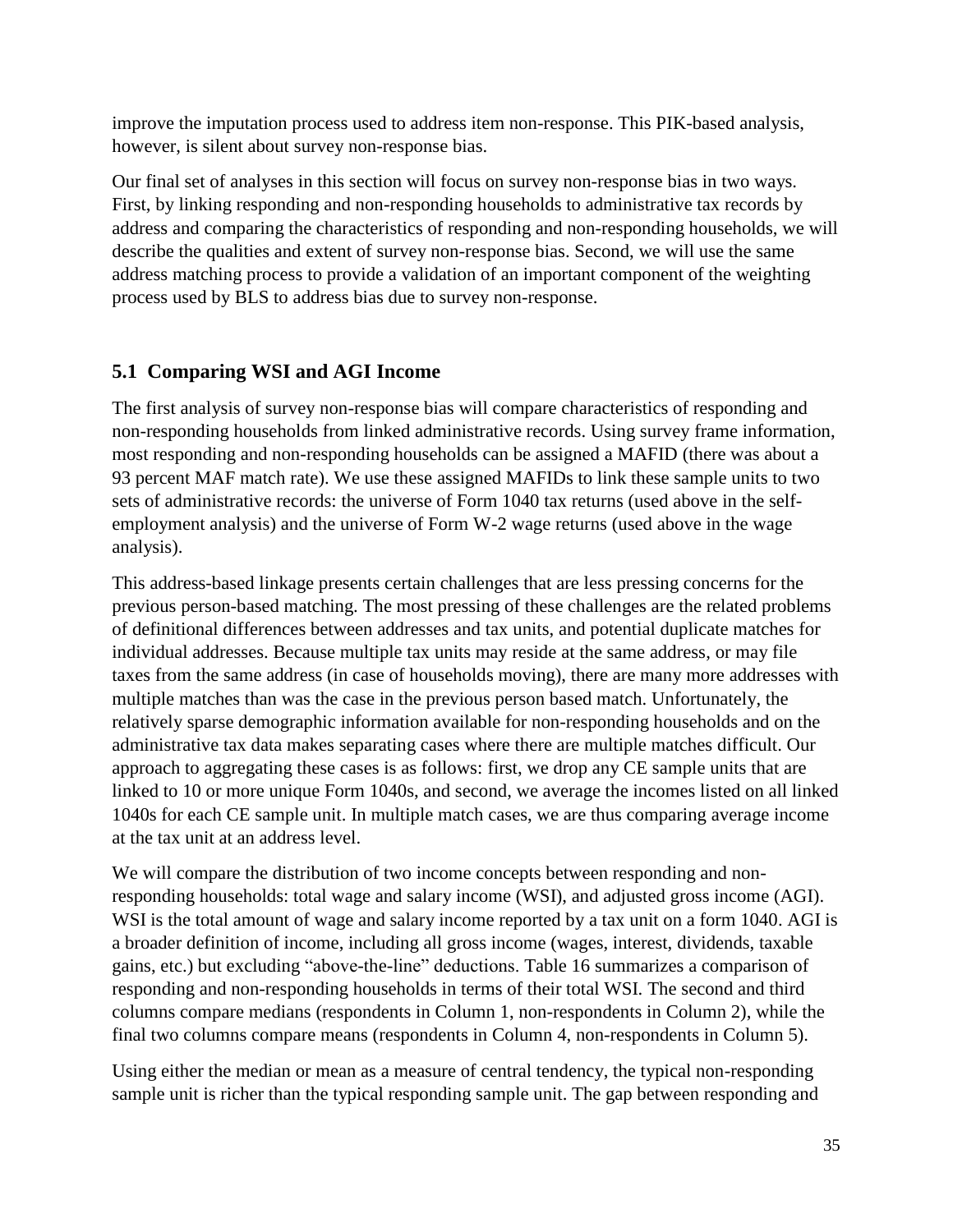non-responding sample units is larger for means than for medians, which indicates larger differences in the right tail of the wage distribution. The largest gaps between responding and non-responding sample units are for Whites (the average White non-responder's WSI was nearly \$55,000, compared to about \$46,000 for White responders) and for Married filing jointly tax units (non-responders' average WSI was \$78,000, compared to \$66,000 for responders). Appendix Table A5 provides a similar set of analyses comparing aggregated address linked W-2 wages between responding and non-responding sample units, with largely similar results.

|                                                         |                            | Median WSI                           |                                    |                                      | Mean WSI                       |  |  |  |
|---------------------------------------------------------|----------------------------|--------------------------------------|------------------------------------|--------------------------------------|--------------------------------|--|--|--|
|                                                         | Obs.                       | <b>CE</b><br>Respondent<br>Household | CE Non-<br>Respondent<br>Household | <b>CE</b><br>Respondent<br>Household | CE Non-Respondent<br>Household |  |  |  |
| All<br>households                                       | 21,169                     | \$28,964                             | \$32,102                           | \$45,035                             | \$52,383                       |  |  |  |
|                                                         | <b>Race of Householder</b> |                                      |                                    |                                      |                                |  |  |  |
| White Alone<br><b>Black Alone</b>                       | 10,340<br>1,470            | 30,110<br>21,601                     | 34,565<br>23,230                   | 45,662<br>30,395                     | 54,909<br>34,551               |  |  |  |
| <b>AIAN</b> Alone                                       | 35                         | 36,817                               | 36,544                             | 52,072                               | 28,041                         |  |  |  |
| Asian Alone                                             | 555                        | 39,822                               | 37,712                             | 59,724                               | 62,571                         |  |  |  |
| Pacific<br><b>Islander Alone</b>                        | 220                        | 23,597                               | 26,229                             | 35,868                               | 45,604                         |  |  |  |
| Two or more<br>races                                    | 235                        | 26,643                               | 28,270                             | 39,765                               | 39,880                         |  |  |  |
| Unknown                                                 | 8,314                      | 29,110                               | 31,946                             | 45,816                               | 53,588                         |  |  |  |
|                                                         |                            |                                      | <b>IRS 1040 Filing Status</b>      |                                      |                                |  |  |  |
| Head of<br>Household                                    | 2,962                      | 21,824                               | 23,616                             | 28,239                               | 30,200                         |  |  |  |
| <b>Married Filing</b><br>Jointly                        | 8,984                      | 47,595                               | 54,874                             | 65,553                               | 78,437                         |  |  |  |
| <b>Married Filing</b><br>Separately                     | 293                        | 27,952                               | 31,910                             | 32,616                               | 38,210                         |  |  |  |
| Single<br>Source: CE 2013-2014 and IRS 1040s, 2012-2013 | 8,930                      | 22,509                               | 24,830                             | 30,705                               | 34,527                         |  |  |  |

Table 16: Household Wage and Salary Income by CE Response Status Universe: Responding and Non-responding SUs Linked to 1040s

Source: CE 2013-2014 and IRS 1040s, 2012-2013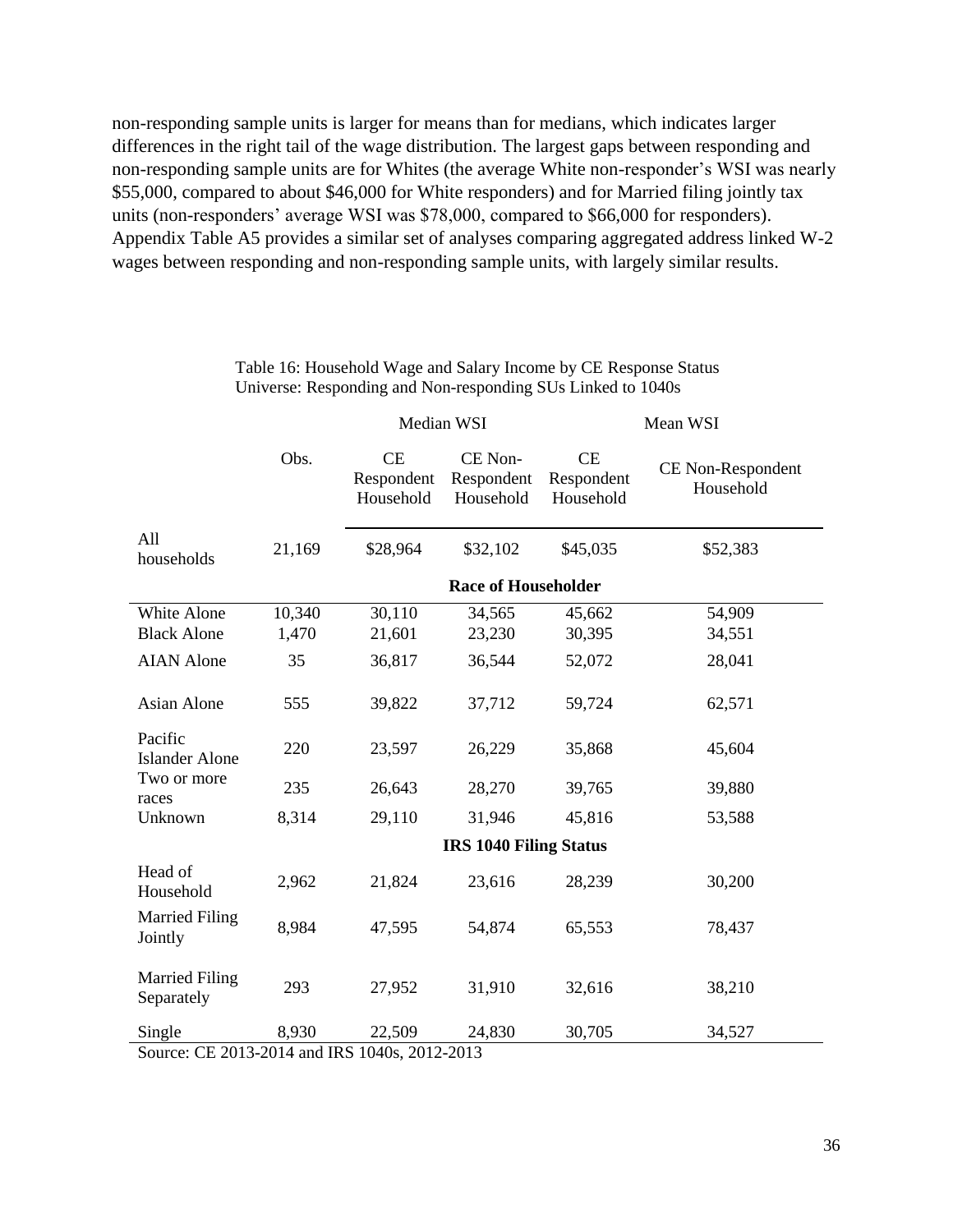Table 17 turns to a comparison of the average AGI between responding and non-responding sample units. The table structure mirrors Table 16, with a comparison of medians in the first two columns, and comparison of means in the second two columns. Consistent with the previous WSI results, non-responding sample units have substantially higher AGI than responding households, both when looking at medians and means. The differences between responding and non-responding sample unit median AGI are much smaller than the differences between mean AGI. This again suggests that there is substantial differences in the tail of the distribution. The differences between responding and non-responding sample unit mean AGI are much larger than are the difference between mean WSI across these groups. Whites and sample units with a householder of unknown race have large gaps between respondents and non-respondents, as do Pacific Islanders, and Married Filing Jointly tax units.

|                                     |        | Median AGI  | Median AGI                    | Mean AGI    | Mean AGI    |
|-------------------------------------|--------|-------------|-------------------------------|-------------|-------------|
|                                     | Obs.   | <b>CE</b>   | CE Non-                       | CE          | CE Non-     |
|                                     |        | Respondents | Respondents                   | Respondents | Respondents |
|                                     |        |             |                               |             |             |
| All households                      | 21,169 | \$40,088    | \$43,918                      | \$63,344    | \$89,263    |
|                                     |        |             | <b>Race of Householder</b>    |             |             |
| White Alone                         | 10,340 | 43,476      | 48,427                        | 66,707      | 91,014      |
| <b>Black Alone</b>                  | 1,470  | 24,137      | 26,706                        | 34,932      | 40,084      |
| <b>AIAN</b> Alone                   | 35     | 47,360      | 38,394                        | 59,179      | 38,310      |
| Asian Alone                         | 555    | 48,830      | 43,459                        | 71,507      | 84,439      |
| Pacific Islander Alone              | 220    | 28,026      | 30,592                        | 49,341      | 113,689     |
| Two or more races                   | 235    | 33,375      | 36,108                        | 48,530      | 49,432      |
| Unknown                             | 8,314  | 39,478      | 44,713                        | 63,918      | 107,091     |
|                                     |        |             | <b>IRS 1040 Filing Status</b> |             |             |
| Head of Household                   | 2,962  | 24,126      | 26,672                        | 32,104      | 36,046      |
| <b>Married Filing Jointly</b>       | 8,984  | 68,277      | 74,559                        | 96,189      | 131,873     |
| <b>Married Filing</b><br>Separately | 293    | 32,933      | 37,258                        | 47,723      | 43,182      |
| Single                              | 8,930  | 30,855      | 32,720                        | 41,712      | 66,175      |
|                                     |        |             |                               |             |             |

Table 17: Household Adjusted Gross Income (AGI) by CE Response Status

Source: CE 2013-2014 and IRS 1040s, 2012-2013

These results together paint a picture of differential survey non-response by more advantaged households. Non-responding households have higher incomes on average, measured either in terms of wages and salary or in terms of broader AGI.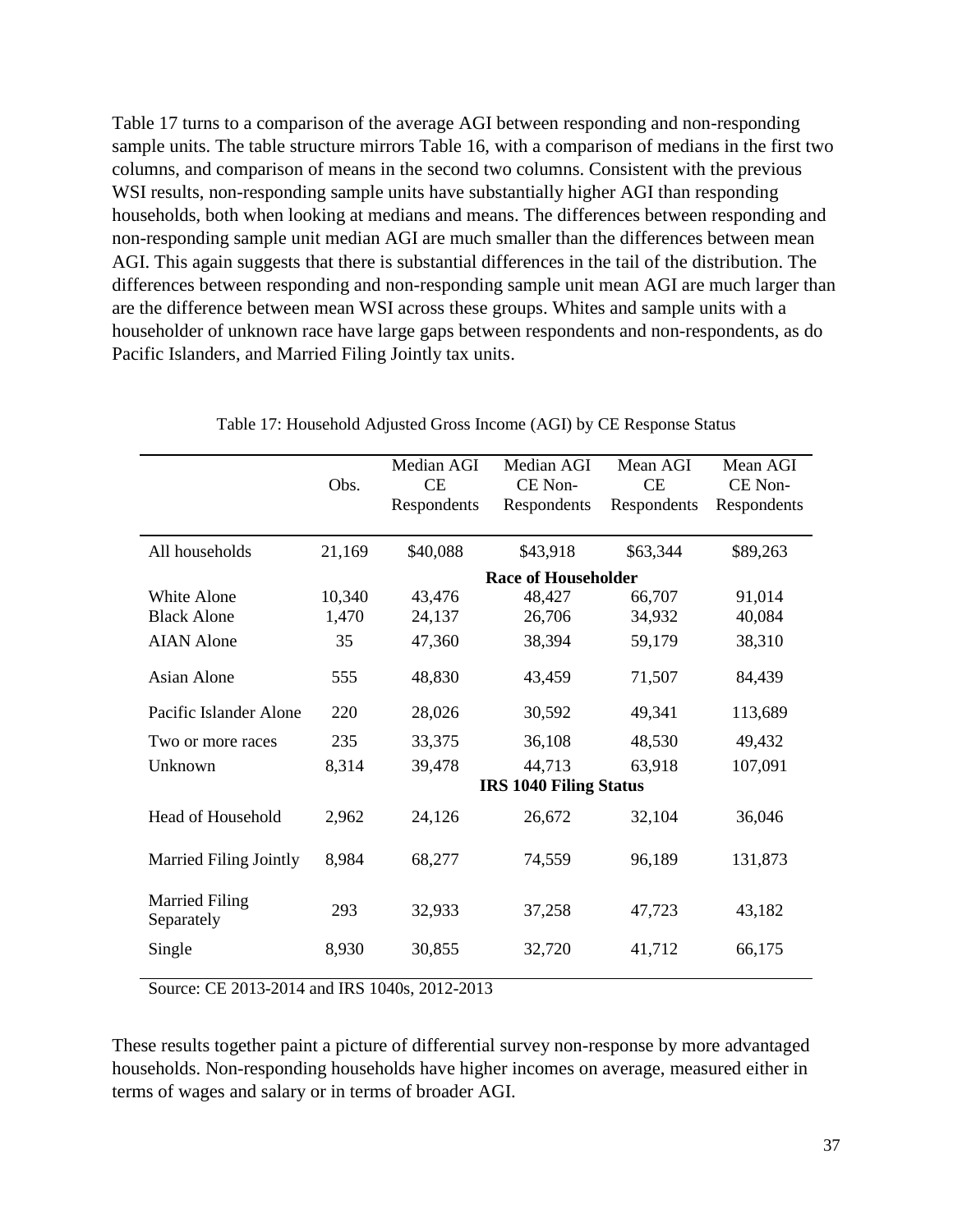### **5.2 Analysis of Zip Code AGI Classification**

Linking respondents and non-respondents to the universe of tax returns provides direct evidence for potential survey non-response bias along income lines. This confirms existing conventional wisdom that higher income households are less likely to respond to surveys. BLS employs a number of weighting processes to address this nonresponse bias. One major part of the weighting process involves categorizing responding and non-responding sample units into "low," "middle" and "high" income categories on the basis of zip-code level information on average AGI provided by the IRS. Since we have information on the actual individual incomes of sample units, we can provide a validation of this categorization, and assess the degree to which categorizing sample units by zip code AGI is properly categorizing sample units by individual AGI.

For this part of the weighting process, BLS matches both respondents and Type A noninterviews to the most recently available annual average zip code AGI data available. For each interview month, BLS sorts sample units by zip code AGI and categorizes all CUs and Type A non-interview sample units into "low", "middle" and "high" AGI categories. These categories are assigned so that the bottom 10 percent of sample units in a Census region in a given month are in the "low" category, the middle 80 percent are in the "middle" category, and the top 10 percent are in the "high" category.

BLS provided these categorizations (in the variable WTIRSINC) for respondents only. We use the address matching process used above to assign an individual AGI value to these responding sample units (thus using a process which would be feasible for both respondents and nonrespondents). Using these address-matched sample unit AGI values, we construct a set of categorizations analogous to the zip code categories in WTIRSINC, assigning the bottom 10 percent of sample units to a "low TU AGI" category, the middle 80 percent of sample units to a "middle TU AGI" category, and the "top 10 percent" to a high TU AGI category. Table 18 summarizes the agreement between the WTIRSINC categories and the TU AGI categories for the full address linked sample, and broken out by Census region, with the columns representing IRS-derived grouping and the rows reflecting the CE-derived groups.

It appears that there is not much agreement between these categories, particularly for the "low" and "high" zip code AGI categories. Only about 18 percent of sample units categorized as low zip code AGI are in the bottom 10 percent of tax unit AGI, while only 32 percent of sample units categorized as high zip code AGI are in the top 10 percent of tax unit AGI. There is more agreement in the middle category. About 82 percent of sample units categorized as middle zip code AGI are in the middle 80 percent of the tax unit AGI distribution. There is regional variation in the degree of agreement between these two categorizations. While 21 percent of low zip code AGI sample units in the Northeast region are in the bottom 10 percent of the TU AGI distribution, only 13 percent of low zip code AGI sample units in the South region are in the bottom 10 percent of the TU AGI distribution. The Northeast region also has the highest degree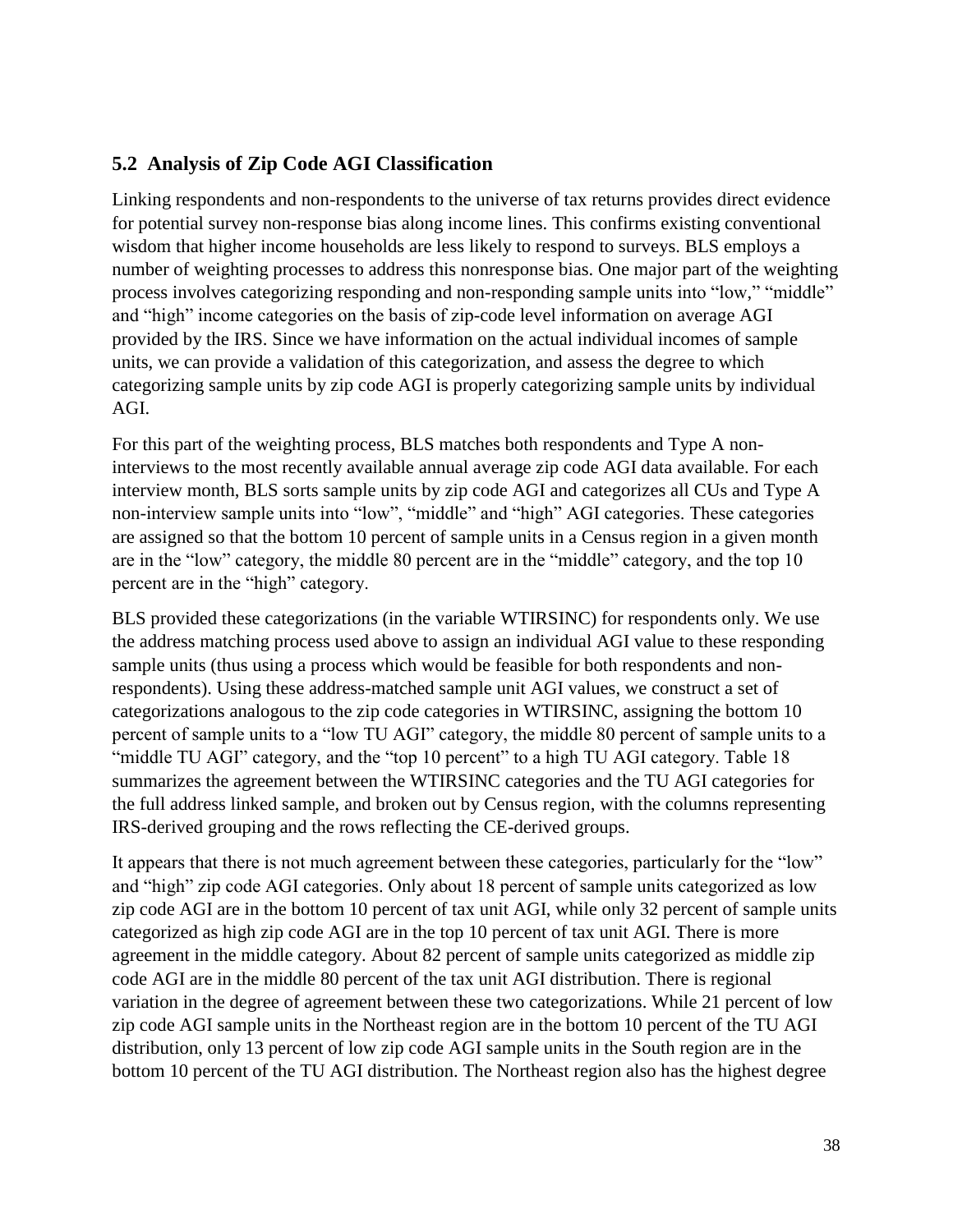of agreement for the high zip code AGI category (36 percent), while the West region has the lowest level of agreement for the high zip code AGI category (30 percent).

|                         | Bottom 10%<br><b>TU AGI</b> | Middle<br>80% TU<br>AGI | Top 10% TU<br><b>AGI</b> |  |  |  |  |  |
|-------------------------|-----------------------------|-------------------------|--------------------------|--|--|--|--|--|
|                         | <b>Full Sample</b>          |                         |                          |  |  |  |  |  |
| Bottom 10% Zip Code AGI | 0.177                       | 0.811                   | 0.012                    |  |  |  |  |  |
| Middle 80% Zip Code AGI | 0.097                       | 0.821                   | 0.082                    |  |  |  |  |  |
| Top 10% Zip Code AGI    | 0.059                       | 0.623                   | 0.318                    |  |  |  |  |  |
|                         | <b>Northeast Region</b>     |                         |                          |  |  |  |  |  |
| Bottom 10% Zip Code AGI | 0.212                       | 0.765                   | 0.023                    |  |  |  |  |  |
| Middle 80% Zip Code AGI | 0.095                       | 0.827                   | 0.078                    |  |  |  |  |  |
| Top 10% Zip Code AGI    | 0.036                       | 0.607                   | 0.357                    |  |  |  |  |  |
|                         | <b>Midwest Region</b>       |                         |                          |  |  |  |  |  |
| Bottom 10% Zip Code AGI | 0.2                         | 0.8                     | $\overline{0}$           |  |  |  |  |  |
| Middle 80% Zip Code AGI | 0.095                       | 0.823                   | 0.082                    |  |  |  |  |  |
| Top 10% Zip Code AGI    | 0.063                       | 0.619                   | 0.317                    |  |  |  |  |  |
|                         | <b>South Region</b>         |                         |                          |  |  |  |  |  |
| Bottom 10% Zip Code AGI | 0.131                       | 0.842                   | 0.027                    |  |  |  |  |  |
| Middle 80% Zip Code AGI | 0.1                         | 0.819                   | 0.081                    |  |  |  |  |  |
| Top 10% Zip Code AGI    | 0.073                       | 0.613                   | 0.313                    |  |  |  |  |  |
| <b>West Region</b>      |                             |                         |                          |  |  |  |  |  |
| Bottom 10% Zip Code AGI | 0.161                       | 0.833                   | 0.005                    |  |  |  |  |  |
| Middle 80% Zip Code AGI | 0.099                       | 0.816                   | 0.085                    |  |  |  |  |  |
| Top 10% Zip Code AGI    | 0.054                       | 0.642                   | 0.304                    |  |  |  |  |  |

Table 18: Agreement Between CE Zip Code AGI Categories and Form 1040 AGI

Source: CE 2013-2014 and IRS 1040s, 2012-2013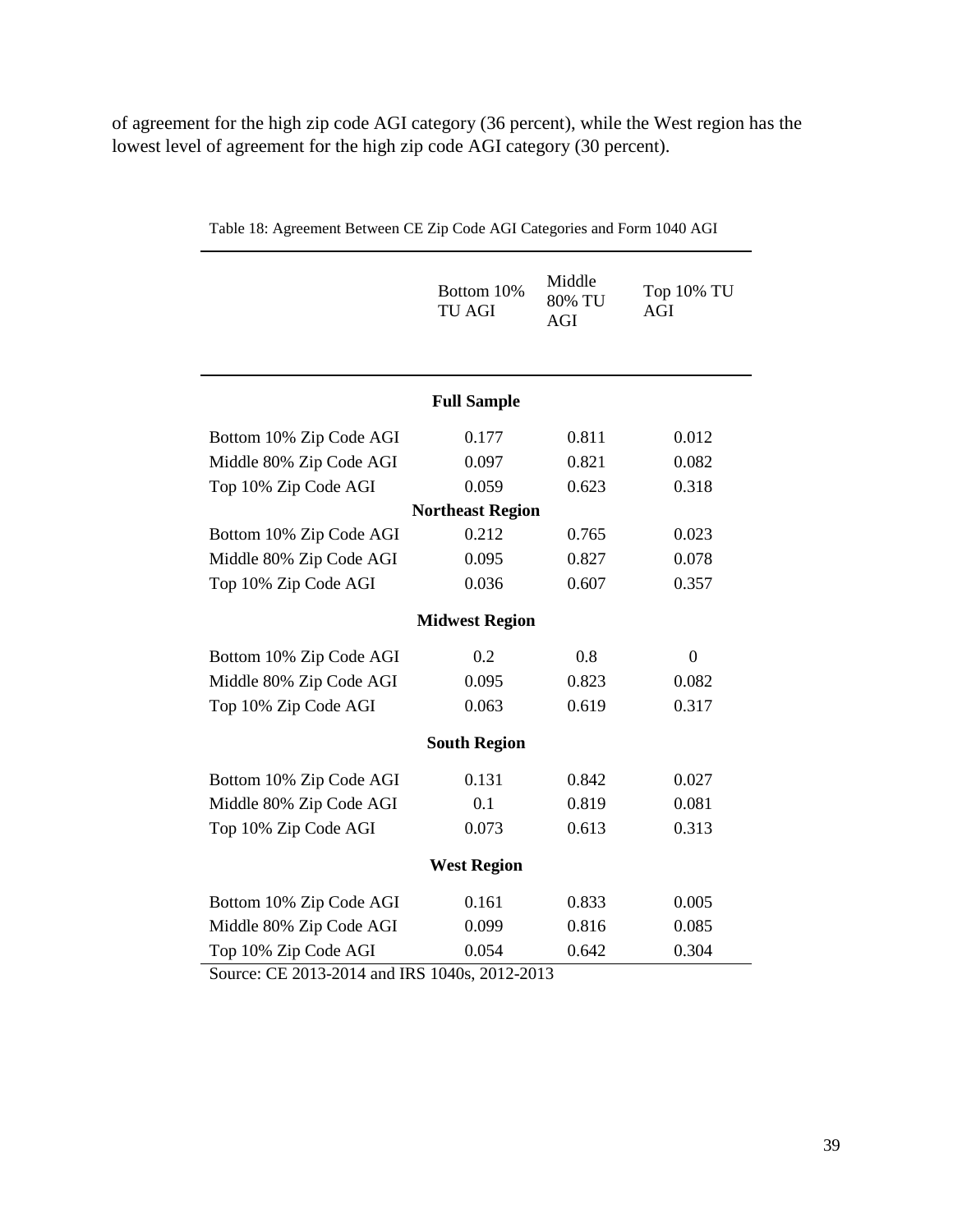|                                                                                     | Average TU<br>AGI | Average TU<br>AGI, First<br>Quartile | Average TU AGI,<br><b>Second Quartile</b> | Average TU AGI,<br>Third Quartile | Average TU AGI,<br>Fourth Quartile |  |  |  |
|-------------------------------------------------------------------------------------|-------------------|--------------------------------------|-------------------------------------------|-----------------------------------|------------------------------------|--|--|--|
| <b>Full Sample</b>                                                                  |                   |                                      |                                           |                                   |                                    |  |  |  |
| Bottom 10%<br>Zip Code AGI                                                          | \$33,937          | \$8,648                              | \$17,784                                  | \$29,128                          | \$80,122                           |  |  |  |
| Middle 80%<br>Zip Code AGI                                                          | 56,207            | 9,453                                | 29,502                                    | 52,901                            | 132,949                            |  |  |  |
| Top 10% Zip<br>Code AGI                                                             | 129,492           | 19,937                               | 59,427                                    | 108,002                           | 330,007                            |  |  |  |
|                                                                                     |                   |                                      | <b>Northeast Region</b>                   |                                   |                                    |  |  |  |
| Bottom 10%<br>Zip Code AGI                                                          | 47,789            | 6,882                                | 17,171                                    | 30,459                            | 136,645                            |  |  |  |
| Middle 80%<br>Zip Code AGI                                                          | 60,584            | 11,640                               | 33,137                                    | 59,365                            | 138,195                            |  |  |  |
| Top 10% Zip<br>Code AGI                                                             | 148,806           | 29,579                               | 71,259                                    | 124,245                           | 370,142                            |  |  |  |
|                                                                                     |                   |                                      | <b>Midwest Region</b>                     |                                   |                                    |  |  |  |
| Bottom 10%<br>Zip Code AGI<br>Middle 80%<br>Zip Code AGI<br>Top 10% Zip<br>Code AGI | 29,526            | 7,389                                | 15,803                                    | 29,802                            | 64,756                             |  |  |  |
|                                                                                     | 54,850            | 5,874                                | 30,496                                    | 52,910                            | 130,119                            |  |  |  |
|                                                                                     | 121,261           | 19,211                               | 52,856                                    | 101,580                           | 308,967                            |  |  |  |
|                                                                                     |                   |                                      | <b>South Region</b>                       |                                   |                                    |  |  |  |
| Bottom 10%<br>Zip Code AGI                                                          | 31,154.51         | 9,632                                | 17,839                                    | 28,758                            | 68,389                             |  |  |  |
| Middle 80%<br>Zip Code AGI                                                          | 50,845.44         | 11,284                               | 26,252                                    | 47,252                            | 118,588                            |  |  |  |
| Top 10% Zip<br>Code AGI                                                             | 123,043.70        | 17,002                               | 53,137                                    | 100,718                           | 321,317                            |  |  |  |
|                                                                                     |                   |                                      | <b>West Region</b>                        |                                   |                                    |  |  |  |
| Bottom 10%<br>Zip Code AGI                                                          | 31,435            | 10,070                               | 19,605                                    | 29,008                            | 66,440                             |  |  |  |
| Middle 80%<br>Zip Code AGI                                                          | 62,236            | 8,775                                | 31,605                                    | 56,611                            | 151,831                            |  |  |  |
| Top 10% Zip<br>Code AGI                                                             | 133,346           | 21,972                               | 65,075                                    | 114,451                           | 331,887                            |  |  |  |

Table 19: Summary Statistics of AGI, by CE Zip Code AGI Categories

Source: CE 2013-2014 and IRS 1040s, 2012-2013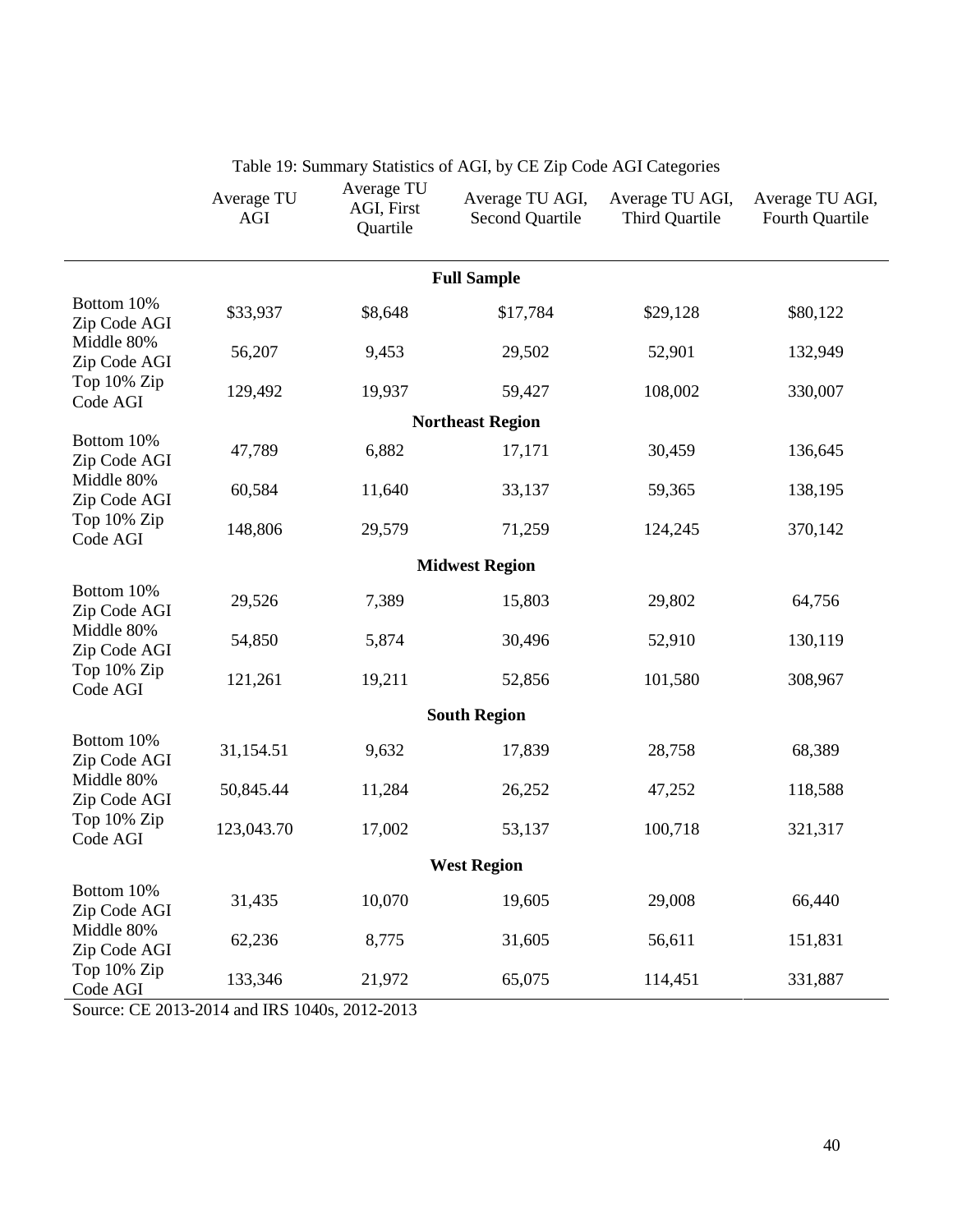Of course, some degree of disagreement between these two categorizations would be expected, as long as the income distributions within zip codes are not perfectly equal. We investigate this further by examining the distribution of tax unit AGI within each zip code AGI category. Table 19 summarizes this distribution of TU AGI for the full linked sample, and also breaks out the summary statistics by Census region. The first column reports the mean TU AGI for all tax units within a zip code AGI category. Columns 2 through 5 report the average TU AGI within a quartile of the AGI distribution within a zip code AGI category. For instance, the first row entry of Column 2 represents the average AGI for tax units who are in the bottom 25 percent of the AGI distribution within the "Bottom 10% Zip Code AGI" category.

On average, the zip code categories do correspond to increasing tax unit AGI: the overall national average tax unit AGI in the low zip code AGI category is about \$34,000, about \$56,000 in the middle zip code AGI category and \$129,000 in the high AGI category. Nonetheless, there is substantial inequality within each zip code AGI category. Indeed, for the full sample, and within each Census region, the top quartile of tax unit AGI in the low zip code AGI category have higher incomes than the average AGI in the middle zip code AGI category. The bottom quartile of tax unit AGI in the high zip code AGI category have lower incomes than the average tax unit in the low zip code AGI category. $17$ 

This widespread of incomes within the BLS-assigned zip code AGI categories suggests that the weighting process may be proceeding under incorrect assumptions about which sample units are in fact low or high income. Although the average incomes within each category are consistent with the low, middle and high income assignments, there are a substantial number of individuals who are categorized as high income by WTIRSINC in fact have quite low tax unit incomes. Additionally, many sample units who are categorized as low income by WTIRSINC are in fact at the upper end of the middle income category in terms of tax unit AGI. This misclassification suggests that, if possible, adopting a weighting process that categorizes respondents and nonrespondents by address-linked tax unit AGI may yield conceptually superior results.

### **6 Conclusion**

 $\overline{\phantom{a}}$ 

In order to investigate the possibility of using administrative records to improve the Consumer Expenditure Survey, we link IRS tax records on wages, payroll deductions, self-employment income, retirement income and broad measures of tax unit income to responses and nonresponses in the CE survey. These linked data have made possible new insights into the measurement error properties of CE income data, have illuminated possible ways that the imputation process could be improved, and have allowed for an examination of both survey nonresponse bias and the weighting process used to address it.

<sup>&</sup>lt;sup>17</sup> Low income individuals in a high AGI zip code may in fact be high-wealth individuals who are retired. However, householders in the bottom quartile of high AGI zip codes are in fact younger on average than individuals in the top 3 quartiles of these zip codes, so it is more likely that the AGI of these individuals represents their true resources.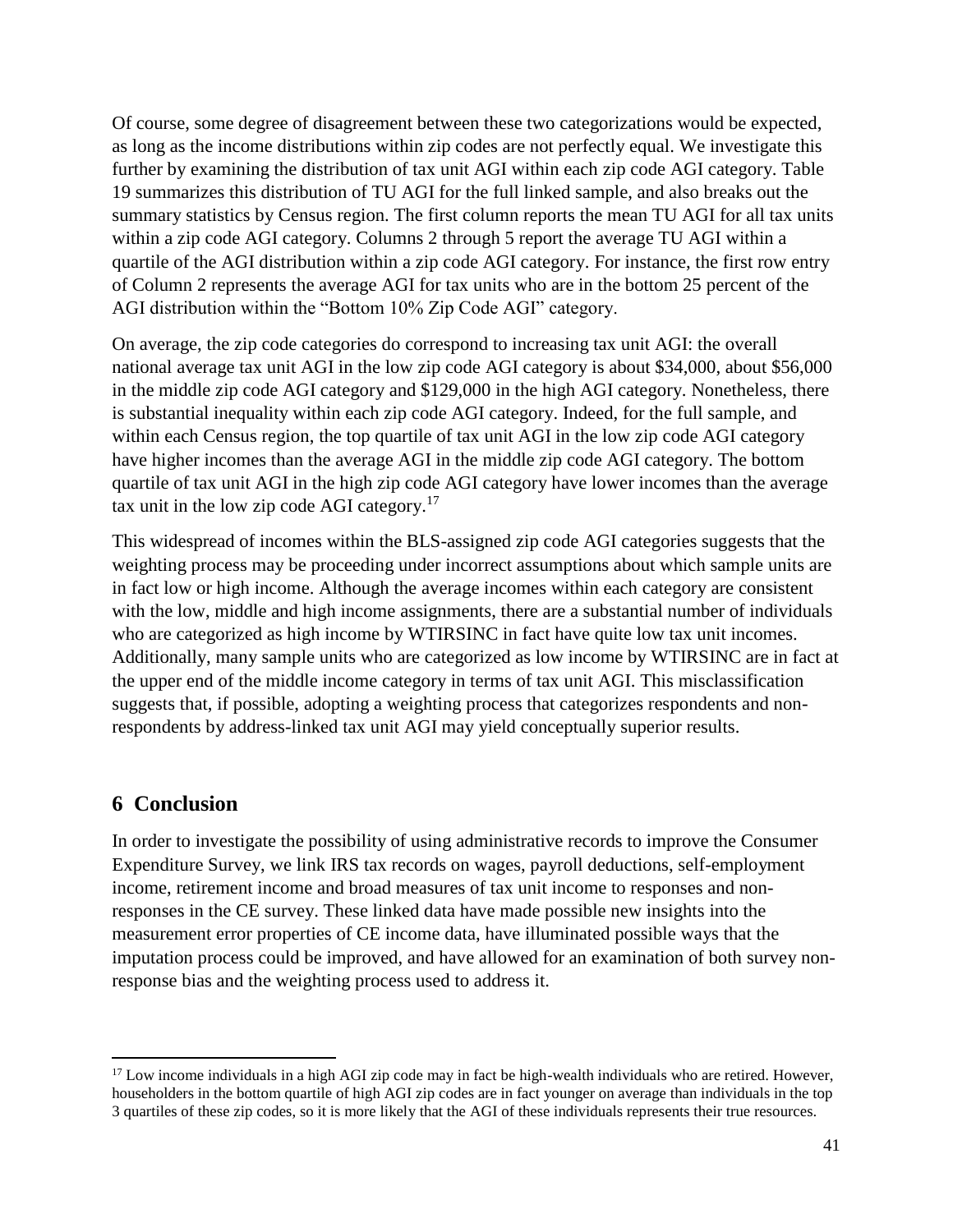About 77 percent of CE respondents can be assigned a PIK, the unique person identifier used to link survey and administrative records, while about 93 percent of sample units can be assign MAFIDs, the unique household identifier used to link survey and administrative records by address. We are able to link about 77 percent of individuals to 1040s by MAFID, and about 70 percent by PIK; we can link 39 percent of individuals to the universe of W-2s by PIK. This implies a tax return filing rate of about 90 to 95 percent, and an employment to population ratio of about 52 percent, both numbers that align with aggregate statistics.

Our analysis of the individuals who can be assigned PIKs suggests that, overall, average wages in the CE and average wages in the universe of W-2's have only very small differences. Nonetheless, looking throughout the wage distribution for individuals with both CE and W-2 wages, there is evidence of over-reporting of wages (CE wages are higher than W-2 wages) at the bottom of the wage distribution, and under-reporting of wages (CE wage are lower than W-2 wages) at the top of the distribution. There are a relatively small number of individuals who report no CE wages, but who nonetheless earned wages in the W-2 universe; the imputation process does not always assign an imputed value to these individuals. Under-reporting and incorrect wage item non-response seem to be concentrated among individuals in the youngest cohort, aged 14-24.

We also compare CE responses to administrative records for questions about payroll deductions, self-employment income and retirement income. We find that W-2 wage records suggest a slightly higher SS payroll deduction rate than the CE responses (suggesting under-reporting), but very similar rates of self-employment income receipt across the two data sources. Retirement income appears to be dramatically under-reported on the CE. Approximately twice as many individuals receiving retirement income in the universe of 1099-R than report retirement income on the CE, although this may in part represent a conceptual difference between the CE and IRS definitions of retirement income.

We find evidence of systematic survey non-response across the income distribution by linking responding and non-responding households to administrative records by address. Nonresponding sample units are much more likely to be richer than responding households, measured either by wage and salary income or by broader AGI. We additionally use the addresslinked data to analyze one part of the non-response weighting process, and find that the categorization of sample units by zip code AGI does not line up cleanly with the individual incomes of these sample units. In particular, poor sample units in high-income zip codes and richer sample units in low-income zip codes are likely misclassified under this categorization.

These results suggest potential ways forward to improve income statistics produced from the CE. In particular, both the PIK and MAFID based analysis suggest areas where current imputation and weighting procedures may be producing less than optimal outcomes. Incorporating the linkage of administrative records into these production processes has the potential to improve the accuracy and quality of statistics produced from the CE.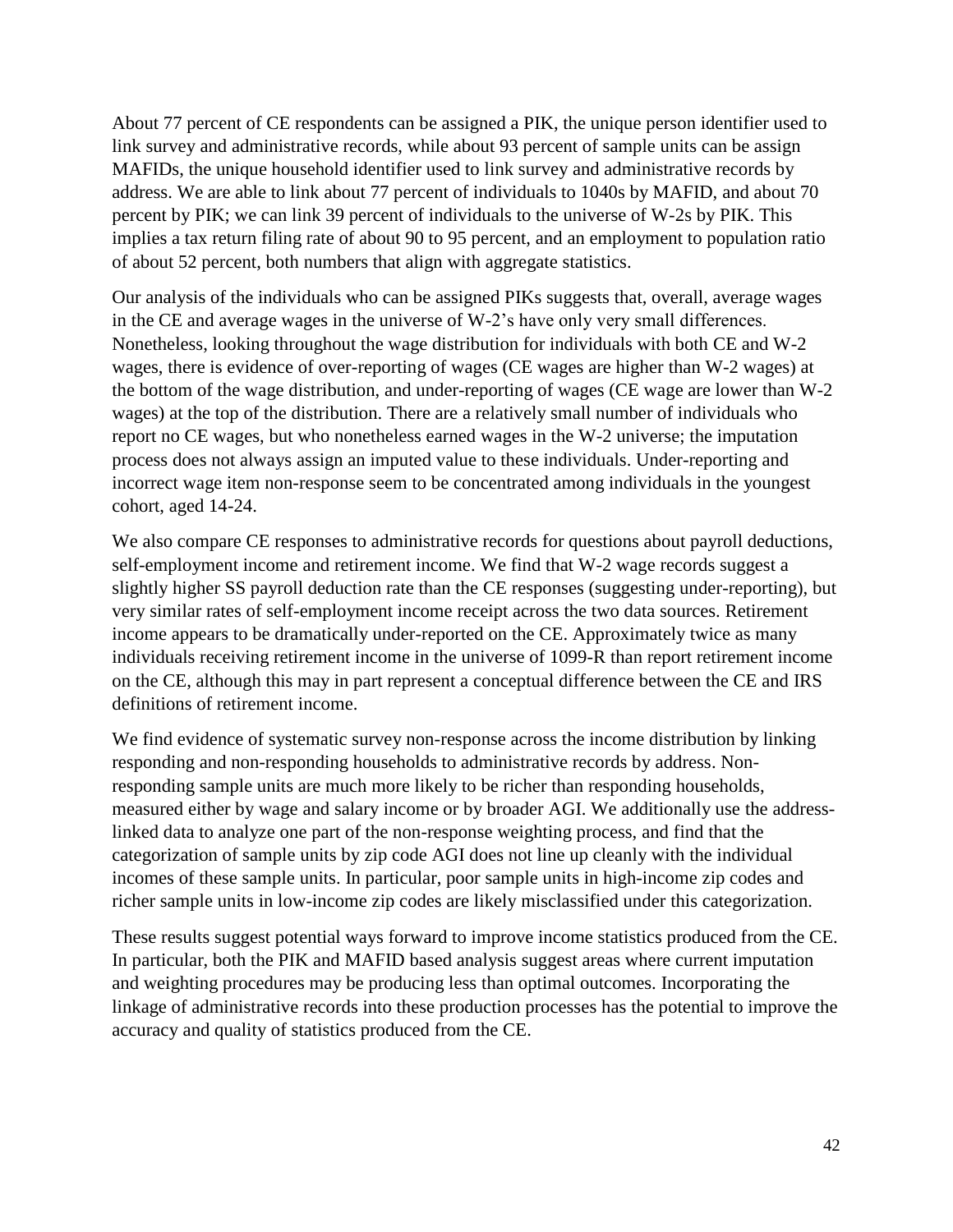#### **References**

- Bee, C. Adam, and Joshua Mitchell. 2017. *Do Older Americans Have More Income Than We Think?* US Census Bureau.
- Bee, C. Adam, and Joshua Mitchell. 2016. *The Hidden Resources of Women Working Longer: Evidence from Linked Survey-Administrative Data.* NBER Working Paper No. 22970.
- Luque, Adela, and Renuka Bhaskar. 2014. *2010 American Community Survey Match Study.* U.S. Census Bureau.
- O'Hara, Amy, Sonya Rastogi, James Noon, Ellen A. Zapata, Cindy Espinoza, Leah B. Marshall, Teresa A. Schellhamer, and J. David Brown. 2012. *2010 Census Match Study.* US Census Bureau.
- Wagner, Deborah, and Mary Layne. 2014. *The Person Identification Validation System (PVS): Applying the Center for Administrative Records Research and Applications' (CARRA) Record Linkage Software.* US Census Bureau.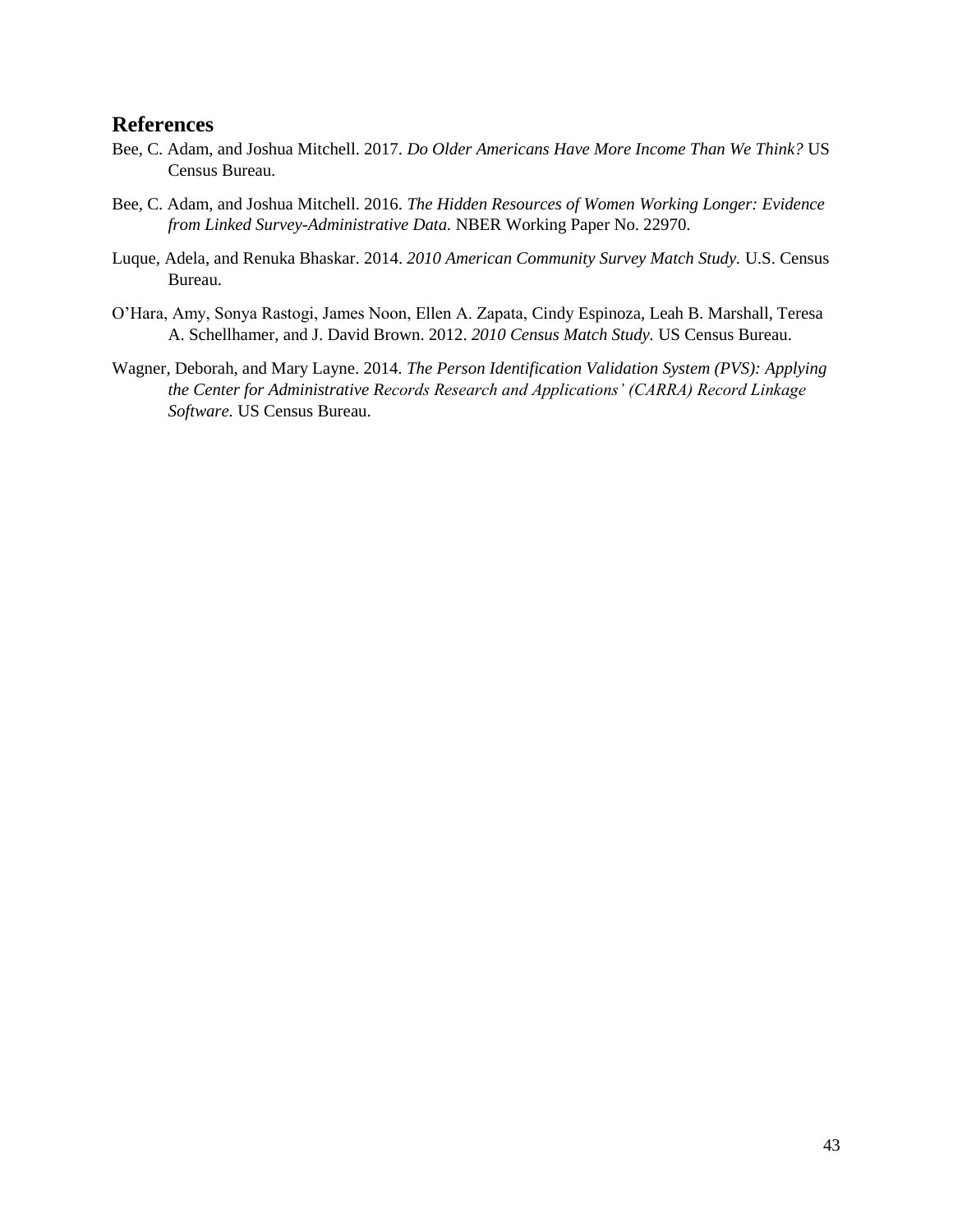# **Appendix: Additional Tables and Figures**

|                                 | <b>KCSPONSCS</b> OIII Y |               | Unweighted                    |           | Weighted   |  |  |
|---------------------------------|-------------------------|---------------|-------------------------------|-----------|------------|--|--|
|                                 |                         | Median Wages, | Median Wages,                 | Median    | Median     |  |  |
|                                 | Obs.                    | CE            | $W-2$                         | Wages, CE | Wages, W-2 |  |  |
|                                 |                         |               |                               |           |            |  |  |
| All individuals                 | 27,914                  | \$34,820      | \$29,796                      | 33,000    | 28,719     |  |  |
|                                 |                         |               | <b>Sex</b>                    |           |            |  |  |
| Female                          | 14,278                  | 27,998        | 24,646                        | 27,000    | 23,980     |  |  |
| Male                            | 13,636                  | 41,020        | 36,238                        | 40,000    | 35,096     |  |  |
|                                 |                         |               | Race                          |           |            |  |  |
| White Alone                     | 22,477                  | 34,999        | 30,870                        | 34,460    | 29,844     |  |  |
| <b>Black Alone</b>              | 3,264                   | 25,997        | 22,004                        | 25,000    | 21,146     |  |  |
| <b>AIAN</b> Alone               | 136                     | 23,950        | 21,740                        | 37,261    | 35,319     |  |  |
| Asian Alone                     | 1,382                   | 37,985        | 36,104                        | 23,000    | 21,446     |  |  |
| Pacific Islander                | 157                     | 31,250        | 28,622                        | 32,000    | 31,460     |  |  |
| Alone                           |                         |               |                               |           |            |  |  |
| Two or more                     | 498                     | 23,628        | 20,637                        | 20,000    | 20,206     |  |  |
| races                           |                         |               |                               |           |            |  |  |
|                                 |                         |               | Age                           |           |            |  |  |
| 14-24                           | 3,923                   | 9,000         | 7,369                         | 8,400     | 7,274      |  |  |
| 25-44                           | 7,078                   | 38,001        | 33,562                        | 36,000    | 32,446     |  |  |
| 45-64                           | 7,911                   | 41,998        | 40,458                        | 41,061    | 39,788     |  |  |
| $65+$                           | 4,434                   | 19,978        | 15,673                        | 20,000    | 15,490     |  |  |
|                                 |                         |               | <b>Hispanic Origin</b>        |           |            |  |  |
| Hispanic                        | 4,561                   | 25,002        | 22,997                        | 24,960    | 22,606     |  |  |
| Not Hispanic                    | 23,353                  | 36,001        | 31,232                        | 35,000    | 30,000     |  |  |
|                                 |                         |               | <b>Income</b>                 |           |            |  |  |
| Above Median<br><b>CU</b> Wages | 14,760                  | 50,001        | 42,499                        | 48,000    | 40,929     |  |  |
| <b>Below Median</b>             |                         |               |                               |           |            |  |  |
| <b>CU</b> Wages                 | 13,154                  | 16,000        | 15,754                        | 15,900    | 15,524     |  |  |
|                                 |                         |               | <b>Second Interview Month</b> |           |            |  |  |
| $\mathbf{1}$                    | 1,917                   | 32,039        | 29,175                        | 30,000    | 27,788     |  |  |
| $\sqrt{2}$                      | 2,120                   | 33,486        | 30,832                        | 32,789    | 30,567     |  |  |
| $\overline{3}$                  | 2,087                   | 31,267        | 28,584                        | 30,824    | 28,447     |  |  |
| $\overline{4}$                  | 2,124                   | 35,011        | 29,578                        | 34,857    | 28,517     |  |  |
| 5                               | 2,072                   | 31,963        | 27,900                        | 30,000    | 26,257     |  |  |
| 6                               | 2,145                   | 35,000        | 31,293                        | 35,000    | 30,841     |  |  |
| 7                               | 2,152                   | 31,964        | 28,987                        | 30,000    | 27,755     |  |  |
| 8                               | 2,147                   | 35,042        | 31,123                        | 35,000    | 30,104     |  |  |
| 9                               |                         |               |                               |           |            |  |  |
|                                 | 2,090                   | 33,614        | 29,866                        | 32,000    | 28,666     |  |  |
| 10                              | 3,094                   | 35,032        | 30,404                        | 34,987    | 28,846     |  |  |
| 11                              | 3,099                   | 35,968        | 29,941                        | 35,000    | 28,782     |  |  |
| 12                              | 2,867                   | 34,978        | 29,887                        | 32,589    | 28,376     |  |  |

Table A1: Comparing Median Individual Wages, CE vs. W-2 (Nonimputed CE Responses only)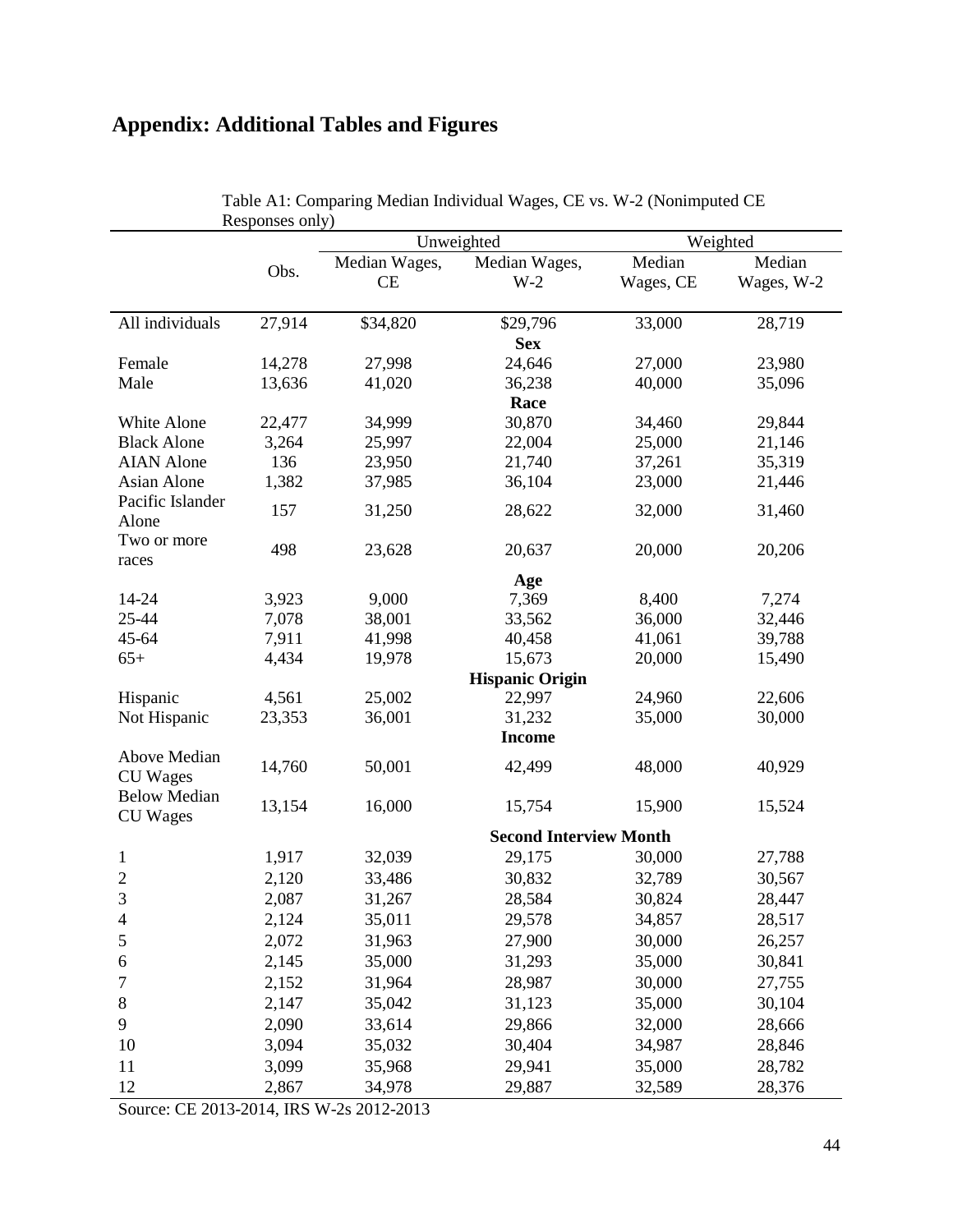|                                   |              | $\Gamma$ Nothing the $\Gamma$ is a responses<br>Unweighted |                               | Weighted         |                  |
|-----------------------------------|--------------|------------------------------------------------------------|-------------------------------|------------------|------------------|
|                                   | Obs.         | Median Wages,                                              | Median Wages,                 | Median Wages,    | Median           |
|                                   |              | CE                                                         | $W-2$                         | <b>CE</b>        | Wages, W-2       |
|                                   |              |                                                            |                               |                  |                  |
| All individuals                   | 27,914       | \$31,490                                                   | \$29,796                      | 30,000           | 28,719           |
|                                   |              |                                                            | <b>Sex</b>                    |                  |                  |
| Female                            | 14,278       | 26,000                                                     | 24,646                        | 25,212           | 23,980           |
| Male                              | 13,636       | 36,000                                                     | 36,238                        | 35,000           | 35,096           |
|                                   |              |                                                            | Race                          |                  |                  |
| White Alone<br><b>Black Alone</b> | 22,477       | 32,904                                                     | 30,870<br>22,004              | 25,212           | 23,980<br>35,096 |
| <b>AIAN</b> Alone                 | 3,264<br>136 | 24,063<br>23,950                                           | 21,740                        | 35,000<br>25,212 | 23,980           |
| Asian Alone                       | 1,382        | 37,998                                                     | 36,104                        | 35,000           | 35,096           |
| Pacific Islander                  |              |                                                            |                               |                  |                  |
| Alone                             | 157          | 28,046                                                     | 28,622                        | 25,212           | 23,980           |
| Two or more                       |              |                                                            |                               |                  |                  |
| races                             | 498          | 23,084                                                     | 20,637                        | 35,000           | 35,096           |
|                                   |              |                                                            | Age                           |                  |                  |
| 14-24                             | 3,923        | 8,572                                                      | 7,369                         | 8,025            | 7,274            |
| 25-44                             | 7,078        | 35,000                                                     | 33,562                        | 34,649           | 32,446           |
| 45-64                             | 7,911        | 40,000                                                     | 40,458                        | 40,000           | 39,788           |
| $65+$                             | 4,434        | 22,022                                                     | 15,673                        | 21,263           | 15,490           |
|                                   |              |                                                            | <b>Hispanic Origin</b>        |                  |                  |
| Hispanic                          | 4,561        | 23,000                                                     | 22,997                        | 23,000           | 22,606           |
| Not Hispanic                      | 23,353       | 34,000                                                     | 31,232<br><b>Income</b>       | 32,366           | 30,000           |
| Above Median                      |              |                                                            |                               |                  |                  |
| <b>CU</b> Wages                   | 14,760       | 45,000                                                     | 42,499                        | 44,806           | 40,929           |
| <b>Below Median</b>               | 13,154       | 16,420                                                     | 15,754                        | 16,000           | 15,524           |
| <b>CU</b> Wages                   |              |                                                            |                               |                  |                  |
|                                   |              |                                                            | <b>Second Interview Month</b> |                  |                  |
| $\mathbf{1}$                      | 1,917        | 30,003                                                     | 29,175                        | 28,000           | 27,788           |
| $\overline{2}$                    | 2,120        | 30,804                                                     | 30,832                        | 30,000           | 30,567           |
| 3                                 | 2,087        | 29,985                                                     | 28,584                        | 30,000           | 28,447           |
| $\overline{4}$                    | 2,124        | 29,998                                                     | 29,578                        | 28,568           | 28,517           |
| 5                                 | 2,072        | 30,017                                                     | 27,900                        | 27,984           | 26,257           |
| 6                                 | 2,145        | 31,989                                                     | 31,293                        | 31,796           | 30,841           |
| 7                                 | 2,152        | 30,001                                                     | 28,987                        | 28,000           | 27,755           |
| 8                                 | 2,147        | 32,447                                                     | 31,123                        | 32,000           | 30,104           |
| 9                                 | 2,090        | 31,995                                                     | 29,866                        | 30,000           | 28,666           |
| 10                                | 3,094        | 33,620                                                     | 30,404                        | 32,000           | 28,846           |
| 11                                | 3,099        | 32,005                                                     | 29,941                        | 31,538           | 28,782           |
| 12                                | 2,867        | 31,999                                                     | 29,887                        | 30,000           | 28,376           |

Table A2: Comparing Median Individual Wages, CE vs. W-2 (Imputed and Nonimputed CE Responses)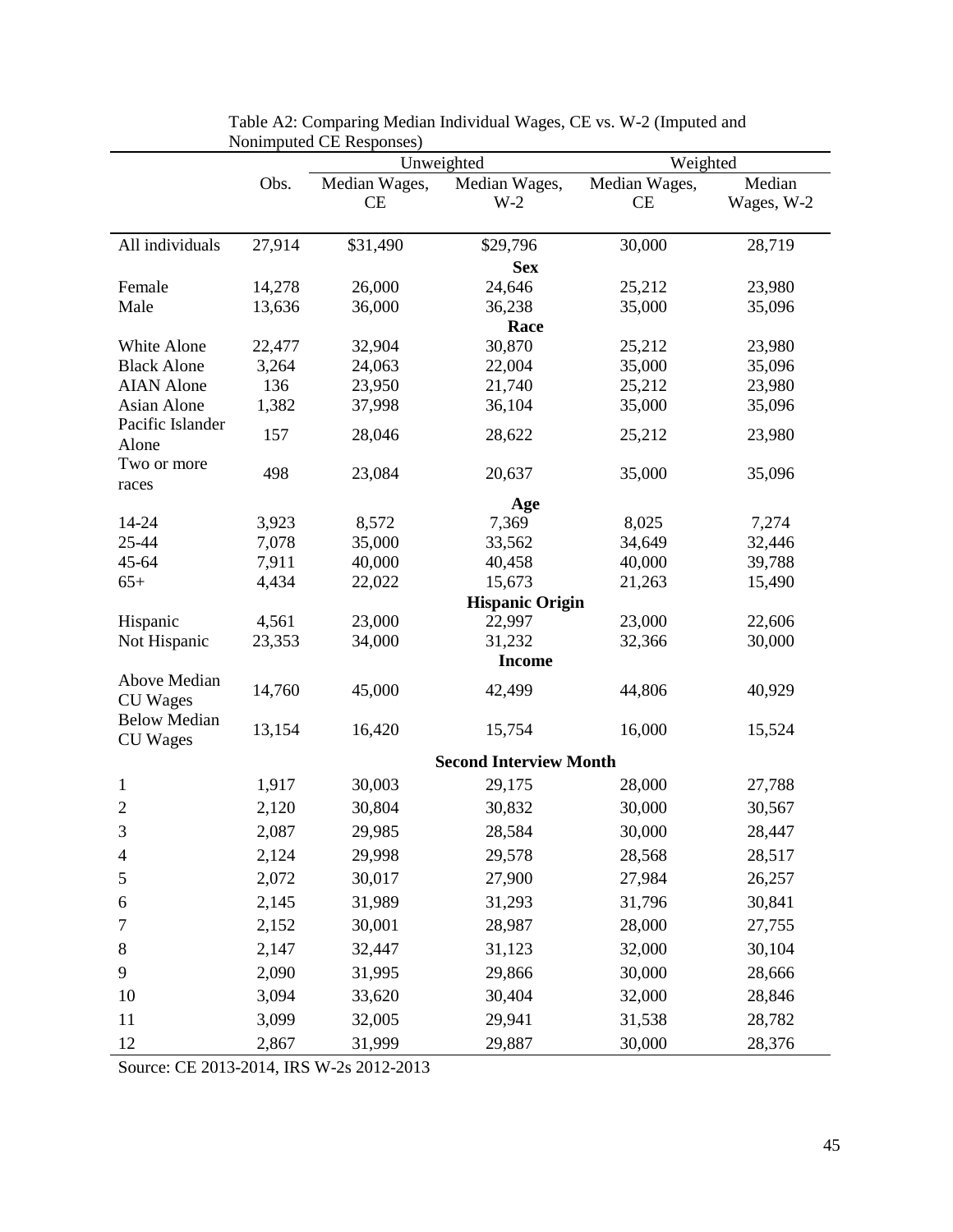|                                        |       | $\mu$ and $\mu$ and $\mu$ and $\mu$ -2 wages | Unweighted             |                        |                                       |
|----------------------------------------|-------|----------------------------------------------|------------------------|------------------------|---------------------------------------|
|                                        | Obs.  | Median Wages, CE                             | Median Wages, W-2      | Median<br>Wages,<br>CE | Weighted<br>Median<br>Wages,<br>$W-2$ |
| All individuals                        | 9,124 | \$36,000                                     | \$34,620               | \$36,000               | \$34,081                              |
|                                        |       |                                              | <b>Sex</b>             |                        |                                       |
| Female                                 | 4,504 | 30,000                                       | 29,107                 | 30,000                 | 28,790                                |
| Male                                   | 4,620 | 44,329                                       | 40,969                 | 42,928                 | 40,402                                |
|                                        |       |                                              | Race                   |                        |                                       |
| White Alone                            | 7,647 | 38,000                                       | 35,595                 | 36,690                 | 35,014                                |
| <b>Black Alone</b>                     | 833   | 28,012                                       | 26,463                 | 28,012                 | 25,678                                |
| <b>AIAN</b> Alone                      | 41    | 32,333                                       | 25,469                 | 32,333                 | 24,338                                |
| Asian Alone                            | 442   | 39,954                                       | 38,842                 | 39,954                 | 38,261                                |
| Pacific<br><b>Islander Alone</b>       | 62    | 32,500                                       | 31,320                 | 36,616                 | 31,110                                |
| Two or more                            | 99    | 29,833                                       | 27,081                 | 26,667                 | 26,396                                |
| races                                  |       |                                              |                        |                        |                                       |
| 14-24                                  | 1,070 | 11,932                                       | Age<br>8,608           | 11,125                 | 8,622                                 |
| 25-44                                  | 3,841 | 40,003                                       | 36,099                 | 38,002                 | 35,931                                |
| 45-64                                  | 3,711 | 45,002                                       | 43,885                 | 44,001                 | 43,535                                |
| $65+$                                  | 502   | 22,534                                       | 23,799                 | 21,917                 | 23,841                                |
|                                        |       |                                              | <b>Hispanic Origin</b> |                        |                                       |
| Hispanic                               | 1,259 | 27,012                                       | 26,666                 | 27,012                 | 26,384                                |
| Not Hispanic                           | 7,865 | 38,996                                       | 36,272                 | 38,000                 | 35,854                                |
|                                        |       |                                              | <b>Income</b>          |                        |                                       |
| Above Median<br><b>CU</b> Wages        | 6,359 | 50,001                                       | 46,381                 | 50,001                 | 45,736                                |
| <b>Below Median</b><br><b>CU</b> Wages | 2,765 | 17,999                                       | 18,091                 | 17,999                 | 17,932                                |
|                                        |       | <b>Second Interview Month</b>                |                        |                        |                                       |
| 1                                      | 667   | 35,005                                       | 33,667                 | 35,005                 | 33,141                                |
| 2                                      | 744   | 36,947                                       | 35,178                 | 37,008                 | 34,606                                |
| 3                                      | 722   | 34,012                                       | 32,166                 | 34,012                 | 31,614                                |
| 4                                      | 704   | 40,004                                       | 36,622                 | 38,463                 | 36,317                                |
| 5                                      | 683   | 33,903                                       | 30,500                 | 32,852                 | 29,882                                |
| 6                                      | 721   | 38,019                                       | 36,112                 | 38,019                 | 35,708                                |
| 7                                      | 682   | 34,556                                       | 33,548                 | 33,170                 | 32,304                                |
| 8                                      | 684   | 38,027                                       | 35,400                 | 38,027                 | 34,954                                |

| Table A3: Comparing Median Individual Wages, CE vs. W-2 Nonimputed CE Responses, all |  |
|--------------------------------------------------------------------------------------|--|
| individuals with both CE and W-2 Wages                                               |  |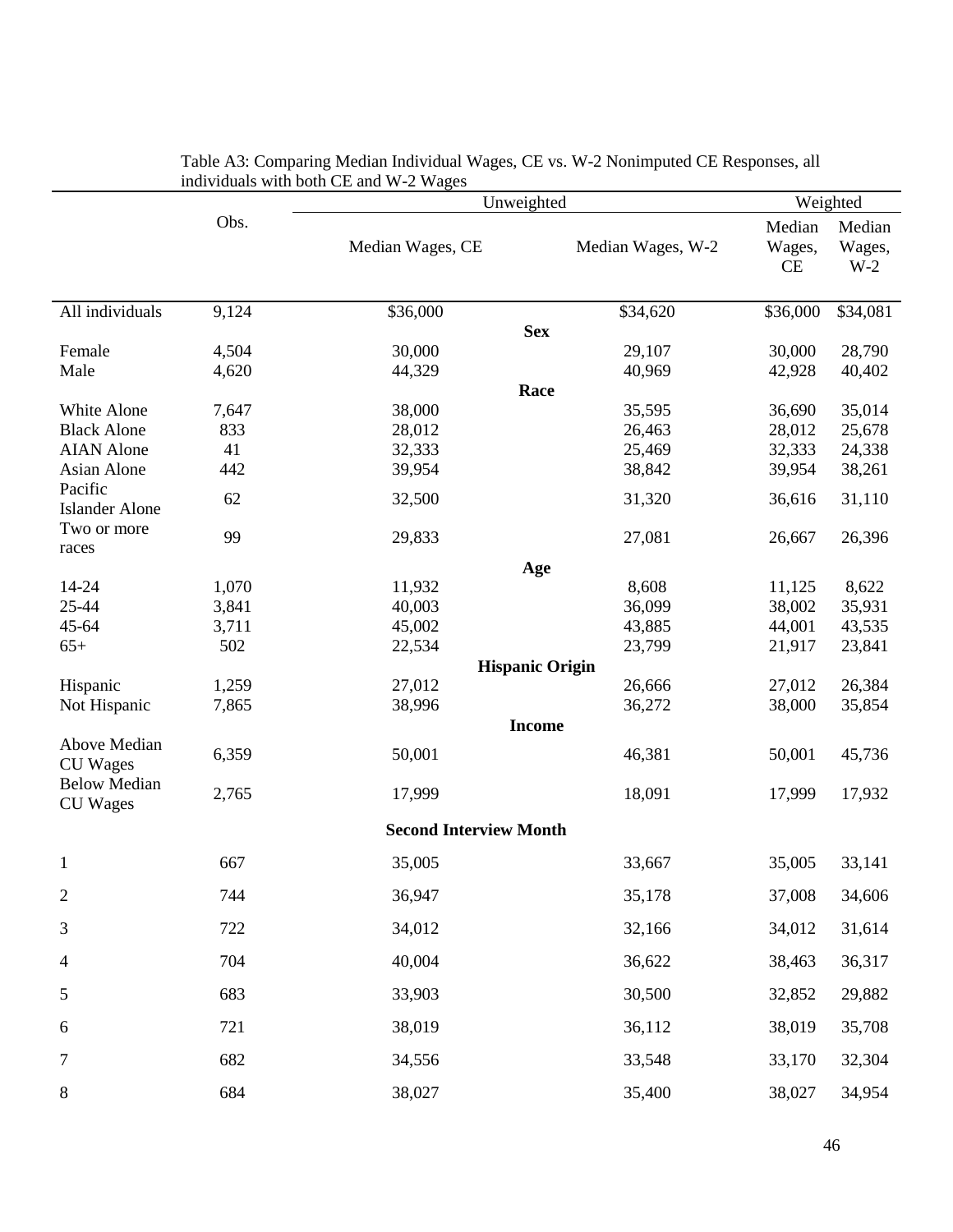| -9  | 660 | 37,111 | 34,019 | 36,064        | 33,776 |
|-----|-----|--------|--------|---------------|--------|
| 10  | 994 | 37,992 | 35,550 | 36,123        | 34,886 |
| -11 | 940 | 39,790 | 35,531 | 39,527        | 34,944 |
| 12  | 923 | 35,974 | 35,732 | 34,972 35,120 |        |

Source: CE 2013-2014, IRS W-2s 2012-2013

|                  |                   |                  | Unweighted       | Weighted         |                  |  |
|------------------|-------------------|------------------|------------------|------------------|------------------|--|
|                  |                   | Mean CE<br>Wages | Mean W-2<br>Wage | Mean CE<br>Wages | Mean W-2<br>Wage |  |
|                  | $[0-5K)$          | \$1,854          | \$4,385          | \$1,854          | \$4,248          |  |
|                  | $[5K-10K)$        | 7,179            | 7,910            | 7,094            | 7,784            |  |
|                  | $[10K-15K)$       | 12,002           | 12,697           | 12,000           | 12,541           |  |
|                  | $[15K-20K)$       | 17,069           | 16,949           | 17,046           | 16,903           |  |
|                  | $[20K-30K)$       | 24,573           | 23,779           | 24,573           | 23,711           |  |
|                  | $[30K-40K)$       | 34,512           | 32,207           | 34,537           | 31,980           |  |
| CE Brackets (\$) | $[40K-50K]$       | 44,088           | 41,051           | 44,099           | 41,050           |  |
|                  | $[50K-70K)$       | 58,000           | 54,395           | 58,000           | 54,461           |  |
|                  | $[70K-90K)$       | 78,000           | 73,497           | 78,000           | 73,686           |  |
|                  | $[90K -$<br>120K) | 100,000          | 97,159           | 100,000          | 96,488           |  |
|                  | $120K+$           | 164,915          | 146,513          | 165,000          | 145,692          |  |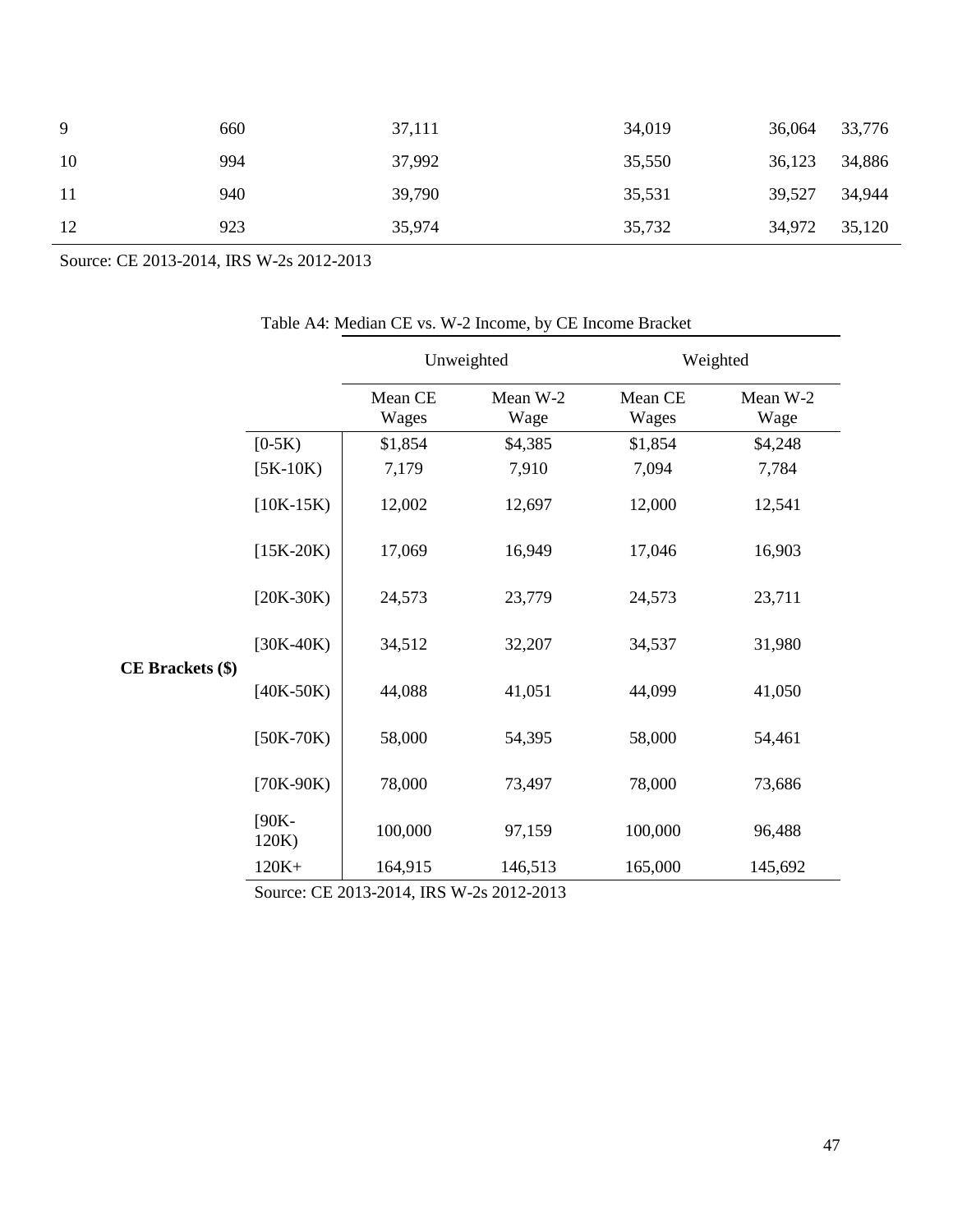|                           | Median W-2 Wages                      |                                     |                                | Mean W-2 Wages                      |
|---------------------------|---------------------------------------|-------------------------------------|--------------------------------|-------------------------------------|
|                           | <b>CE</b><br>Respondent<br>Households | CE Non-<br>Respondent<br>Households | CE<br>Respondent<br>Households | CE Non-<br>Respondent<br>Households |
| All households            | \$50,279                              | \$51,594                            | \$73,991                       | \$96,274                            |
|                           |                                       | <b>Race of Householder</b>          |                                |                                     |
| White Alone               | 52,912                                | 54,445                              | 76,840                         | 86,486                              |
| <b>Black Alone</b>        | 32,470                                | 38,029                              | 47,925                         | 52,784                              |
| <b>AIAN</b> Alone         | 52,662                                | 32,407                              | 64,635                         | 32,255                              |
| <b>Asian Alone</b>        | 71,114                                | 61,915                              | 104,063                        | 99,944                              |
| Pacific Islander<br>Alone | 32,394                                | 40,314                              | 76,165                         | 70,974                              |
| Two or more<br>races      | 37,370                                | 50,095                              | 62,298                         | 66,937                              |
| Unknown                   | 49,630                                | 49,726                              | 73,407                         | 145,655                             |

#### Table A5: Comparing Total MAFID W-2 Wages Responding vs. Nonresponding Households